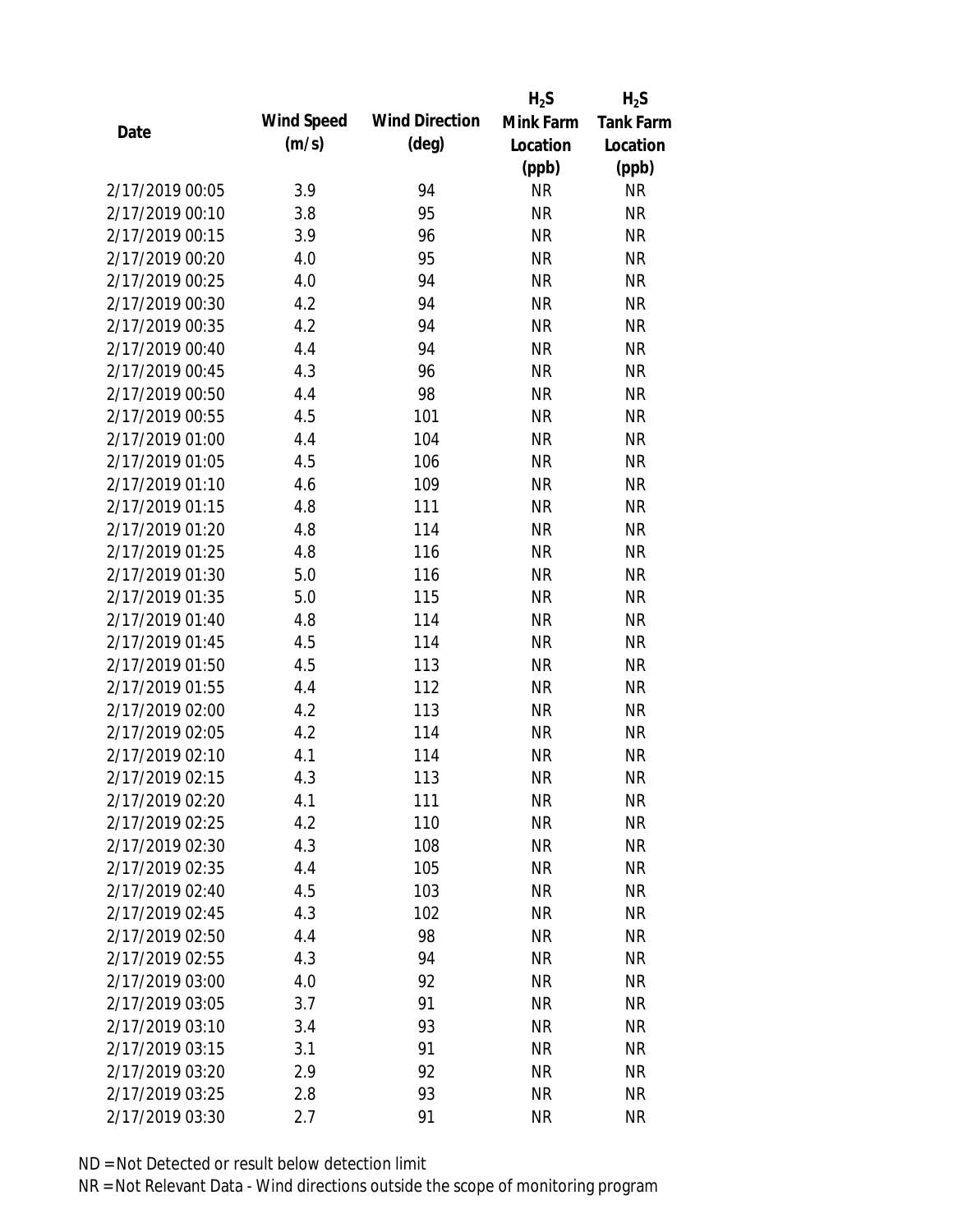|                 |            |                       | $H_2S$    | $H_2S$           |
|-----------------|------------|-----------------------|-----------|------------------|
| Date            | Wind Speed | <b>Wind Direction</b> | Mink Farm | <b>Tank Farm</b> |
|                 | (m/s)      | $(\text{deg})$        | Location  | Location         |
|                 |            |                       | (ppb)     | (ppb)            |
| 2/17/2019 03:35 | 2.9        | 91                    | <b>NR</b> | <b>NR</b>        |
| 2/17/2019 03:40 | 3.1        | 88                    | <b>NR</b> | <b>NR</b>        |
| 2/17/2019 03:45 | 3.3        | 90                    | <b>NR</b> | <b>NR</b>        |
| 2/17/2019 03:50 | 3.3        | 90                    | <b>NR</b> | <b>NR</b>        |
| 2/17/2019 03:55 | 3.3        | 89                    | <b>NR</b> | <b>NR</b>        |
| 2/17/2019 04:00 | 3.3        | 86                    | <b>NR</b> | <b>NR</b>        |
| 2/17/2019 04:05 | 3.1        | 82                    | <b>NR</b> | <b>NR</b>        |
| 2/17/2019 04:10 | 2.9        | 82                    | <b>NR</b> | <b>NR</b>        |
| 2/17/2019 04:15 | 2.8        | 80                    | <b>NR</b> | <b>NR</b>        |
| 2/17/2019 04:20 | 2.8        | 78                    | <b>NR</b> | <b>NR</b>        |
| 2/17/2019 04:25 | 2.8        | 74                    | <b>NR</b> | <b>NR</b>        |
| 2/17/2019 04:30 | 2.8        | 72                    | <b>NR</b> | <b>NR</b>        |
| 2/17/2019 04:35 | 2.8        | 72                    | <b>NR</b> | <b>NR</b>        |
| 2/17/2019 04:40 | 2.8        | 72                    | <b>NR</b> | <b>NR</b>        |
| 2/17/2019 04:45 | 2.8        | 76                    | <b>NR</b> | <b>NR</b>        |
| 2/17/2019 04:50 | 2.7        | 80                    | <b>NR</b> | <b>NR</b>        |
| 2/17/2019 04:55 | 2.6        | 84                    | <b>NR</b> | <b>NR</b>        |
| 2/17/2019 05:00 | 2.7        | 88                    | <b>NR</b> | <b>NR</b>        |
| 2/17/2019 05:05 | 3.0        | 91                    | <b>NR</b> | <b>NR</b>        |
| 2/17/2019 05:10 | 3.0        | 91                    | <b>NR</b> | <b>NR</b>        |
| 2/17/2019 05:15 | 3.2        | 90                    | <b>NR</b> | <b>NR</b>        |
| 2/17/2019 05:20 | 3.4        | 90                    | <b>NR</b> | <b>NR</b>        |
| 2/17/2019 05:25 | 3.6        | 94                    | <b>NR</b> | <b>NR</b>        |
| 2/17/2019 05:30 | 3.7        | 96                    | <b>NR</b> | <b>NR</b>        |
| 2/17/2019 05:35 | 3.6        | 96                    | <b>NR</b> | <b>NR</b>        |
| 2/17/2019 05:40 | 3.6        | 96                    | <b>NR</b> | <b>NR</b>        |
| 2/17/2019 05:45 | 3.6        | 94                    | <b>NR</b> | <b>NR</b>        |
| 2/17/2019 05:50 | 3.3        | 93                    | <b>NR</b> | <b>NR</b>        |
| 2/17/2019 05:55 | 3.2        | 91                    | <b>NR</b> | <b>NR</b>        |
| 2/17/2019 06:00 | 3.1        | 91                    | <b>NR</b> | <b>NR</b>        |
| 2/17/2019 06:05 | 3.0        | 90                    | <b>NR</b> | <b>NR</b>        |
| 2/17/2019 06:10 | 3.0        | 89                    | <b>NR</b> | <b>NR</b>        |
| 2/17/2019 06:15 | 3.2        | 89                    | <b>NR</b> | <b>NR</b>        |
| 2/17/2019 06:20 | 3.4        | 88                    | <b>NR</b> | <b>NR</b>        |
| 2/17/2019 06:25 | 3.5        | 85                    | <b>NR</b> | NR               |
| 2/17/2019 06:30 | 3.4        | 85                    | <b>NR</b> | <b>NR</b>        |
| 2/17/2019 06:35 | 3.5        | 85                    | <b>NR</b> | <b>NR</b>        |
| 2/17/2019 06:40 | 3.5        | 87                    | <b>NR</b> | <b>NR</b>        |
| 2/17/2019 06:45 | 3.3        | 87                    | <b>NR</b> | NR               |
| 2/17/2019 06:50 | 3.2        | 88                    | <b>NR</b> | NR               |
| 2/17/2019 06:55 | 3.3        | 90                    | <b>NR</b> | <b>NR</b>        |
|                 |            |                       |           |                  |
| 2/17/2019 07:00 | 3.4        | 92                    | <b>NR</b> | <b>NR</b>        |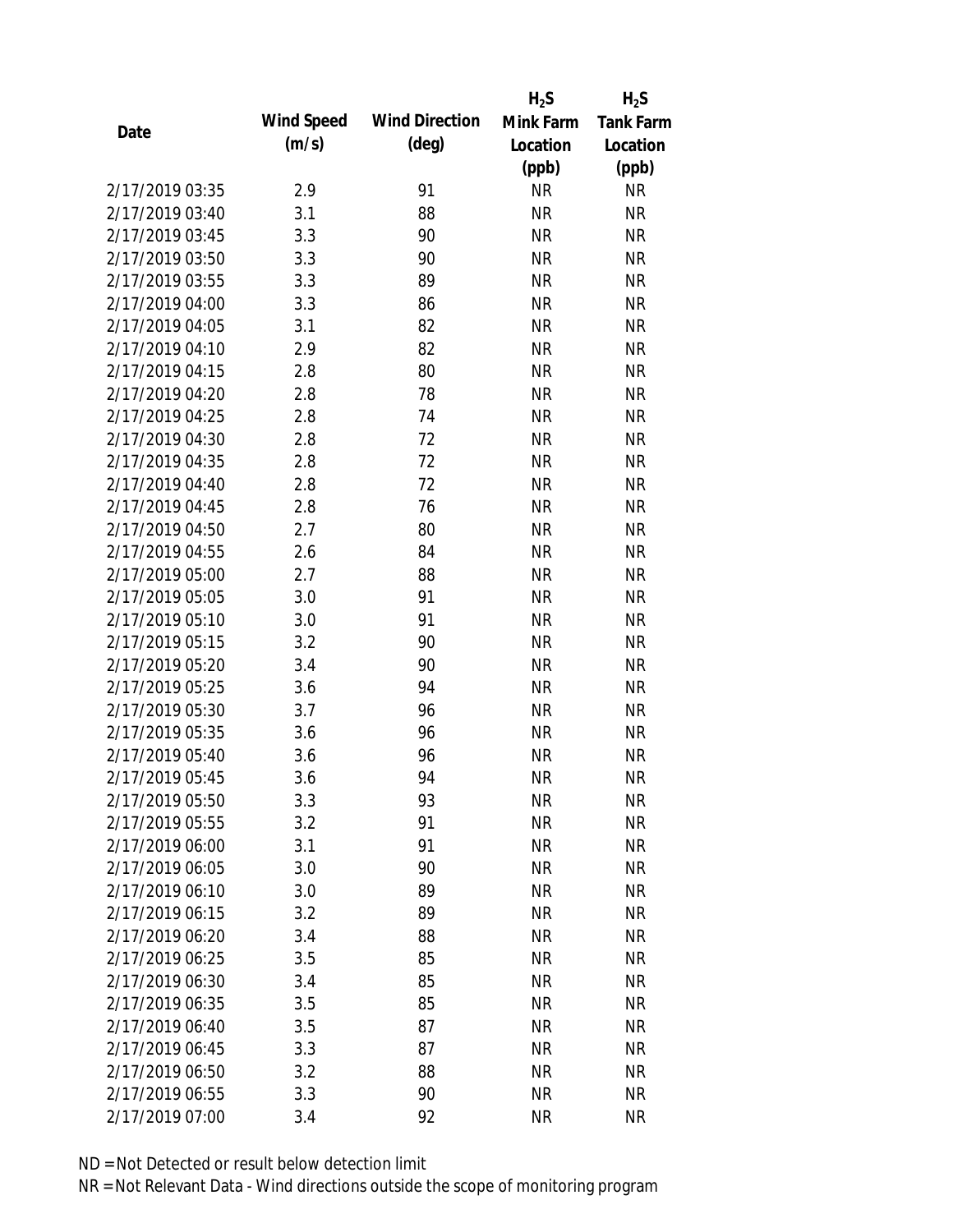|                 |            |                       | $H_2S$    | $H_2S$           |
|-----------------|------------|-----------------------|-----------|------------------|
| Date            | Wind Speed | <b>Wind Direction</b> | Mink Farm | <b>Tank Farm</b> |
|                 | (m/s)      | $(\text{deg})$        | Location  | Location         |
|                 |            |                       | (ppb)     | (ppb)            |
| 2/17/2019 07:05 | 3.4        | 92                    | <b>NR</b> | <b>NR</b>        |
| 2/17/2019 07:10 | 3.5        | 91                    | <b>NR</b> | <b>NR</b>        |
| 2/17/2019 07:15 | 3.8        | 92                    | <b>NR</b> | <b>NR</b>        |
| 2/17/2019 07:20 | 3.9        | 94                    | <b>NR</b> | <b>NR</b>        |
| 2/17/2019 07:25 | 4.0        | 95                    | <b>NR</b> | <b>NR</b>        |
| 2/17/2019 07:30 | 4.0        | 94                    | <b>NR</b> | <b>NR</b>        |
| 2/17/2019 07:35 | 4.0        | 94                    | <b>NR</b> | <b>NR</b>        |
| 2/17/2019 07:40 | 4.0        | 94                    | <b>NR</b> | <b>NR</b>        |
| 2/17/2019 07:45 | 3.8        | 94                    | <b>NR</b> | <b>NR</b>        |
| 2/17/2019 07:50 | 3.7        | 93                    | <b>NR</b> | <b>NR</b>        |
| 2/17/2019 07:55 | 3.5        | 93                    | <b>NR</b> | <b>NR</b>        |
| 2/17/2019 08:00 | 3.5        | 92                    | <b>NR</b> | <b>NR</b>        |
| 2/17/2019 08:05 | 3.5        | 93                    | <b>NR</b> | <b>NR</b>        |
| 2/17/2019 08:10 | 3.4        | 93                    | <b>NR</b> | <b>NR</b>        |
| 2/17/2019 08:15 | 3.5        | 92                    | <b>NR</b> | <b>NR</b>        |
| 2/17/2019 08:20 | 3.5        | 92                    | <b>NR</b> | <b>NR</b>        |
| 2/17/2019 08:25 | 3.6        | 90                    | <b>NR</b> | <b>NR</b>        |
| 2/17/2019 08:30 | 3.6        | 89                    | <b>NR</b> | <b>NR</b>        |
| 2/17/2019 08:35 | 3.7        | 89                    | <b>NR</b> | <b>NR</b>        |
| 2/17/2019 08:40 | 3.6        | 88                    | <b>NR</b> | <b>NR</b>        |
| 2/17/2019 08:45 | 3.4        | 86                    | <b>NR</b> | <b>NR</b>        |
| 2/17/2019 08:50 | 3.4        | 84                    | <b>NR</b> | <b>NR</b>        |
| 2/17/2019 08:55 | 3.3        | 83                    | <b>NR</b> | <b>NR</b>        |
| 2/17/2019 09:00 | 3.1        | 82                    | <b>NR</b> | <b>NR</b>        |
| 2/17/2019 09:05 | 2.9        | 80                    | <b>NR</b> | <b>NR</b>        |
| 2/17/2019 09:10 | 3.0        | 79                    | <b>NR</b> | <b>NR</b>        |
| 2/17/2019 09:15 | 3.0        | 81                    | <b>NR</b> | <b>NR</b>        |
| 2/17/2019 09:20 | 3.0        | 81                    | <b>NR</b> | <b>NR</b>        |
| 2/17/2019 09:25 | 3.0        | 81                    | <b>NR</b> | <b>NR</b>        |
| 2/17/2019 09:30 | 3.2        | 81                    | <b>NR</b> | <b>NR</b>        |
| 2/17/2019 09:35 | 3.3        | 81                    | <b>NR</b> | <b>NR</b>        |
| 2/17/2019 09:40 | 3.4        | 81                    | <b>NR</b> | <b>NR</b>        |
| 2/17/2019 09:45 | 3.6        | 80                    | <b>NR</b> | <b>NR</b>        |
| 2/17/2019 09:50 | 3.7        | 81                    | <b>NR</b> | <b>NR</b>        |
| 2/17/2019 09:55 | 3.9        | 82                    | <b>NR</b> | <b>NR</b>        |
| 2/17/2019 10:00 | 4.0        | 83                    | <b>NR</b> | <b>NR</b>        |
| 2/17/2019 10:05 | 4.2        | 85                    | <b>NR</b> | <b>NR</b>        |
| 2/17/2019 10:10 | 4.2        | 85                    | NR        | <b>NR</b>        |
| 2/17/2019 10:15 | 4.0        | 87                    | <b>NR</b> | NR               |
| 2/17/2019 10:20 | 4.0        | 87                    | <b>NR</b> | NR               |
| 2/17/2019 10:25 | 4.0        | 86                    | <b>NR</b> | <b>NR</b>        |
| 2/17/2019 10:30 | 4.0        | 84                    | <b>NR</b> | <b>NR</b>        |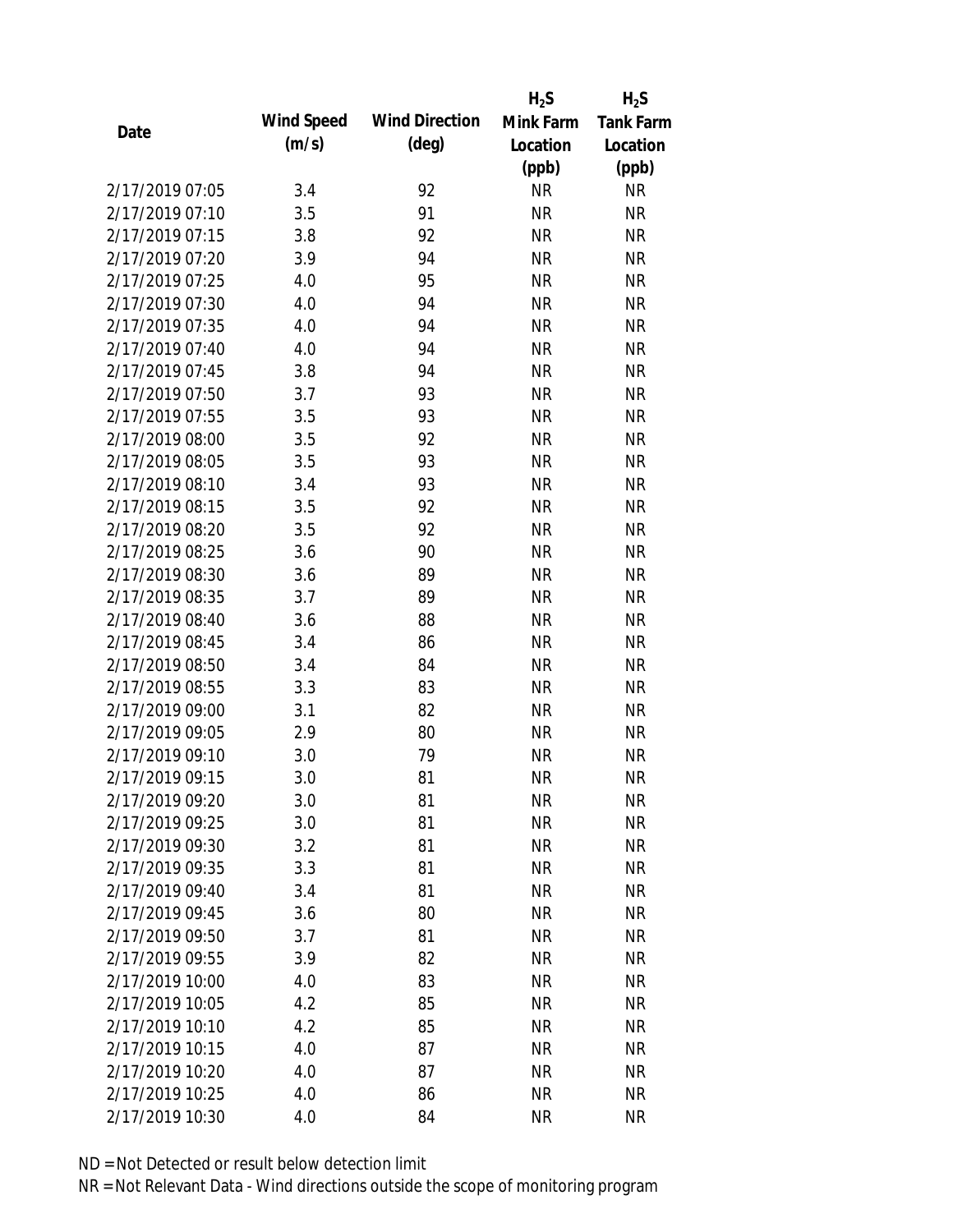|                 |            |                       | $H_2S$    | $H_2S$           |
|-----------------|------------|-----------------------|-----------|------------------|
|                 | Wind Speed | <b>Wind Direction</b> | Mink Farm | <b>Tank Farm</b> |
| Date            | (m/s)      | $(\text{deg})$        | Location  | Location         |
|                 |            |                       | (ppb)     | (ppb)            |
| 2/17/2019 10:35 | 3.9        | 85                    | <b>NR</b> | <b>NR</b>        |
| 2/17/2019 10:40 | 4.1        | 85                    | <b>NR</b> | <b>NR</b>        |
| 2/17/2019 10:45 | 4.4        | 86                    | <b>NR</b> | <b>NR</b>        |
| 2/17/2019 10:50 | 4.7        | 87                    | <b>NR</b> | <b>NR</b>        |
| 2/17/2019 10:55 | 4.8        | 90                    | <b>NR</b> | <b>NR</b>        |
| 2/17/2019 11:00 | 4.8        | 91                    | <b>NR</b> | <b>NR</b>        |
| 2/17/2019 11:05 | 4.9        | 91                    | <b>NR</b> | <b>NR</b>        |
| 2/17/2019 11:10 | 4.6        | 92                    | <b>NR</b> | <b>NR</b>        |
| 2/17/2019 11:15 | 4.4        | 92                    | <b>NR</b> | <b>NR</b>        |
| 2/17/2019 11:20 | 4.2        | 92                    | <b>NR</b> | <b>NR</b>        |
| 2/17/2019 11:25 | 4.1        | 91                    | <b>NR</b> | <b>NR</b>        |
| 2/17/2019 11:30 | 4.1        | 91                    | <b>NR</b> | <b>NR</b>        |
| 2/17/2019 11:35 | 3.9        | 91                    | <b>NR</b> | <b>NR</b>        |
| 2/17/2019 11:40 | 3.9        | 89                    | <b>NR</b> | <b>NR</b>        |
| 2/17/2019 11:45 | 3.9        | 88                    | <b>NR</b> | <b>NR</b>        |
| 2/17/2019 11:50 | 3.9        | 85                    | <b>NR</b> | <b>NR</b>        |
| 2/17/2019 11:55 | 3.9        | 84                    | <b>NR</b> | <b>NR</b>        |
| 2/17/2019 12:00 | 3.9        | 83                    | <b>NR</b> | <b>NR</b>        |
| 2/17/2019 12:05 | 3.9        | 82                    | <b>NR</b> | <b>NR</b>        |
| 2/17/2019 12:10 | 3.9        | 83                    | <b>NR</b> | <b>NR</b>        |
| 2/17/2019 12:15 | 3.7        | 82                    | <b>NR</b> | <b>NR</b>        |
| 2/17/2019 12:20 | 3.6        | 81                    | <b>NR</b> | <b>NR</b>        |
| 2/17/2019 12:25 | 3.5        | 81                    | <b>NR</b> | <b>NR</b>        |
| 2/17/2019 12:30 | 3.6        | 82                    | <b>NR</b> | <b>NR</b>        |
| 2/17/2019 12:35 | 3.5        | 82                    | <b>NR</b> | <b>NR</b>        |
| 2/17/2019 12:40 | 3.4        | 80                    | <b>NR</b> | <b>NR</b>        |
| 2/17/2019 12:45 | 3.5        | 80                    | <b>NR</b> | <b>NR</b>        |
| 2/17/2019 12:50 | 3.4        | 79                    | <b>NR</b> | <b>NR</b>        |
| 2/17/2019 12:55 | 3.3        | 80                    | <b>NR</b> | <b>NR</b>        |
| 2/17/2019 13:00 | 3.0        | 78                    | <b>NR</b> | <b>NR</b>        |
| 2/17/2019 13:05 | 3.1        | 76                    | <b>NR</b> | <b>NR</b>        |
| 2/17/2019 13:10 | 2.9        | 74                    | <b>NR</b> | <b>NR</b>        |
| 2/17/2019 13:15 | 2.9        | 73                    | <b>NR</b> | <b>NR</b>        |
| 2/17/2019 13:20 | 3.0        | 73                    | <b>NR</b> | <b>NR</b>        |
| 2/17/2019 13:25 | 3.0        | 71                    | <b>NR</b> | <b>NR</b>        |
| 2/17/2019 13:30 | 3.2        | 70                    | <b>NR</b> | <b>NR</b>        |
| 2/17/2019 13:35 | 3.1        | 71                    | <b>NR</b> | <b>NR</b>        |
| 2/17/2019 13:40 | 3.2        | 73                    | <b>NR</b> | <b>NR</b>        |
| 2/17/2019 13:45 | 3.2        | 76                    | <b>NR</b> | <b>NR</b>        |
| 2/17/2019 13:50 | 3.0        | 77                    | <b>NR</b> | <b>NR</b>        |
| 2/17/2019 13:55 | 3.0        | 78                    | <b>NR</b> | <b>NR</b>        |
| 2/17/2019 14:00 | 2.8        | 80                    | <b>NR</b> | <b>NR</b>        |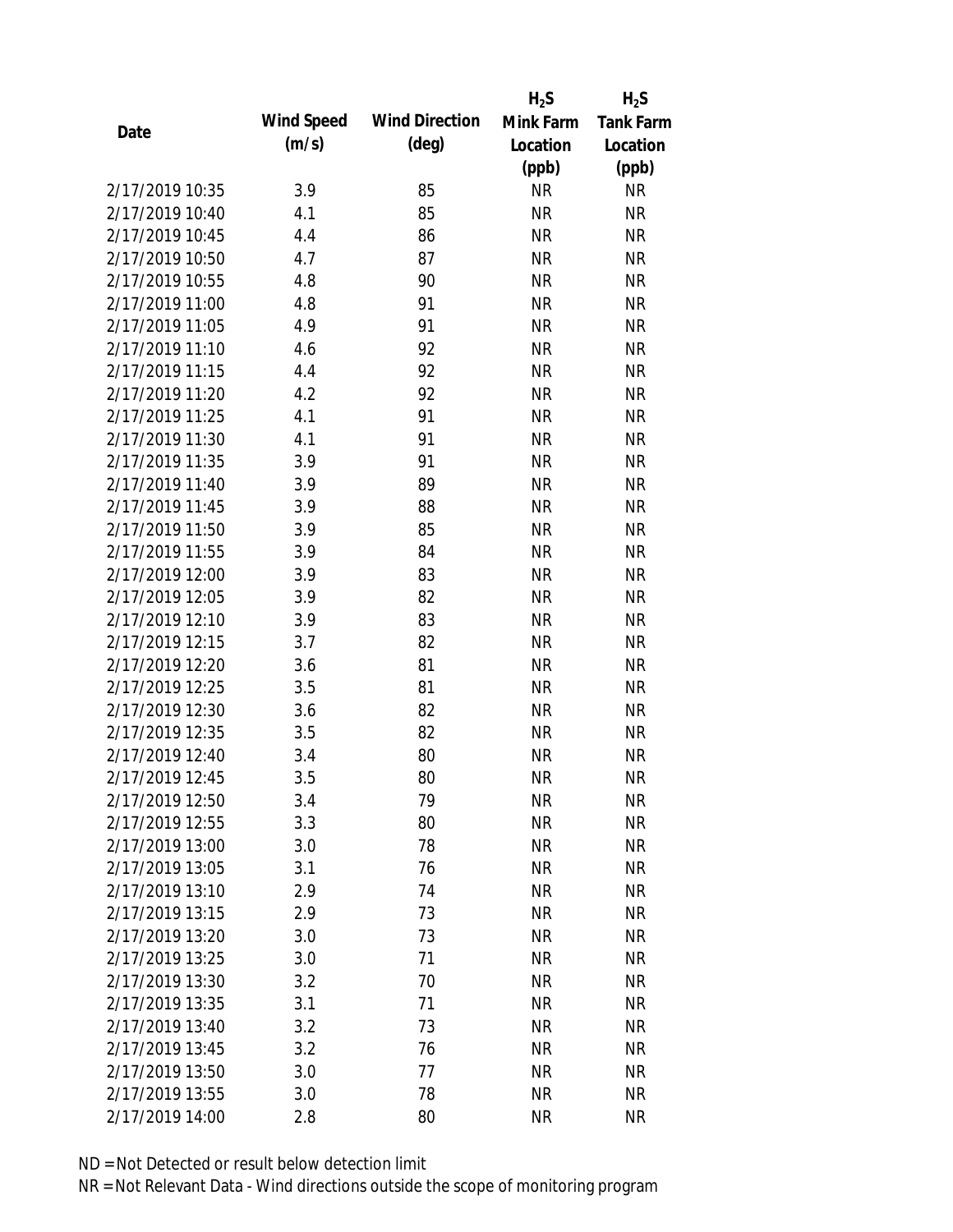|                 |            |                       | $H_2S$       | $H_2S$           |
|-----------------|------------|-----------------------|--------------|------------------|
| Date            | Wind Speed | <b>Wind Direction</b> | Mink Farm    | <b>Tank Farm</b> |
|                 | (m/s)      | $(\text{deg})$        | Location     | Location         |
|                 |            |                       | (ppb)        | (ppb)            |
| 2/17/2019 14:05 | 2.7        | 82                    | <b>NR</b>    | <b>NR</b>        |
| 2/17/2019 14:10 | 2.7        | 82                    | <b>NR</b>    | <b>NR</b>        |
| 2/17/2019 14:15 | 2.5        | 80                    | <b>NR</b>    | <b>NR</b>        |
| 2/17/2019 14:20 | 2.4        | 80                    | <b>NR</b>    | <b>NR</b>        |
| 2/17/2019 14:25 | 2.5        | 76                    | <b>NR</b>    | <b>NR</b>        |
| 2/17/2019 14:30 | 2.4        | 74                    | <b>NR</b>    | <b>NR</b>        |
| 2/17/2019 14:35 | 2.5        | 69                    | <b>NR</b>    | <b>NR</b>        |
| 2/17/2019 14:40 | 2.5        | 64                    | <b>NR</b>    | <b>NR</b>        |
| 2/17/2019 14:45 | 2.6        | 64                    | <b>NR</b>    | <b>NR</b>        |
| 2/17/2019 14:50 | 2.7        | 63                    | <b>NR</b>    | <b>NR</b>        |
| 2/17/2019 14:55 | 2.6        | 64                    | <b>NR</b>    | <b>NR</b>        |
| 2/17/2019 15:00 | 2.6        | 63                    | <b>NR</b>    | <b>NR</b>        |
| 2/17/2019 15:05 | 2.4        | 62                    | <b>NR</b>    | <b>NR</b>        |
| 2/17/2019 15:10 | 2.3        | 63                    | <b>NR</b>    | <b>NR</b>        |
| 2/17/2019 15:15 | 2.2        | 60                    | <b>NR</b>    | <b>NR</b>        |
| 2/17/2019 15:20 | 2.2        | 58                    | <b>NR</b>    | <b>NR</b>        |
| 2/17/2019 15:25 | 2.1        | 53                    | <b>NR</b>    | <b>NR</b>        |
| 2/17/2019 15:30 | 2.1        | 51                    | <b>NR</b>    | <b>NR</b>        |
| 2/17/2019 15:35 | 2.2        | 48                    | <b>NR</b>    | <b>NR</b>        |
| 2/17/2019 15:40 | 2.3        | 45                    | <b>NR</b>    | <b>NR</b>        |
| 2/17/2019 15:45 | 2.6        | 42                    | <b>NR</b>    | <b>NR</b>        |
| 2/17/2019 15:50 | 2.7        | 41                    | <b>NR</b>    | <b>NR</b>        |
| 2/17/2019 15:55 | 2.7        | 41                    | <b>NR</b>    | <b>NR</b>        |
| 2/17/2019 16:00 | 2.9        | 39                    | 1            | <b>NR</b>        |
| 2/17/2019 16:05 | 2.8        | 40                    | $\mathbf{1}$ | <b>NR</b>        |
| 2/17/2019 16:10 | 2.8        | 41                    | <b>NR</b>    | <b>NR</b>        |
| 2/17/2019 16:15 | 2.7        | 42                    | <b>NR</b>    | <b>NR</b>        |
| 2/17/2019 16:20 | 2.6        | 42                    | <b>NR</b>    | <b>NR</b>        |
| 2/17/2019 16:25 | 2.6        | 42                    | <b>NR</b>    | <b>NR</b>        |
| 2/17/2019 16:30 | 2.6        | 45                    | NR           | <b>NR</b>        |
| 2/17/2019 16:35 | 2.7        | 45                    | <b>NR</b>    | <b>NR</b>        |
| 2/17/2019 16:40 | 2.7        | 45                    | <b>NR</b>    | <b>NR</b>        |
| 2/17/2019 16:45 | 2.8        | 48                    | <b>NR</b>    | <b>NR</b>        |
| 2/17/2019 16:50 | 2.9        | 51                    | <b>NR</b>    | <b>NR</b>        |
| 2/17/2019 16:55 | 2.9        | 53                    | <b>NR</b>    | <b>NR</b>        |
| 2/17/2019 17:00 | 2.9        | 54                    | <b>NR</b>    | <b>NR</b>        |
| 2/17/2019 17:05 | 2.8        | 55                    | <b>NR</b>    | <b>NR</b>        |
| 2/17/2019 17:10 | 2.7        | 56                    | NR           | <b>NR</b>        |
| 2/17/2019 17:15 | 2.6        | 55                    | <b>NR</b>    | <b>NR</b>        |
| 2/17/2019 17:20 | 2.6        | 53                    | <b>NR</b>    | <b>NR</b>        |
| 2/17/2019 17:25 | 2.6        | 52                    | <b>NR</b>    | <b>NR</b>        |
| 2/17/2019 17:30 | 2.5        | 52                    | <b>NR</b>    | <b>NR</b>        |
|                 |            |                       |              |                  |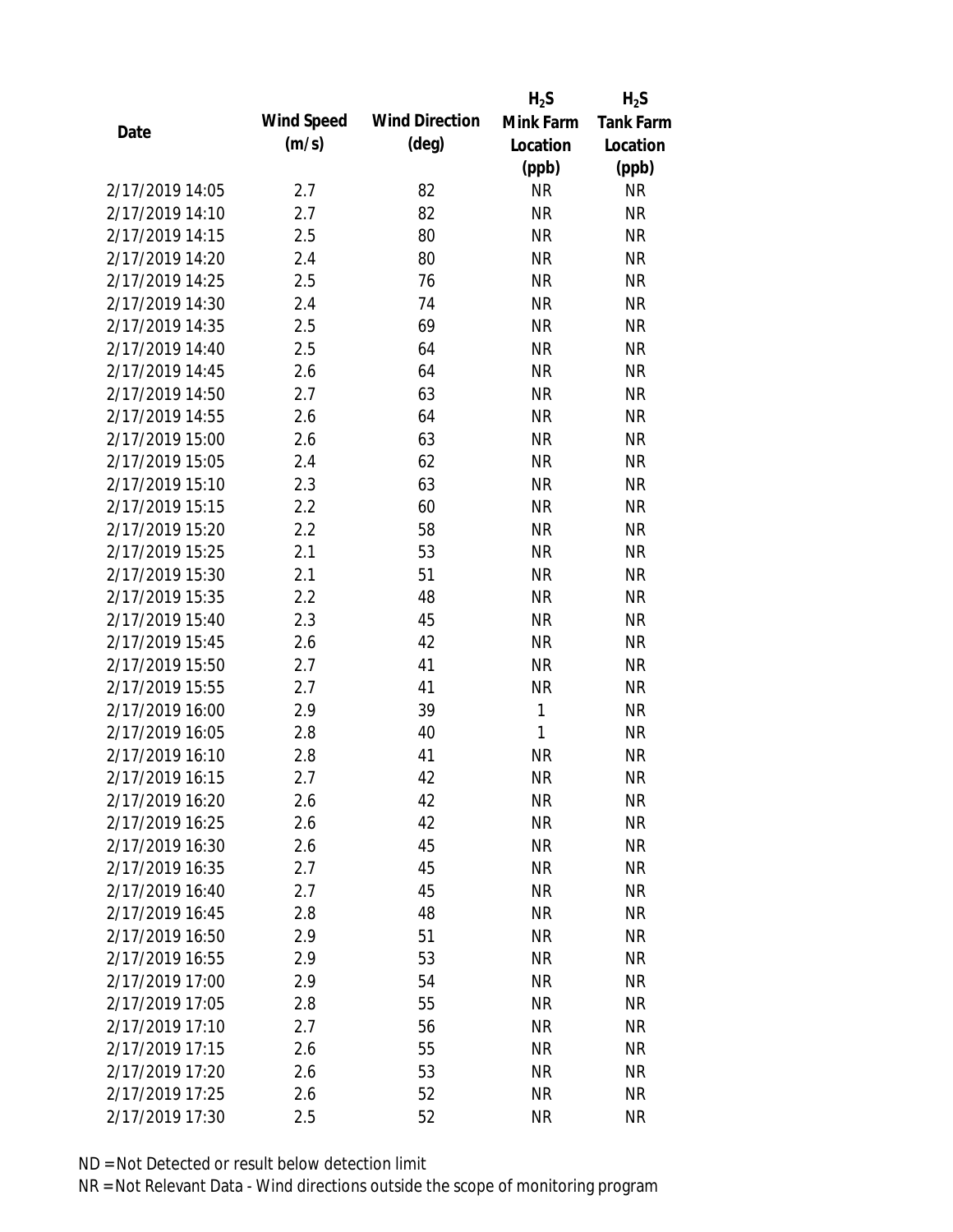|                 |            |                       | $H_2S$    | $H_2S$           |
|-----------------|------------|-----------------------|-----------|------------------|
| Date            | Wind Speed | <b>Wind Direction</b> | Mink Farm | <b>Tank Farm</b> |
|                 | (m/s)      | $(\text{deg})$        | Location  | Location         |
|                 |            |                       | (ppb)     | (ppb)            |
| 2/17/2019 17:35 | 2.4        | 53                    | <b>NR</b> | <b>NR</b>        |
| 2/17/2019 17:40 | 2.4        | 54                    | <b>NR</b> | <b>NR</b>        |
| 2/17/2019 17:45 | 2.4        | 53                    | <b>NR</b> | <b>NR</b>        |
| 2/17/2019 17:50 | 2.4        | 50                    | <b>NR</b> | <b>NR</b>        |
| 2/17/2019 17:55 | 2.2        | 48                    | <b>NR</b> | <b>NR</b>        |
| 2/17/2019 18:00 | 2.1        | 46                    | <b>NR</b> | <b>NR</b>        |
| 2/17/2019 18:05 | 2.0        | 45                    | <b>NR</b> | <b>NR</b>        |
| 2/17/2019 18:10 | 2.0        | 43                    | <b>NR</b> | <b>NR</b>        |
| 2/17/2019 18:15 | 2.0        | 43                    | <b>NR</b> | <b>NR</b>        |
| 2/17/2019 18:20 | 2.0        | 44                    | <b>NR</b> | <b>NR</b>        |
| 2/17/2019 18:25 | 2.0        | 43                    | <b>NR</b> | <b>NR</b>        |
| 2/17/2019 18:30 | 2.1        | 43                    | <b>NR</b> | <b>NR</b>        |
| 2/17/2019 18:35 | 2.1        | 42                    | <b>NR</b> | <b>NR</b>        |
| 2/17/2019 18:40 | 2.1        | 43                    | <b>NR</b> | <b>NR</b>        |
| 2/17/2019 18:45 | 2.0        | 46                    | <b>NR</b> | <b>NR</b>        |
| 2/17/2019 18:50 | 1.8        | 49                    | <b>NR</b> | <b>NR</b>        |
| 2/17/2019 18:55 | 1.8        | 53                    | <b>NR</b> | <b>NR</b>        |
| 2/17/2019 19:00 | 1.7        | 57                    | <b>NR</b> | <b>NR</b>        |
| 2/17/2019 19:05 | 1.7        | 58                    | <b>NR</b> | <b>NR</b>        |
| 2/17/2019 19:10 | 1.7        | 57                    | <b>NR</b> | <b>NR</b>        |
| 2/17/2019 19:15 | 1.8        | 57                    | <b>NR</b> | <b>NR</b>        |
| 2/17/2019 19:20 | 1.9        | 55                    | <b>NR</b> | <b>NR</b>        |
| 2/17/2019 19:25 | 2.1        | 51                    | <b>NR</b> | <b>NR</b>        |
| 2/17/2019 19:30 | 2.2        | 47                    | <b>NR</b> | <b>NR</b>        |
| 2/17/2019 19:35 | 2.3        | 46                    | <b>NR</b> | <b>NR</b>        |
| 2/17/2019 19:40 | 2.4        | 45                    | <b>NR</b> | <b>NR</b>        |
| 2/17/2019 19:45 | 2.4        | 45                    | <b>NR</b> | <b>NR</b>        |
| 2/17/2019 19:50 | 2.4        | 43                    | <b>NR</b> | <b>NR</b>        |
| 2/17/2019 19:55 | 2.3        | 43                    | <b>NR</b> | <b>NR</b>        |
| 2/17/2019 20:00 | 2.3        | 42                    | <b>NR</b> | <b>NR</b>        |
| 2/17/2019 20:05 | 2.3        | 42                    | <b>NR</b> | <b>NR</b>        |
| 2/17/2019 20:10 | 2.2        | 40                    | <b>ND</b> | <b>NR</b>        |
| 2/17/2019 20:15 | 2.1        | 38                    | <b>ND</b> | <b>NR</b>        |
| 2/17/2019 20:20 | 2.2        | 38                    | <b>ND</b> | <b>NR</b>        |
| 2/17/2019 20:25 | 2.2        | 37                    | <b>ND</b> | <b>NR</b>        |
| 2/17/2019 20:30 | 2.2        | 36                    | 1         | <b>NR</b>        |
| 2/17/2019 20:35 | 2.2        | 34                    | 1         | <b>NR</b>        |
| 2/17/2019 20:40 | 2.1        | 33                    | 1         | <b>NR</b>        |
| 2/17/2019 20:45 | 2.1        | 30                    | 1         | <b>NR</b>        |
| 2/17/2019 20:50 | 2.0        | 27                    | 1         | <b>NR</b>        |
| 2/17/2019 20:55 |            | 23                    | 1         | <b>NR</b>        |
|                 | 2.0        |                       |           |                  |
| 2/17/2019 21:00 | 2.1        | 20                    | 1         | <b>NR</b>        |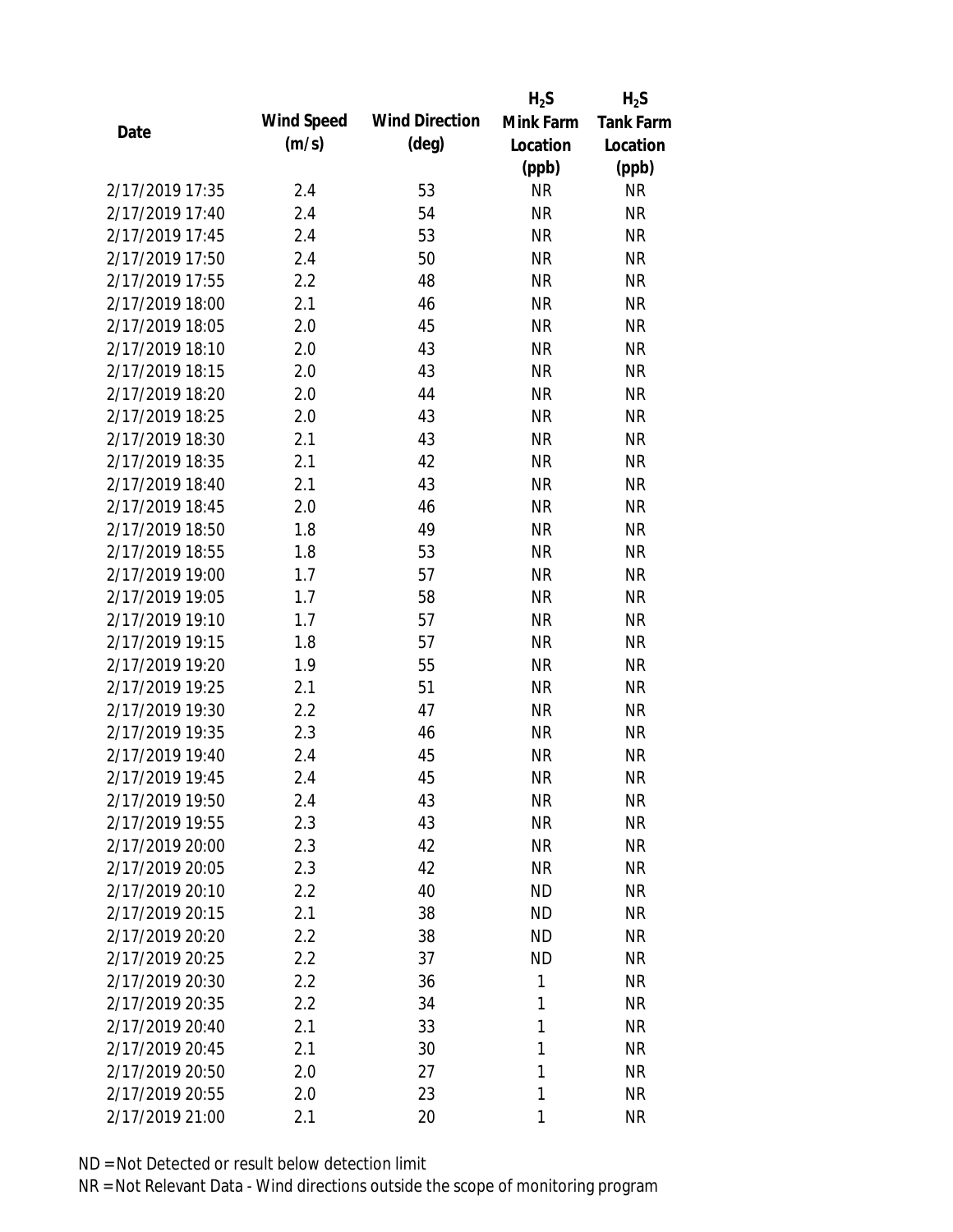|                 |            |                       | $H_2S$         | $H_2S$           |
|-----------------|------------|-----------------------|----------------|------------------|
| Date            | Wind Speed | <b>Wind Direction</b> | Mink Farm      | <b>Tank Farm</b> |
|                 | (m/s)      | $(\text{deg})$        | Location       | Location         |
|                 |            |                       | (ppb)          | (ppb)            |
| 2/17/2019 21:05 | 2.1        | 19                    | 1              | <b>NR</b>        |
| 2/17/2019 21:10 | 2.1        | 18                    | 1              | <b>NR</b>        |
| 2/17/2019 21:15 | 2.1        | 17                    | 1              | <b>NR</b>        |
| 2/17/2019 21:20 | 2.1        | 16                    | 1              | <b>NR</b>        |
| 2/17/2019 21:25 | 2.1        | 15                    | 1              | <b>NR</b>        |
| 2/17/2019 21:30 | 2.0        | 14                    | 1              | <b>NR</b>        |
| 2/17/2019 21:35 | 2.0        | 14                    | 1              | <b>NR</b>        |
| 2/17/2019 21:40 | 2.1        | 15                    | 1              | <b>NR</b>        |
| 2/17/2019 21:45 | 2.0        | 14                    | 1              | <b>NR</b>        |
| 2/17/2019 21:50 | 2.1        | 14                    | 1              | <b>NR</b>        |
| 2/17/2019 21:55 | 2.1        | 15                    | 1              | <b>NR</b>        |
| 2/17/2019 22:00 | 2.1        | 15                    | 1              | <b>NR</b>        |
| 2/17/2019 22:05 | 2.0        | 15                    | 1              | <b>NR</b>        |
| 2/17/2019 22:10 | 2.0        | 13                    | 1              | <b>NR</b>        |
| 2/17/2019 22:15 | 2.0        | 13                    | 1              | <b>NR</b>        |
| 2/17/2019 22:20 | 2.0        | 13                    | 1              | <b>NR</b>        |
| 2/17/2019 22:25 | 1.9        | 11                    | 1              | <b>NR</b>        |
| 2/17/2019 22:30 | 1.9        | 9                     | 1              | <b>NR</b>        |
| 2/17/2019 22:35 | 1.9        | $\overline{7}$        | 1              | <b>NR</b>        |
| 2/17/2019 22:40 | 2.0        | 8                     | 1              | <b>NR</b>        |
| 2/17/2019 22:45 | 2.1        | 7                     | $\overline{2}$ | <b>NR</b>        |
| 2/17/2019 22:50 | 2.1        | 6                     | $\overline{2}$ | <b>NR</b>        |
| 2/17/2019 22:55 | 2.2        | 6                     | $\overline{2}$ | <b>NR</b>        |
| 2/17/2019 23:00 | 2.2        | $\overline{7}$        | $\mathbf{1}$   | <b>NR</b>        |
| 2/17/2019 23:05 | 2.3        | $\overline{7}$        | $\overline{2}$ | <b>NR</b>        |
| 2/17/2019 23:10 | 2.2        | 7                     | 1              | <b>NR</b>        |
| 2/17/2019 23:15 | 2.2        | $\overline{7}$        | 1              | <b>NR</b>        |
| 2/17/2019 23:20 | 2.2        | 7                     | 1              | <b>NR</b>        |
| 2/17/2019 23:25 | 2.2        | 6                     | 1              | <b>NR</b>        |
| 2/17/2019 23:30 | 2.1        | 5                     | 1              | <b>NR</b>        |
| 2/17/2019 23:35 | 2.1        | 3                     | 1              | <b>NR</b>        |
| 2/17/2019 23:40 | 1.9        | 1                     | 1              | <b>NR</b>        |
| 2/17/2019 23:45 | 1.9        | 358                   | 1              | <b>NR</b>        |
| 2/17/2019 23:50 | 1.8        | 356                   | 1              | <b>NR</b>        |
| 2/17/2019 23:55 | 1.8        | 355                   | 1              | <b>NR</b>        |
| 2/17/2019 24:00 | 1.7        | 354                   | 1              | <b>NR</b>        |
| 2/18/2019 00:05 | 1.7        | 353                   | 1              | <b>NR</b>        |
| 2/18/2019 00:10 | 1.8        | 352                   | 1              | <b>NR</b>        |
| 2/18/2019 00:15 | 1.9        | 353                   | 1              | <b>NR</b>        |
| 2/18/2019 00:20 | 2.0        | 353                   | 1              | <b>NR</b>        |
| 2/18/2019 00:25 | 2.0        | 353                   | 1              | <b>NR</b>        |
| 2/18/2019 00:30 | 2.1        | 353                   | 1              | <b>NR</b>        |
|                 |            |                       |                |                  |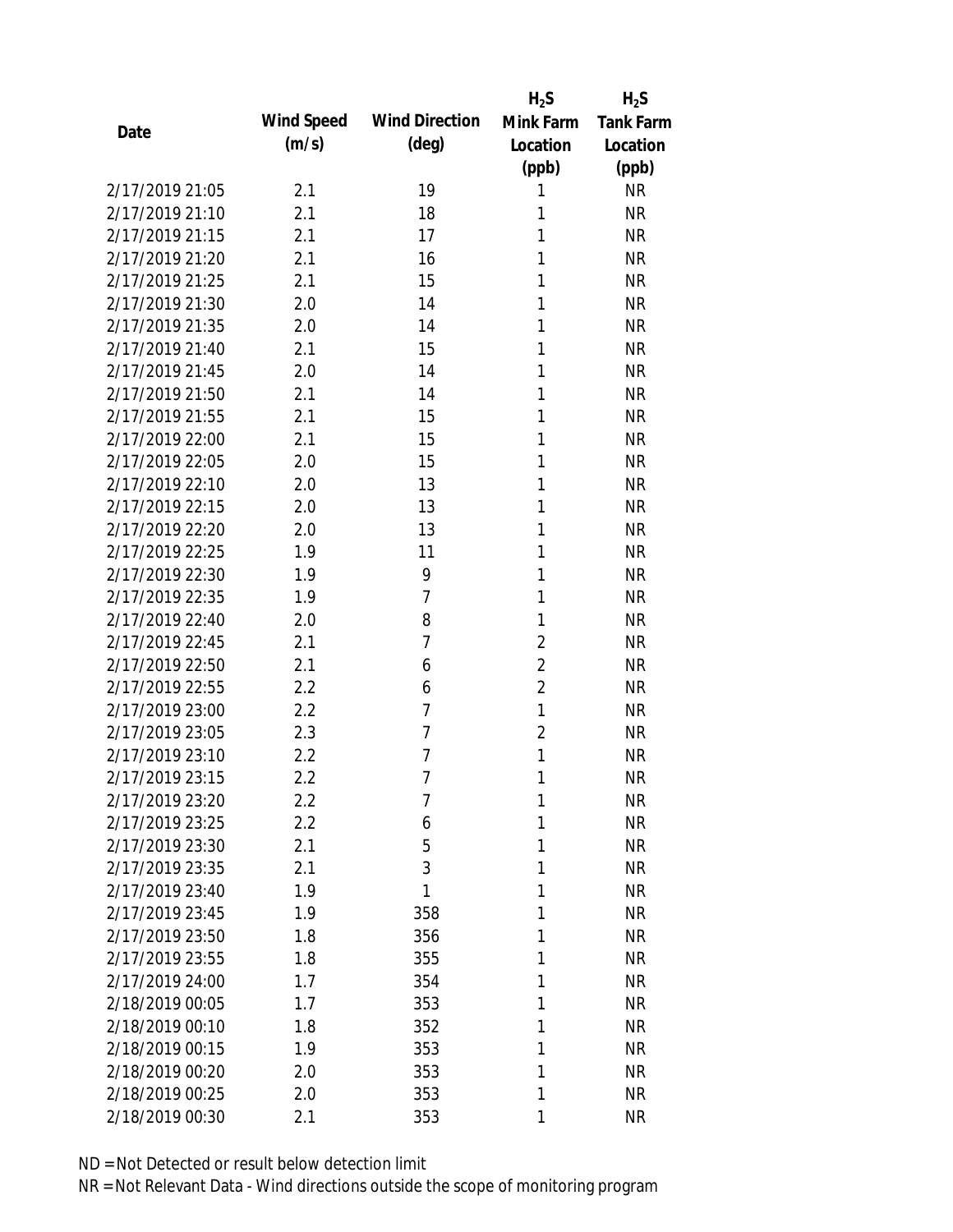|                 |            |                       | $H_2S$         | $H_2S$           |
|-----------------|------------|-----------------------|----------------|------------------|
| Date            | Wind Speed | <b>Wind Direction</b> | Mink Farm      | <b>Tank Farm</b> |
|                 | (m/s)      | $(\text{deg})$        | Location       | Location         |
|                 |            |                       | (ppb)          | (ppb)            |
| 2/18/2019 00:35 | 2.2        | 353                   | 1              | <b>NR</b>        |
| 2/18/2019 00:40 | 2.2        | 354                   | 1              | <b>NR</b>        |
| 2/18/2019 00:45 | 2.2        | 354                   | 1              | <b>NR</b>        |
| 2/18/2019 00:50 | 2.2        | 355                   | 1              | <b>NR</b>        |
| 2/18/2019 00:55 | 2.1        | 355                   | 1              | <b>NR</b>        |
| 2/18/2019 01:00 | 2.2        | 356                   | 1              | <b>NR</b>        |
| 2/18/2019 01:05 | 2.2        | 357                   | 1              | <b>NR</b>        |
| 2/18/2019 01:10 | 2.1        | 358                   | 1              | <b>NR</b>        |
| 2/18/2019 01:15 | 2.1        | 358                   | 1              | <b>NR</b>        |
| 2/18/2019 01:20 | 2.1        | 358                   | 1              | <b>NR</b>        |
| 2/18/2019 01:25 | 2.2        | 358                   | 1              | <b>NR</b>        |
| 2/18/2019 01:30 | 2.1        | 358                   | 1              | <b>NR</b>        |
| 2/18/2019 01:35 | 2.1        | 358                   | 1              | <b>NR</b>        |
| 2/18/2019 01:40 | 2.1        | 358                   | 1              | <b>NR</b>        |
| 2/18/2019 01:45 | 2.1        | 356                   | 1              | <b>NR</b>        |
| 2/18/2019 01:50 | 2.0        | 355                   | $\overline{2}$ | <b>NR</b>        |
| 2/18/2019 01:55 | 1.9        | 354                   | $\overline{2}$ | <b>NR</b>        |
| 2/18/2019 02:00 | 1.8        | 352                   | $\overline{2}$ | <b>NR</b>        |
| 2/18/2019 02:05 | 1.8        | 349                   | $\overline{2}$ | <b>NR</b>        |
| 2/18/2019 02:10 | 1.8        | 348                   | $\overline{2}$ | <b>NR</b>        |
| 2/18/2019 02:15 | 1.8        | 347                   | $\overline{2}$ | <b>NR</b>        |
| 2/18/2019 02:20 | 1.9        | 345                   | $\mathbf{1}$   | <b>NR</b>        |
| 2/18/2019 02:25 | 2.0        | 343                   | 1              | <b>NR</b>        |
| 2/18/2019 02:30 | 2.2        | 343                   | 1              | <b>NR</b>        |
| 2/18/2019 02:35 | 2.3        | 342                   | 1              | <b>NR</b>        |
| 2/18/2019 02:40 | 2.3        | 341                   | 1              | <b>NR</b>        |
| 2/18/2019 02:45 | 2.4        | 340                   | 1              | <b>NR</b>        |
| 2/18/2019 02:50 | 2.4        | 340                   | 1              | <b>NR</b>        |
| 2/18/2019 02:55 | 2.5        | 339                   | 1              | <b>NR</b>        |
| 2/18/2019 03:00 | 2.4        | 339                   | 1              | <b>NR</b>        |
| 2/18/2019 03:05 | 2.4        | 340                   | 1              | <b>NR</b>        |
| 2/18/2019 03:10 | 2.3        | 342                   | 1              | <b>NR</b>        |
| 2/18/2019 03:15 | 2.3        | 343                   | 1              | <b>NR</b>        |
| 2/18/2019 03:20 | 2.3        | 344                   | $\overline{2}$ | <b>NR</b>        |
| 2/18/2019 03:25 | 2.2        | 344                   | 1              | <b>NR</b>        |
| 2/18/2019 03:30 | 2.2        | 346                   | 1              | <b>NR</b>        |
| 2/18/2019 03:35 | 2.3        | 345                   | $\overline{2}$ | <b>NR</b>        |
| 2/18/2019 03:40 | 2.2        | 345                   | 1              | <b>NR</b>        |
| 2/18/2019 03:45 | 2.2        | 345                   | 1              | <b>NR</b>        |
| 2/18/2019 03:50 | 2.2        | 345                   | $\overline{2}$ | <b>NR</b>        |
| 2/18/2019 03:55 | 2.2        | 346                   | $\overline{2}$ | <b>NR</b>        |
| 2/18/2019 04:00 | 2.3        | 345                   | $\overline{2}$ | <b>NR</b>        |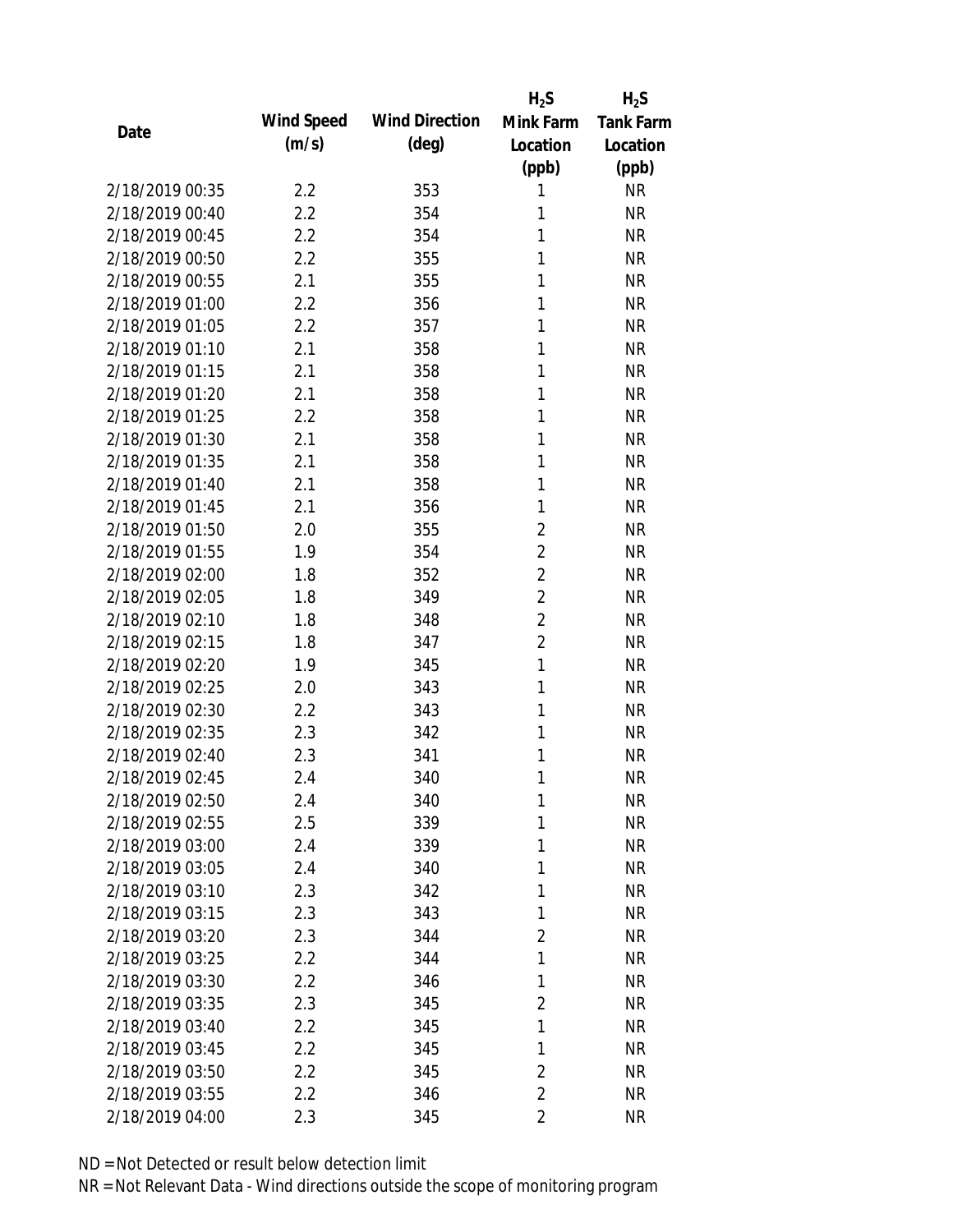|                 |            |                       | $H_2S$         | $H_2S$           |
|-----------------|------------|-----------------------|----------------|------------------|
| Date            | Wind Speed | <b>Wind Direction</b> | Mink Farm      | <b>Tank Farm</b> |
|                 | (m/s)      | $(\text{deg})$        | Location       | Location         |
|                 |            |                       | (ppb)          | (ppb)            |
| 2/18/2019 04:05 | 2.4        | 347                   | $\overline{2}$ | <b>NR</b>        |
| 2/18/2019 04:10 | 2.6        | 348                   | $\overline{2}$ | <b>NR</b>        |
| 2/18/2019 04:15 | 2.5        | 348                   | $\overline{2}$ | <b>NR</b>        |
| 2/18/2019 04:20 | 2.4        | 348                   | $\overline{2}$ | <b>NR</b>        |
| 2/18/2019 04:25 | 2.3        | 348                   | $\overline{2}$ | <b>NR</b>        |
| 2/18/2019 04:30 | 2.1        | 347                   | $\mathbf{1}$   | <b>NR</b>        |
| 2/18/2019 04:35 | 2.0        | 346                   | 1              | <b>NR</b>        |
| 2/18/2019 04:40 | 1.9        | 346                   | 1              | <b>NR</b>        |
| 2/18/2019 04:45 | 1.9        | 348                   | 1              | <b>NR</b>        |
| 2/18/2019 04:50 | 1.9        | 349                   | 1              | <b>NR</b>        |
| 2/18/2019 04:55 | 1.9        | 350                   | 1              | <b>NR</b>        |
| 2/18/2019 05:00 | 1.9        | 351                   | 1              | <b>NR</b>        |
| 2/18/2019 05:05 | 1.8        | 353                   | 1              | <b>NR</b>        |
| 2/18/2019 05:10 | 1.9        | 353                   | 1              | <b>NR</b>        |
| 2/18/2019 05:15 | 1.9        | 353                   | $\overline{2}$ | <b>NR</b>        |
| 2/18/2019 05:20 | 1.9        | 353                   | $\mathbf{1}$   | <b>NR</b>        |
| 2/18/2019 05:25 | 1.9        | 354                   | 1              | <b>NR</b>        |
| 2/18/2019 05:30 | 1.9        | 355                   | 1              | <b>NR</b>        |
| 2/18/2019 05:35 | 1.8        | 353                   | 1              | <b>NR</b>        |
| 2/18/2019 05:40 | 1.8        | 354                   | 1              | <b>NR</b>        |
| 2/18/2019 05:45 | 1.8        | 354                   | 1              | <b>NR</b>        |
| 2/18/2019 05:50 | 1.8        | 354                   | 1              | <b>NR</b>        |
| 2/18/2019 05:55 | 1.7        | 356                   | 1              | <b>NR</b>        |
| 2/18/2019 06:00 | 1.8        | 356                   | 1              | <b>NR</b>        |
| 2/18/2019 06:05 | 1.8        | 357                   | 1              | <b>NR</b>        |
| 2/18/2019 06:10 | 1.8        | 358                   | 1              | <b>NR</b>        |
| 2/18/2019 06:15 | 1.9        | 359                   | 1              | <b>NR</b>        |
| 2/18/2019 06:20 | 1.9        | 1                     | 1              | <b>NR</b>        |
| 2/18/2019 06:25 | 2.0        | 359                   | 1              | <b>NR</b>        |
| 2/18/2019 06:30 | 2.1        | 358                   | 1              | <b>NR</b>        |
| 2/18/2019 06:35 | 2.2        | 358                   | 1              | <b>NR</b>        |
| 2/18/2019 06:40 | 2.1        | 356                   | 1              | <b>NR</b>        |
| 2/18/2019 06:45 | 2.0        | 355                   | 1              | <b>NR</b>        |
| 2/18/2019 06:50 | 2.0        | 354                   | 1              | <b>NR</b>        |
| 2/18/2019 06:55 | 2.0        | 356                   | 1              | <b>NR</b>        |
| 2/18/2019 07:00 | 2.0        | 356                   | 1              | <b>NR</b>        |
| 2/18/2019 07:05 | 1.9        | 355                   | 1              | <b>NR</b>        |
| 2/18/2019 07:10 | 1.9        | 354                   | 1              | <b>NR</b>        |
| 2/18/2019 07:15 | 1.9        | 352                   | 1              | <b>NR</b>        |
| 2/18/2019 07:20 | 1.8        | 350                   | 1              | <b>NR</b>        |
| 2/18/2019 07:25 | 1.9        | 349                   | 1              | <b>NR</b>        |
| 2/18/2019 07:30 | 1.9        | 349                   | 1              | <b>NR</b>        |
|                 |            |                       |                |                  |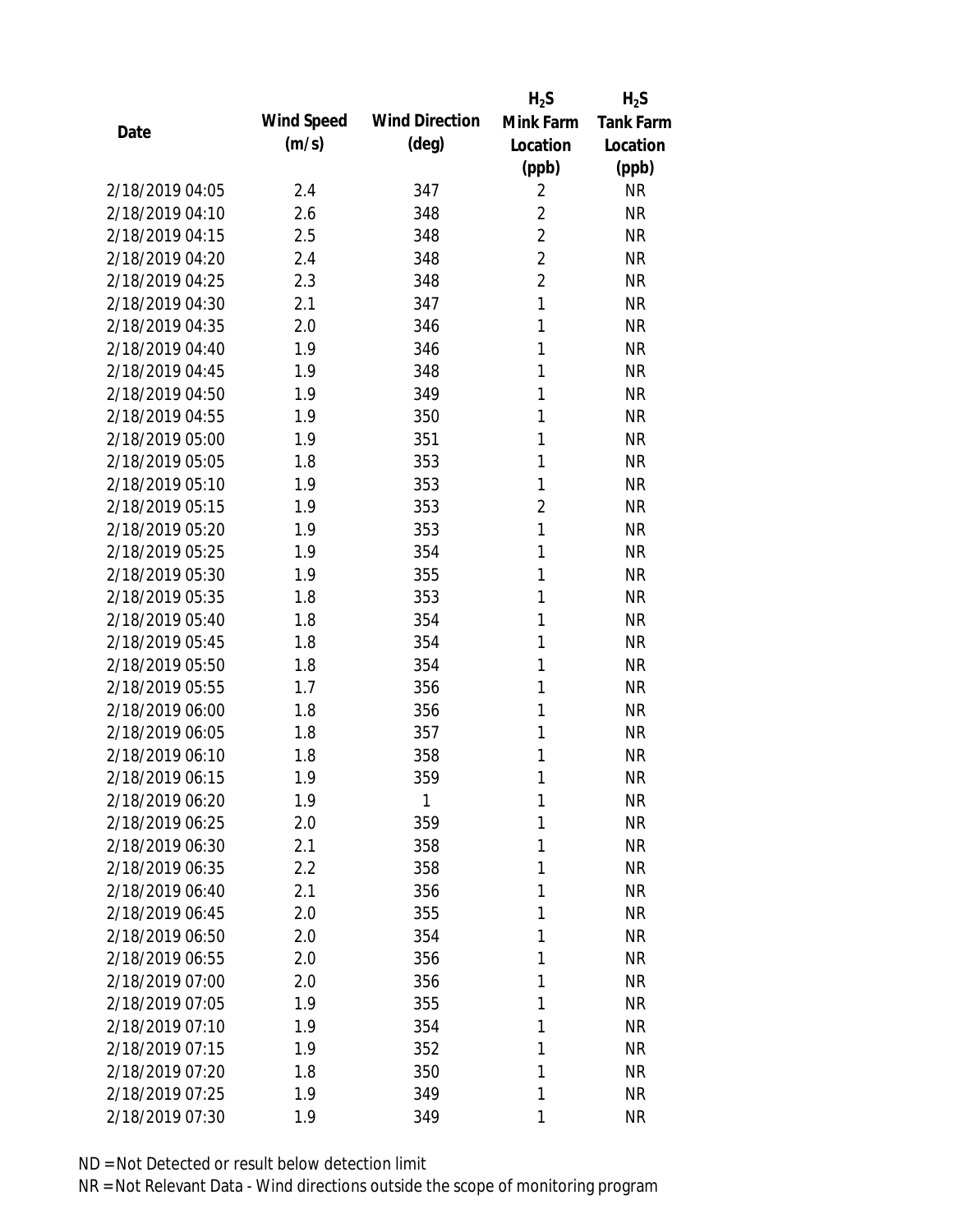|                 |            |                       | $H_2S$    | $H_2S$           |
|-----------------|------------|-----------------------|-----------|------------------|
| Date            | Wind Speed | <b>Wind Direction</b> | Mink Farm | <b>Tank Farm</b> |
|                 | (m/s)      | $(\text{deg})$        | Location  | Location         |
|                 |            |                       | (ppb)     | (ppb)            |
| 2/18/2019 07:35 | 1.9        | 349                   | 1         | <b>NR</b>        |
| 2/18/2019 07:40 | 1.9        | 350                   | 1         | <b>NR</b>        |
| 2/18/2019 07:45 | 1.9        | 351                   | 1         | <b>NR</b>        |
| 2/18/2019 07:50 | 1.9        | 351                   | 1         | <b>NR</b>        |
| 2/18/2019 07:55 | 1.9        | 352                   | 1         | <b>NR</b>        |
| 2/18/2019 08:00 | 1.9        | 350                   | 1         | <b>NR</b>        |
| 2/18/2019 08:05 | 1.9        | 350                   | 1         | <b>NR</b>        |
| 2/18/2019 08:10 | 1.9        | 349                   | 1         | <b>NR</b>        |
| 2/18/2019 08:15 | 2.0        | 349                   | 1         | <b>NR</b>        |
| 2/18/2019 08:20 | 2.1        | 350                   | 1         | <b>NR</b>        |
| 2/18/2019 08:25 | 2.1        | 350                   | 1         | <b>NR</b>        |
| 2/18/2019 08:30 | 2.0        | 351                   | 1         | <b>NR</b>        |
| 2/18/2019 08:35 | 2.0        | 352                   | 1         | <b>NR</b>        |
| 2/18/2019 08:40 | 2.0        | 353                   | 1         | <b>NR</b>        |
| 2/18/2019 08:45 | 2.0        | 352                   | 1         | <b>NR</b>        |
| 2/18/2019 08:50 | 1.9        | 350                   | 1         | <b>NR</b>        |
| 2/18/2019 08:55 | 1.8        | 350                   | 1         | <b>NR</b>        |
| 2/18/2019 09:00 | 1.9        | 350                   | 1         | <b>NR</b>        |
| 2/18/2019 09:05 | 1.9        | 349                   | 1         | <b>NR</b>        |
| 2/18/2019 09:10 | 2.0        | 351                   | 1         | <b>NR</b>        |
| 2/18/2019 09:15 | 1.9        | 351                   | 1         | <b>NR</b>        |
| 2/18/2019 09:20 | 2.0        | 353                   | 1         | <b>NR</b>        |
| 2/18/2019 09:25 | 2.0        | 353                   | 1         | <b>NR</b>        |
| 2/18/2019 09:30 | 2.1        | 355                   | 1         | <b>NR</b>        |
| 2/18/2019 09:35 | 2.3        | 357                   | 1         | <b>NR</b>        |
| 2/18/2019 09:40 | 2.4        | 355                   | 1         | <b>NR</b>        |
| 2/18/2019 09:45 | 2.6        | 356                   | 1         | <b>NR</b>        |
| 2/18/2019 09:50 | 2.6        | 356                   | 1         | <b>NR</b>        |
| 2/18/2019 09:55 | 2.7        | 358                   | 1         | <b>NR</b>        |
| 2/18/2019 10:00 | 2.6        | 358                   | 1         | <b>NR</b>        |
| 2/18/2019 10:05 | 2.6        | 359                   | 1         | <b>NR</b>        |
| 2/18/2019 10:10 | 2.6        | 1                     | 1         | <b>NR</b>        |
| 2/18/2019 10:15 | 2.6        | 2                     | 1         | <b>NR</b>        |
| 2/18/2019 10:20 | 2.7        | 4                     | 1         | <b>NR</b>        |
| 2/18/2019 10:25 | 2.8        | 5                     | 1         | <b>NR</b>        |
| 2/18/2019 10:30 | 3.0        | 6                     | 1         | <b>NR</b>        |
| 2/18/2019 10:35 | 3.0        | 5                     | 1         | <b>NR</b>        |
| 2/18/2019 10:40 | 3.0        | 6                     | 1         | <b>NR</b>        |
| 2/18/2019 10:45 | 3.0        | 8                     | 1         | <b>NR</b>        |
| 2/18/2019 10:50 | 2.9        | 8                     | 1         | <b>NR</b>        |
| 2/18/2019 10:55 | 2.9        | 9                     | 1         | <b>NR</b>        |
| 2/18/2019 11:00 | 3.0        | 10                    | 1         | <b>NR</b>        |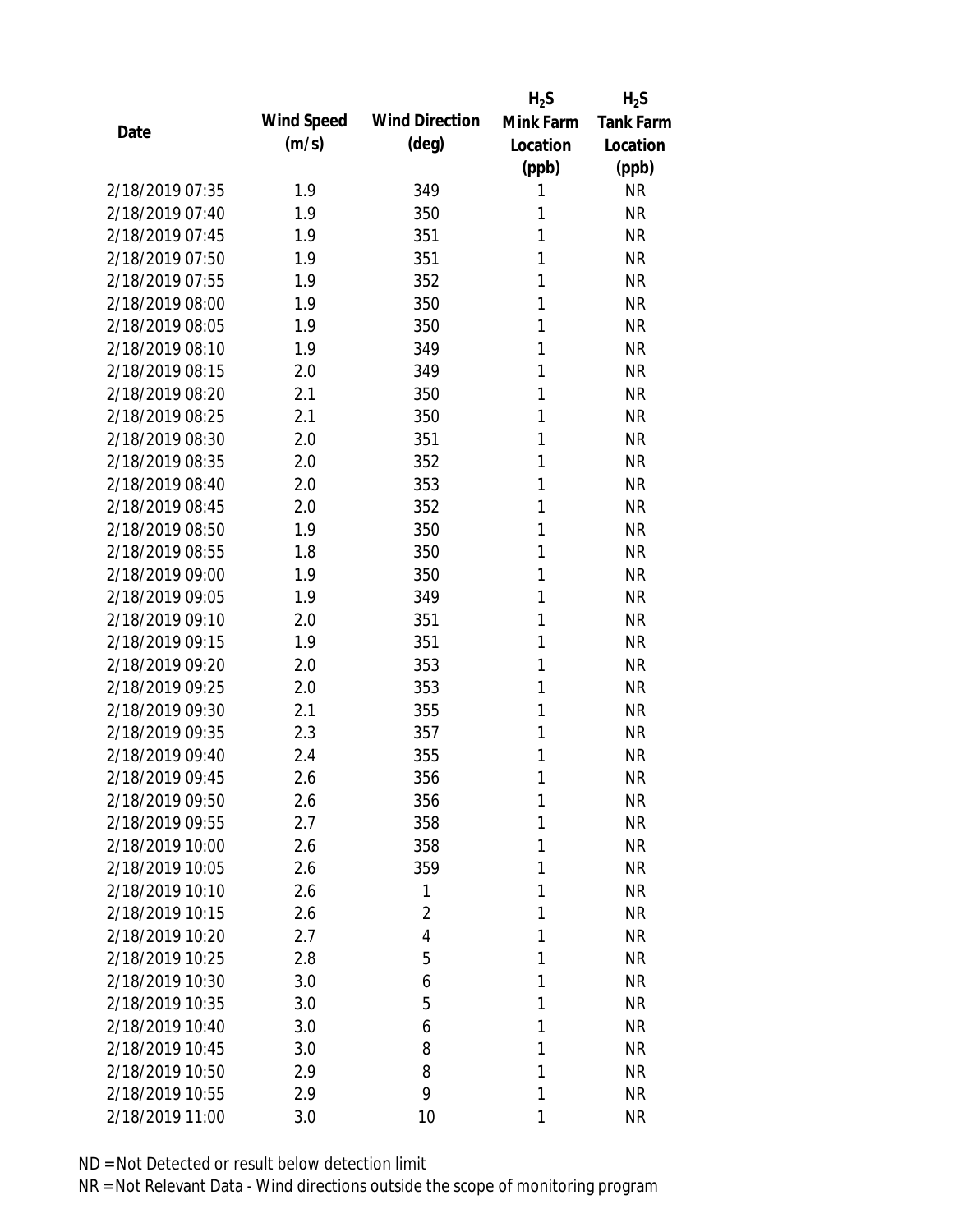|                 |            |                       | $H_2S$    | $H_2S$           |
|-----------------|------------|-----------------------|-----------|------------------|
| Date            | Wind Speed | <b>Wind Direction</b> | Mink Farm | <b>Tank Farm</b> |
|                 | (m/s)      | (deg)                 | Location  | Location         |
|                 |            |                       | (ppb)     | (ppb)            |
| 2/18/2019 11:05 | 2.9        | 11                    | 1         | <b>NR</b>        |
| 2/18/2019 11:10 | 3.2        | 14                    | 1         | <b>NR</b>        |
| 2/18/2019 11:15 | 3.3        | 15                    | 1         | <b>NR</b>        |
| 2/18/2019 11:20 | 3.4        | 14                    | 1         | <b>NR</b>        |
| 2/18/2019 11:25 | 3.5        | 14                    | 1         | <b>NR</b>        |
| 2/18/2019 11:30 | 3.5        | 14                    | 1         | <b>NR</b>        |
| 2/18/2019 11:35 | 3.5        | 14                    | 1         | <b>NR</b>        |
| 2/18/2019 11:40 | 3.4        | 11                    | 1         | <b>NR</b>        |
| 2/18/2019 11:45 | 3.4        | 12                    | 1         | <b>NR</b>        |
| 2/18/2019 11:50 | 3.4        | 14                    | 1         | <b>NR</b>        |
| 2/18/2019 11:55 | 3.5        | 14                    | 1         | <b>NR</b>        |
| 2/18/2019 12:00 | 3.5        | 13                    | 1         | <b>NR</b>        |
| 2/18/2019 12:05 | 3.6        | 13                    | 1         | <b>NR</b>        |
| 2/18/2019 12:10 | 3.5        | 14                    | 1         | <b>NR</b>        |
| 2/18/2019 12:15 | 3.5        | 11                    | 1         | <b>NR</b>        |
| 2/18/2019 12:20 | 3.6        | 11                    | 1         | <b>NR</b>        |
| 2/18/2019 12:25 | 3.5        | 14                    | 1         | <b>NR</b>        |
| 2/18/2019 12:30 | 3.4        | 16                    | 1         | <b>NR</b>        |
| 2/18/2019 12:35 | 3.4        | 17                    | 1         | <b>NR</b>        |
| 2/18/2019 12:40 | 3.5        | 18                    | 1         | <b>NR</b>        |
| 2/18/2019 12:45 | 3.3        | 24                    | 1         | <b>NR</b>        |
| 2/18/2019 12:50 | 3.0        | 28                    | 1         | <b>NR</b>        |
| 2/18/2019 12:55 | 3.1        | 28                    | 1         | <b>NR</b>        |
| 2/18/2019 13:00 | 3.1        | 28                    | 1         | <b>NR</b>        |
| 2/18/2019 13:05 | 3.1        | 26                    | 1         | <b>NR</b>        |
| 2/18/2019 13:10 | 3.0        | 21                    | 1         | <b>NR</b>        |
| 2/18/2019 13:15 | 3.1        | 15                    | 1         | <b>NR</b>        |
| 2/18/2019 13:20 | 3.1        | 12                    | 1         | <b>NR</b>        |
| 2/18/2019 13:25 | 3.0        | 9                     | 1         | <b>NR</b>        |
| 2/18/2019 13:30 | 3.0        | 6                     | 1         | NR               |
| 2/18/2019 13:35 | 2.9        | 5                     | 1         | <b>NR</b>        |
| 2/18/2019 13:40 | 2.8        | 9                     | 1         | NR               |
| 2/18/2019 13:45 | 2.7        | 11                    | 1         | NR               |
| 2/18/2019 13:50 | 2.8        | 5                     | 1         | <b>NR</b>        |
| 2/18/2019 13:55 | 2.8        | 358                   | 1         | <b>NR</b>        |
| 2/18/2019 14:00 | 2.7        | 357                   | <b>ND</b> | <b>NR</b>        |
| 2/18/2019 14:05 | 2.6        | 354                   | <b>ND</b> | <b>NR</b>        |
| 2/18/2019 14:10 | 2.6        | 349                   | 1         | <b>NR</b>        |
| 2/18/2019 14:15 | 2.4        | 348                   | 1         | <b>NR</b>        |
| 2/18/2019 14:20 | 2.3        | 344                   | 1         | <b>NR</b>        |
| 2/18/2019 14:25 | 2.3        | 344                   | 1         | <b>NR</b>        |
| 2/18/2019 14:30 | 2.2        | 343                   | 1         | <b>NR</b>        |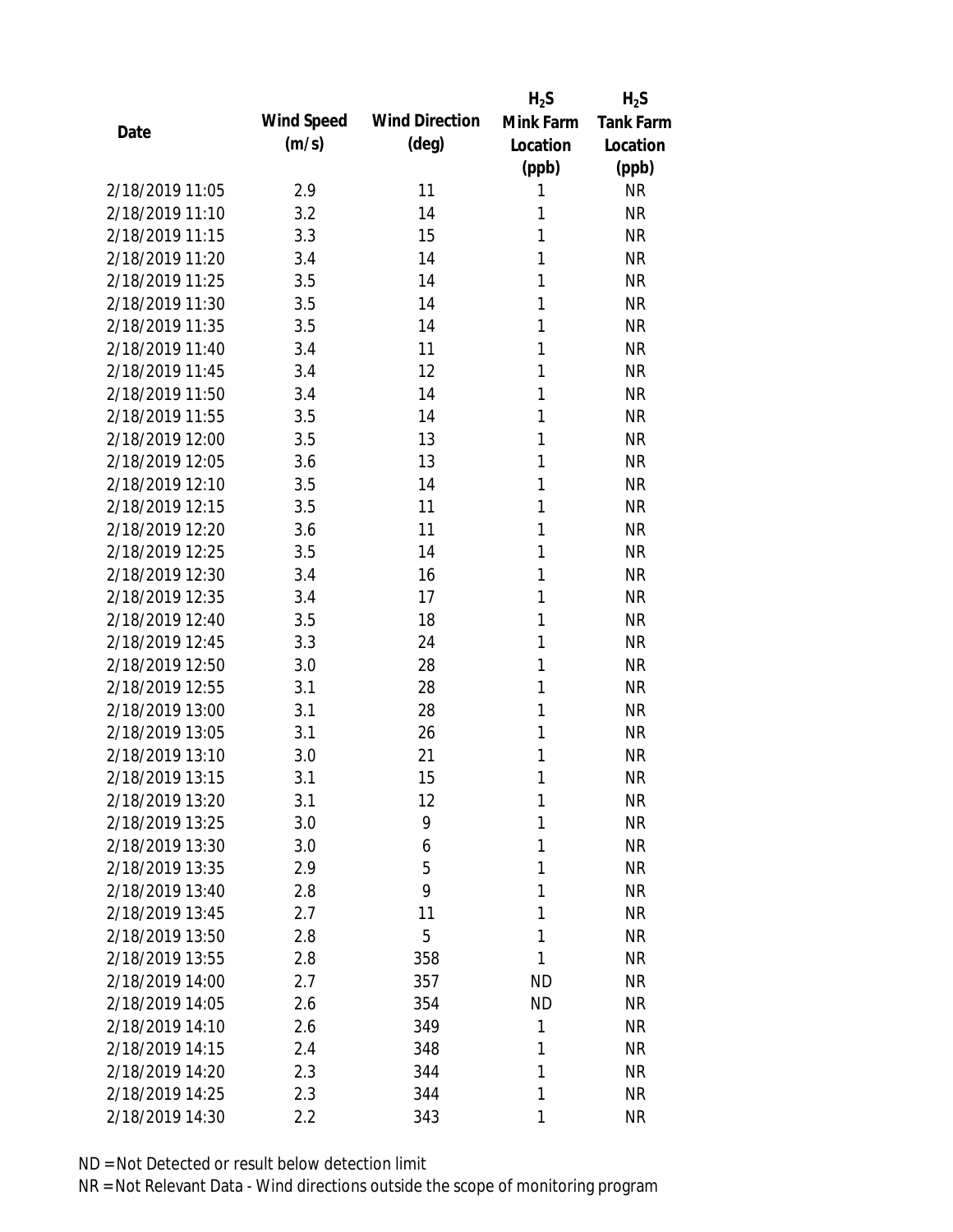|                 |            |                       | $H_2S$       | $H_2S$           |
|-----------------|------------|-----------------------|--------------|------------------|
| Date            | Wind Speed | <b>Wind Direction</b> | Mink Farm    | <b>Tank Farm</b> |
|                 | (m/s)      | $(\text{deg})$        | Location     | Location         |
|                 |            |                       | (ppb)        | (ppb)            |
| 2/18/2019 14:35 | 2.2        | 348                   | 1            | <b>NR</b>        |
| 2/18/2019 14:40 | 2.3        | 350                   | 1            | <b>NR</b>        |
| 2/18/2019 14:45 | 2.4        | 349                   | 1            | <b>NR</b>        |
| 2/18/2019 14:50 | 2.5        | 354                   | 1            | <b>NR</b>        |
| 2/18/2019 14:55 | 2.4        | 357                   | 1            | <b>NR</b>        |
| 2/18/2019 15:00 | 2.6        | 352                   | 1            | <b>NR</b>        |
| 2/18/2019 15:05 | 2.7        | 346                   | 1            | <b>NR</b>        |
| 2/18/2019 15:10 | 2.7        | 342                   | 1            | <b>NR</b>        |
| 2/18/2019 15:15 | 2.7        | 337                   | 1            | <b>NR</b>        |
| 2/18/2019 15:20 | 2.7        | 334                   | 1            | <b>NR</b>        |
| 2/18/2019 15:25 | 2.8        | 334                   | 1            | <b>NR</b>        |
| 2/18/2019 15:30 | 2.7        | 336                   | 1            | <b>NR</b>        |
| 2/18/2019 15:35 | 2.6        | 334                   | 1            | <b>NR</b>        |
| 2/18/2019 15:40 | 2.4        | 331                   | 1            | <b>NR</b>        |
| 2/18/2019 15:45 | 2.4        | 337                   | 1            | <b>NR</b>        |
| 2/18/2019 15:50 | 2.3        | 345                   | 1            | <b>NR</b>        |
| 2/18/2019 15:55 | 2.2        | 352                   | 1            | <b>NR</b>        |
| 2/18/2019 16:00 | 2.1        | 356                   | 1            | <b>NR</b>        |
| 2/18/2019 16:05 | 2.1        | 357                   | 1            | <b>NR</b>        |
| 2/18/2019 16:10 | 2.3        | 356                   | 1            | <b>NR</b>        |
| 2/18/2019 16:15 | 2.3        | 349                   | 1            | <b>NR</b>        |
| 2/18/2019 16:20 | 2.4        | 340                   | 1            | <b>NR</b>        |
| 2/18/2019 16:25 | 2.4        | 334                   | 1            | <b>NR</b>        |
| 2/18/2019 16:30 | 2.5        | 332                   | 1            | <b>NR</b>        |
| 2/18/2019 16:35 | 2.5        | 332                   | 1            | <b>NR</b>        |
| 2/18/2019 16:40 | 2.4        | 335                   | 1            | <b>NR</b>        |
| 2/18/2019 16:45 | 2.3        | 334                   | 1            | <b>NR</b>        |
| 2/18/2019 16:50 | 2.2        | 334                   | $\mathbf{1}$ | <b>NR</b>        |
| 2/18/2019 16:55 | 2.1        | 337                   | 1            | <b>NR</b>        |
| 2/18/2019 17:00 | 1.9        | 339                   | 1            | <b>NR</b>        |
| 2/18/2019 17:05 | 2.0        | 341                   | 1            | <b>NR</b>        |
| 2/18/2019 17:10 | 1.9        | 344                   | 1            | <b>NR</b>        |
| 2/18/2019 17:15 | 1.9        | 345                   | 1            | <b>NR</b>        |
| 2/18/2019 17:20 | 2.0        | 346                   | 1            | <b>NR</b>        |
| 2/18/2019 17:25 | 2.0        | 345                   | 1            | <b>NR</b>        |
| 2/18/2019 17:30 | 2.1        | 346                   | 1            | <b>NR</b>        |
| 2/18/2019 17:35 | 2.0        | 350                   | 1            | <b>NR</b>        |
| 2/18/2019 17:40 | 2.0        | 351                   | 1            | <b>NR</b>        |
| 2/18/2019 17:45 | 2.0        | 355                   | 1            | <b>NR</b>        |
| 2/18/2019 17:50 | 1.9        | 355                   | 1            | <b>NR</b>        |
| 2/18/2019 17:55 | 2.1        | 352                   | 1            | <b>NR</b>        |
| 2/18/2019 18:00 | 2.4        | 345                   | 1            | <b>NR</b>        |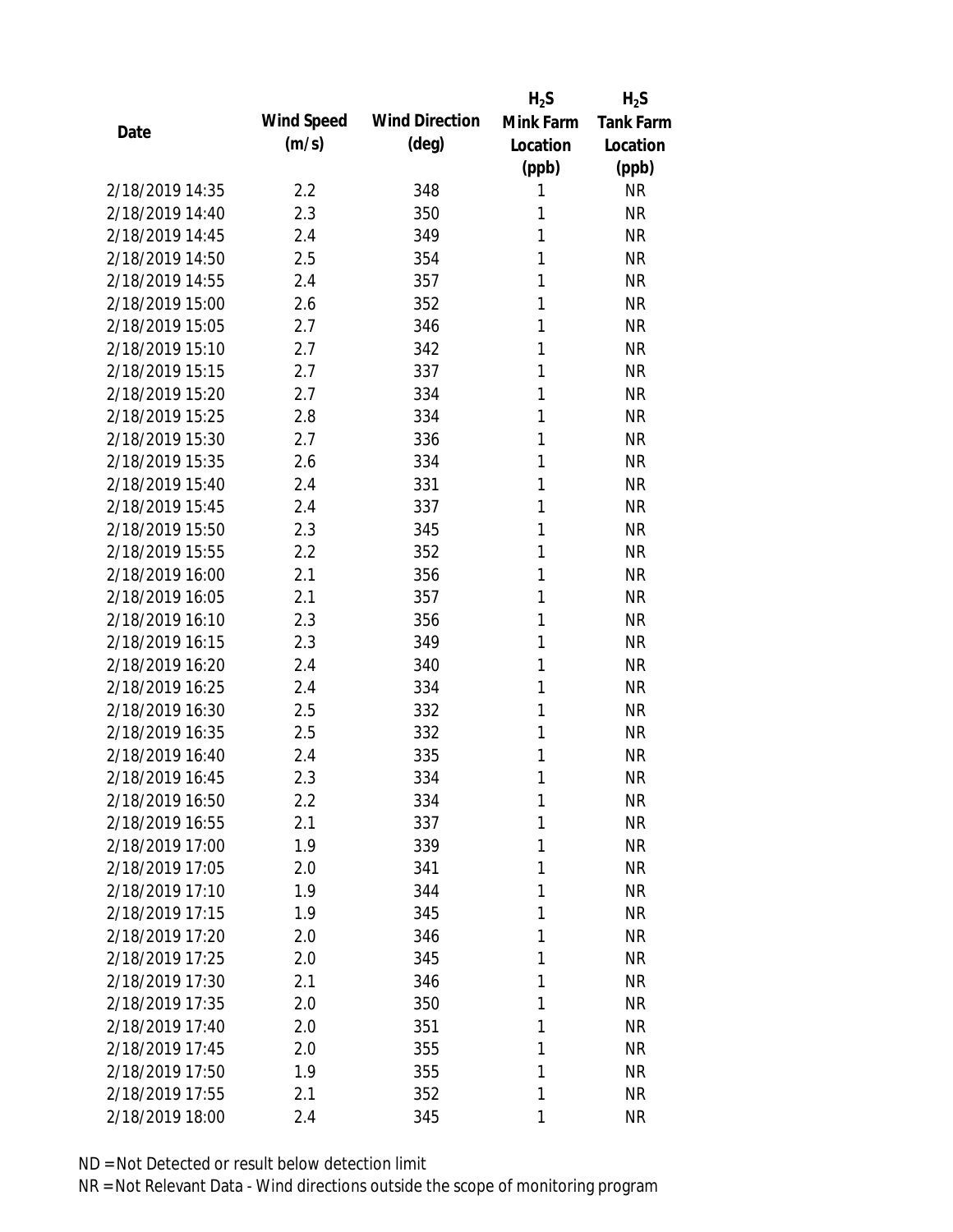|      |                 |            |                       | $H_2S$       | $H_2S$           |
|------|-----------------|------------|-----------------------|--------------|------------------|
|      |                 | Wind Speed | <b>Wind Direction</b> | Mink Farm    | <b>Tank Farm</b> |
| Date |                 | (m/s)      | $(\text{deg})$        | Location     | Location         |
|      |                 |            |                       | (ppb)        | (ppb)            |
|      | 2/18/2019 18:05 | 2.8        | 335                   | 1            | <b>NR</b>        |
|      | 2/18/2019 18:10 | 3.3        | 325                   | 1            | <b>NR</b>        |
|      | 2/18/2019 18:15 | 3.7        | 316                   | 1            | <b>NR</b>        |
|      | 2/18/2019 18:20 | 4.0        | 312                   | 1            | <b>NR</b>        |
|      | 2/18/2019 18:25 | 4.1        | 311                   | 1            | <b>NR</b>        |
|      | 2/18/2019 18:30 | 4.0        | 314                   | 1            | <b>NR</b>        |
|      | 2/18/2019 18:35 | 4.0        | 317                   | 1            | <b>NR</b>        |
|      | 2/18/2019 18:40 | 3.8        | 320                   | <b>ND</b>    | <b>NR</b>        |
|      | 2/18/2019 18:45 | 3.6        | 324                   | <b>ND</b>    | <b>NR</b>        |
|      | 2/18/2019 18:50 | 3.5        | 326                   | <b>ND</b>    | <b>NR</b>        |
|      | 2/18/2019 18:55 | 3.3        | 330                   | 1            | <b>NR</b>        |
|      | 2/18/2019 19:00 | 3.4        | 330                   | 1            | <b>NR</b>        |
|      | 2/18/2019 19:05 | 3.1        | 331                   | 1            | <b>NR</b>        |
|      | 2/18/2019 19:10 | 3.0        | 332                   | 1            | <b>NR</b>        |
|      | 2/18/2019 19:15 | 3.1        | 333                   | 1            | <b>NR</b>        |
|      | 2/18/2019 19:20 | 3.0        | 335                   | 1            | <b>NR</b>        |
|      | 2/18/2019 19:25 | 3.1        | 335                   | 1            | <b>NR</b>        |
|      | 2/18/2019 19:30 | 3.0        | 335                   | 1            | <b>NR</b>        |
|      | 2/18/2019 19:35 | 3.0        | 335                   | 1            | <b>NR</b>        |
|      | 2/18/2019 19:40 | 2.8        | 336                   | 1            | <b>NR</b>        |
|      | 2/18/2019 19:45 | 2.7        | 337                   | 1            | <b>NR</b>        |
|      | 2/18/2019 19:50 | 2.6        | 337                   | 1            | <b>NR</b>        |
|      | 2/18/2019 19:55 | 2.6        | 337                   | 1            | <b>NR</b>        |
|      | 2/18/2019 20:00 | 2.5        | 338                   | 1            | <b>NR</b>        |
|      | 2/18/2019 20:05 | 2.5        | 338                   | 1            | <b>NR</b>        |
|      | 2/18/2019 20:10 | 2.5        | 338                   | 1            | <b>NR</b>        |
|      | 2/18/2019 20:15 | 2.4        | 338                   | 1            | <b>NR</b>        |
|      | 2/18/2019 20:20 | 2.4        | 337                   | $\mathbf{1}$ | <b>NR</b>        |
|      | 2/18/2019 20:25 | 2.4        | 337                   | <b>ND</b>    | <b>NR</b>        |
|      | 2/18/2019 20:30 | 2.3        | 338                   | <b>ND</b>    | <b>NR</b>        |
|      | 2/18/2019 20:35 | 2.3        | 339                   | <b>ND</b>    | <b>NR</b>        |
|      | 2/18/2019 20:40 | 2.3        | 338                   | $\mathbf{1}$ | <b>NR</b>        |
|      | 2/18/2019 20:45 | 2.4        | 339                   | 1            | <b>NR</b>        |
|      | 2/18/2019 20:50 | 2.4        | 339                   | 1            | <b>NR</b>        |
|      | 2/18/2019 20:55 | 2.4        | 339                   | 1            | <b>NR</b>        |
|      | 2/18/2019 21:00 | 2.5        | 337                   | 1            | <b>NR</b>        |
|      | 2/18/2019 21:05 | 2.5        | 337                   | 1            | <b>NR</b>        |
|      | 2/18/2019 21:10 | 2.4        | 338                   | 1            | <b>NR</b>        |
|      | 2/18/2019 21:15 | 2.4        | 338                   | 1            | <b>NR</b>        |
|      | 2/18/2019 21:20 | 2.3        | 339                   | 1            | <b>NR</b>        |
|      | 2/18/2019 21:25 | 2.4        | 339                   | 1            | <b>NR</b>        |
|      | 2/18/2019 21:30 | 2.2        | 341                   | 1            | <b>NR</b>        |
|      |                 |            |                       |              |                  |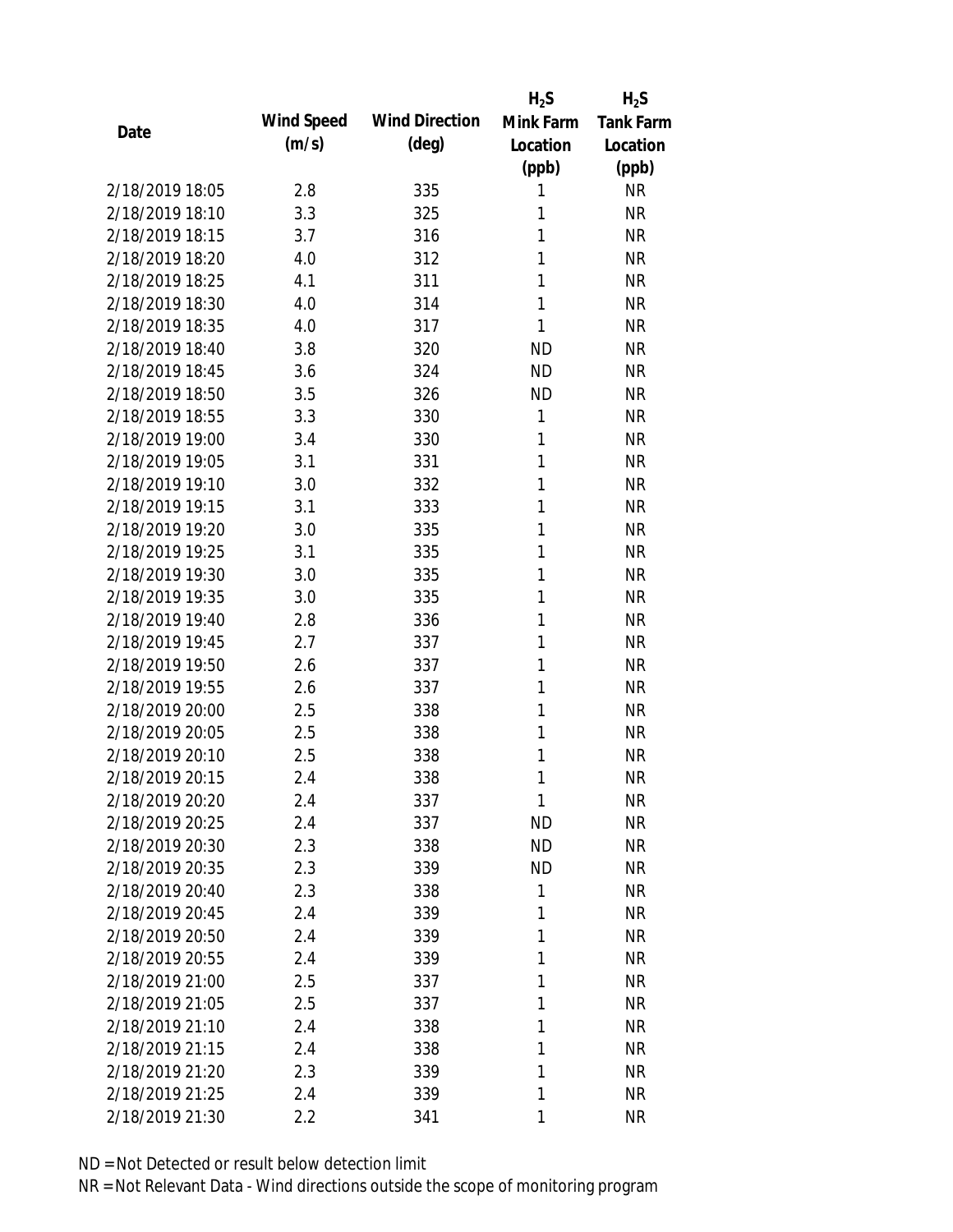|                 |            |                       | $H_2S$         | $H_2S$           |
|-----------------|------------|-----------------------|----------------|------------------|
| Date            | Wind Speed | <b>Wind Direction</b> | Mink Farm      | <b>Tank Farm</b> |
|                 | (m/s)      | $(\text{deg})$        | Location       | Location         |
|                 |            |                       | (ppb)          | (ppb)            |
| 2/18/2019 21:35 | 2.2        | 341                   | 1              | <b>NR</b>        |
| 2/18/2019 21:40 | 2.1        | 343                   | $\overline{2}$ | <b>NR</b>        |
| 2/18/2019 21:45 | 2.0        | 345                   | $\overline{2}$ | <b>NR</b>        |
| 2/18/2019 21:50 | 1.9        | 346                   | $\overline{2}$ | <b>NR</b>        |
| 2/18/2019 21:55 | 1.8        | 347                   | $\overline{2}$ | <b>NR</b>        |
| 2/18/2019 22:00 | 1.7        | 347                   | $\overline{2}$ | <b>NR</b>        |
| 2/18/2019 22:05 | 1.7        | 348                   | $\overline{2}$ | <b>NR</b>        |
| 2/18/2019 22:10 | 1.6        | 348                   | $\mathbf{1}$   | <b>NR</b>        |
| 2/18/2019 22:15 | 1.7        | 348                   | 1              | <b>NR</b>        |
| 2/18/2019 22:20 | 1.7        | 350                   | 1              | <b>NR</b>        |
| 2/18/2019 22:25 | 1.6        | 353                   | 1              | <b>NR</b>        |
| 2/18/2019 22:30 | 1.7        | 358                   | 1              | <b>NR</b>        |
| 2/18/2019 22:35 | 1.5        | $\overline{2}$        | 1              | <b>NR</b>        |
| 2/18/2019 22:40 | 1.4        | 6                     | 1              | <b>NR</b>        |
| 2/18/2019 22:45 | 1.4        | 9                     | 1              | <b>NR</b>        |
| 2/18/2019 22:50 | 1.4        | 11                    | 1              | <b>NR</b>        |
| 2/18/2019 22:55 | 1.3        | 11                    | 1              | <b>NR</b>        |
| 2/18/2019 23:00 | 1.3        | 10                    | 1              | <b>NR</b>        |
| 2/18/2019 23:05 | 1.4        | 9                     | $\mathbf{1}$   | <b>NR</b>        |
| 2/18/2019 23:10 | 1.4        | 8                     | 1              | <b>NR</b>        |
| 2/18/2019 23:15 | 1.3        | 6                     | 1              | <b>NR</b>        |
| 2/18/2019 23:20 | 1.1        | 3                     | 1              | <b>NR</b>        |
| 2/18/2019 23:25 | 1.1        | 358                   | 1              | <b>NR</b>        |
| 2/18/2019 23:30 | 1.1        | 353                   | 1              | <b>NR</b>        |
| 2/18/2019 23:35 | 1.2        | 347                   | 2              | <b>NR</b>        |
| 2/18/2019 23:40 | 1.3        | 345                   | 2              | <b>NR</b>        |
| 2/18/2019 23:45 | 1.4        | 343                   | $\overline{2}$ | <b>NR</b>        |
| 2/18/2019 23:50 | 1.6        | 341                   | $\overline{2}$ | <b>NR</b>        |
| 2/18/2019 23:55 | 1.6        | 344                   | $\overline{2}$ | <b>NR</b>        |
| 2/18/2019 24:00 | 1.6        | 345                   | $\overline{2}$ | <b>NR</b>        |
| 2/19/2019 00:05 | 1.5        | 348                   | 1              | <b>NR</b>        |
| 2/19/2019 00:10 | 1.5        | 350                   | 1              | NR               |
| 2/19/2019 00:15 | 1.6        | 354                   | 1              | <b>NR</b>        |
| 2/19/2019 00:20 | 1.6        | 357                   | 1              | <b>NR</b>        |
| 2/19/2019 00:25 | 1.7        | 358                   | 1              | <b>NR</b>        |
| 2/19/2019 00:30 | 1.7        | 359                   | 1              | <b>NR</b>        |
| 2/19/2019 00:35 | 1.7        | 360                   | 1              | <b>NR</b>        |
| 2/19/2019 00:40 | 1.8        | 359                   | 1              | <b>NR</b>        |
| 2/19/2019 00:45 | 1.8        | 358                   | 1              | <b>NR</b>        |
| 2/19/2019 00:50 | 1.8        | 356                   | 1              | <b>NR</b>        |
| 2/19/2019 00:55 | 1.8        | 355                   | 1              | <b>NR</b>        |
| 2/19/2019 01:00 | 1.8        | 354                   | 1              | <b>NR</b>        |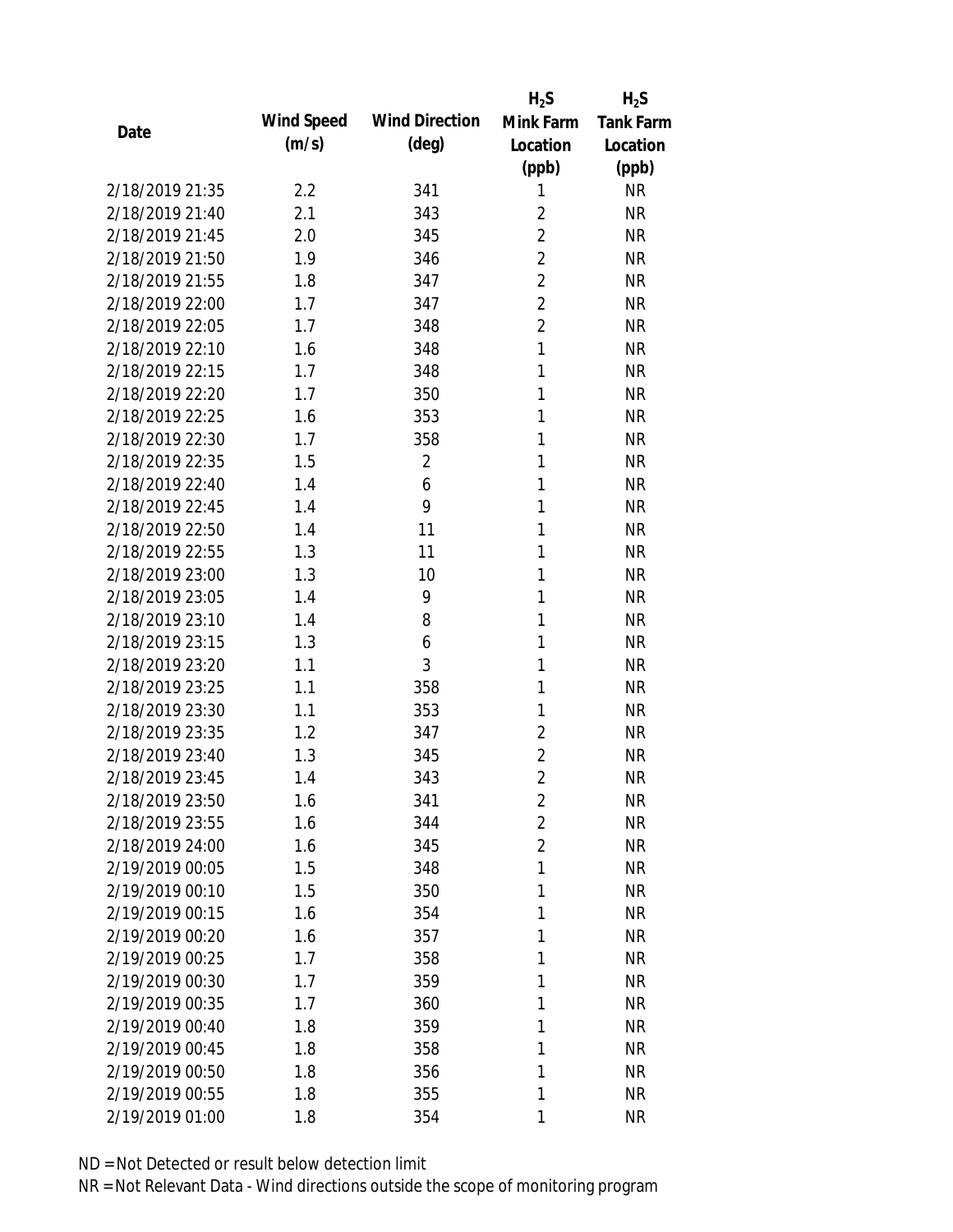|      |                 |            |                       | $H_2S$         | $H_2S$           |
|------|-----------------|------------|-----------------------|----------------|------------------|
| Date |                 | Wind Speed | <b>Wind Direction</b> | Mink Farm      | <b>Tank Farm</b> |
|      |                 | (m/s)      | $(\text{deg})$        | Location       | Location         |
|      |                 |            |                       | (ppb)          | (ppb)            |
|      | 2/19/2019 01:05 | 1.8        | 355                   | 1              | <b>NR</b>        |
|      | 2/19/2019 01:10 | 1.7        | 354                   | $\overline{2}$ | <b>NR</b>        |
|      | 2/19/2019 01:15 | 1.5        | 350                   | $\overline{2}$ | <b>NR</b>        |
|      | 2/19/2019 01:20 | 1.5        | 346                   | $\overline{2}$ | <b>NR</b>        |
|      | 2/19/2019 01:25 | 1.5        | 344                   | $\overline{2}$ | <b>NR</b>        |
|      | 2/19/2019 01:30 | 1.5        | 345                   | $\overline{2}$ | <b>NR</b>        |
|      | 2/19/2019 01:35 | 1.6        | 342                   | $\overline{2}$ | <b>NR</b>        |
|      | 2/19/2019 01:40 | 1.6        | 341                   | $\overline{2}$ | <b>NR</b>        |
|      | 2/19/2019 01:45 | 1.7        | 344                   | $\mathbf{1}$   | <b>NR</b>        |
|      | 2/19/2019 01:50 | 1.8        | 348                   | 1              | <b>NR</b>        |
|      | 2/19/2019 01:55 | 1.7        | 348                   | 1              | <b>NR</b>        |
|      | 2/19/2019 02:00 | 1.7        | 349                   | 1              | <b>NR</b>        |
|      | 2/19/2019 02:05 | 1.7        | 354                   | 1              | <b>NR</b>        |
|      | 2/19/2019 02:10 | 1.8        | 358                   | 1              | <b>NR</b>        |
|      | 2/19/2019 02:15 | 1.8        | 360                   | 1              | <b>NR</b>        |
|      | 2/19/2019 02:20 | 1.9        | 3                     | 1              | <b>NR</b>        |
|      | 2/19/2019 02:25 | 1.9        | $\overline{7}$        | 1              | <b>NR</b>        |
|      | 2/19/2019 02:30 | 1.9        | 10                    | 1              | <b>NR</b>        |
|      | 2/19/2019 02:35 | 2.0        | 10                    | 1              | <b>NR</b>        |
|      | 2/19/2019 02:40 | 2.0        | 10                    | 1              | <b>NR</b>        |
|      | 2/19/2019 02:45 | 2.0        | 9                     | 1              | <b>NR</b>        |
|      | 2/19/2019 02:50 | 1.8        | 7                     | 1              | <b>NR</b>        |
|      | 2/19/2019 02:55 | 1.7        | 6                     | 1              | <b>NR</b>        |
|      | 2/19/2019 03:00 | 1.7        | 3                     | 1              | <b>NR</b>        |
|      | 2/19/2019 03:05 | 1.6        | 1                     | 1              | <b>NR</b>        |
|      | 2/19/2019 03:10 | 1.5        | 1                     | 1              | <b>NR</b>        |
|      | 2/19/2019 03:15 | 1.5        | $\overline{2}$        | 1              | <b>NR</b>        |
|      | 2/19/2019 03:20 | 1.5        | 7                     | 1              | <b>NR</b>        |
|      | 2/19/2019 03:25 | 1.5        | 12                    | 1              | <b>NR</b>        |
|      | 2/19/2019 03:30 | 1.5        | 18                    | 1              | <b>NR</b>        |
|      | 2/19/2019 03:35 | 1.6        | 24                    | 1              | <b>NR</b>        |
|      | 2/19/2019 03:40 | 1.7        | 29                    | 1              | NR               |
|      | 2/19/2019 03:45 | 1.8        | 33                    | 1              | <b>NR</b>        |
|      | 2/19/2019 03:50 | 1.9        | 35                    | 1              | <b>NR</b>        |
|      | 2/19/2019 03:55 | 2.0        | 36                    | 1              | <b>NR</b>        |
|      | 2/19/2019 04:00 | 2.1        | 36                    | 1              | <b>NR</b>        |
|      | 2/19/2019 04:05 | 2.1        | 35                    | 1              | <b>NR</b>        |
|      | 2/19/2019 04:10 | 2.1        | 36                    | 1              | <b>NR</b>        |
|      | 2/19/2019 04:15 | 1.9        | 39                    | 1              | <b>NR</b>        |
|      | 2/19/2019 04:20 | 1.8        | 42                    | <b>NR</b>      | NR               |
|      | 2/19/2019 04:25 | 1.6        | 46                    | <b>NR</b>      | <b>NR</b>        |
|      | 2/19/2019 04:30 | 1.5        | 50                    | <b>NR</b>      | <b>NR</b>        |
|      |                 |            |                       |                |                  |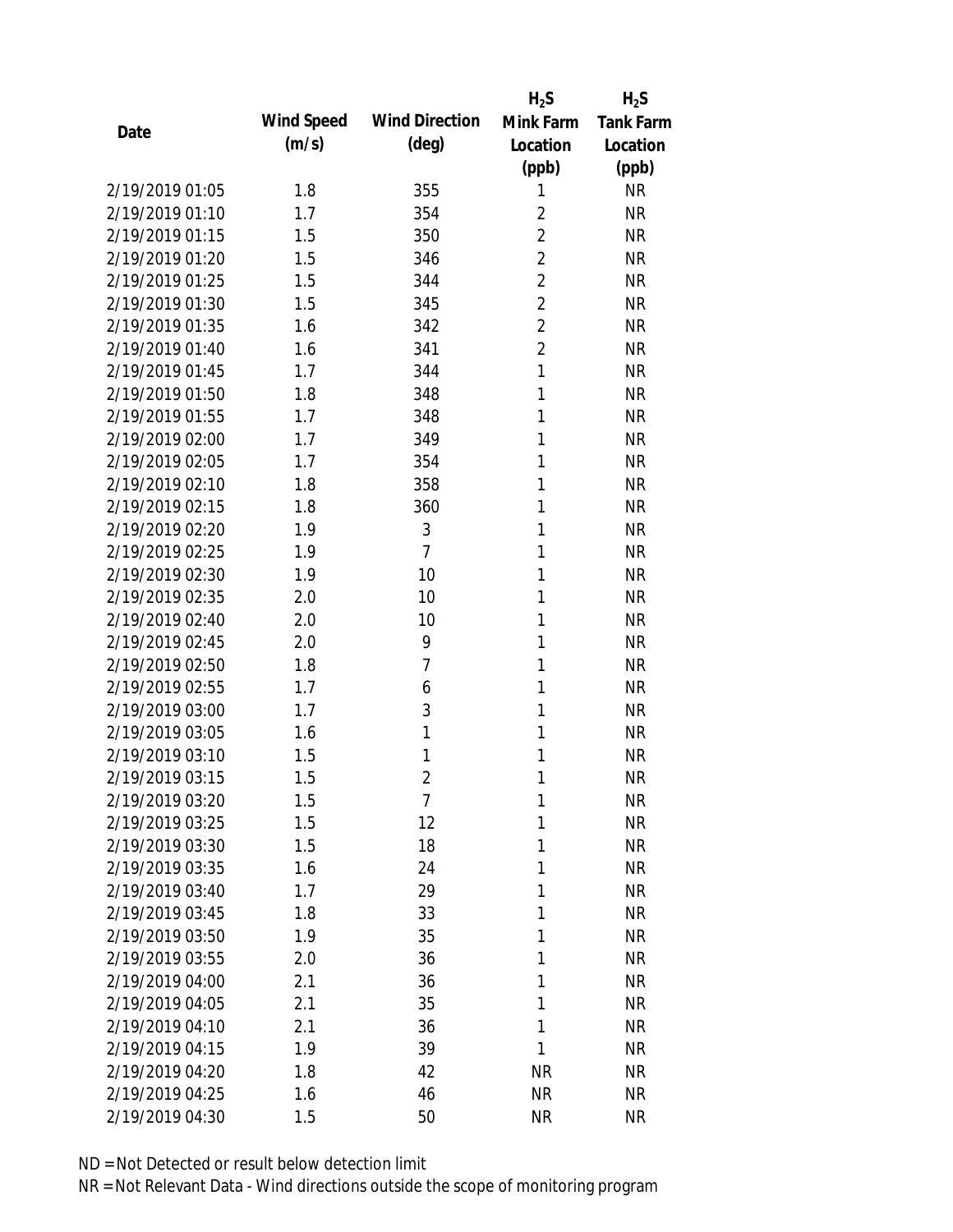|                 |            |                       | $H_2S$       | $H_2S$           |
|-----------------|------------|-----------------------|--------------|------------------|
|                 | Wind Speed | <b>Wind Direction</b> | Mink Farm    | <b>Tank Farm</b> |
| Date            | (m/s)      | $(\text{deg})$        | Location     | Location         |
|                 |            |                       | (ppb)        | (ppb)            |
| 2/19/2019 04:35 | 1.3        | 54                    | <b>NR</b>    | <b>NR</b>        |
| 2/19/2019 04:40 | 1.2        | 56                    | <b>NR</b>    | <b>NR</b>        |
| 2/19/2019 04:45 | 1.2        | 55                    | <b>NR</b>    | <b>NR</b>        |
| 2/19/2019 04:50 | 1.2        | 53                    | <b>NR</b>    | <b>NR</b>        |
| 2/19/2019 04:55 | 1.2        | 51                    | <b>NR</b>    | <b>NR</b>        |
| 2/19/2019 05:00 | 1.2        | 49                    | <b>NR</b>    | <b>NR</b>        |
| 2/19/2019 05:05 | 1.2        | 45                    | <b>NR</b>    | <b>NR</b>        |
| 2/19/2019 05:10 | 1.3        | 44                    | <b>NR</b>    | <b>NR</b>        |
| 2/19/2019 05:15 | 1.3        | 44                    | <b>NR</b>    | <b>NR</b>        |
| 2/19/2019 05:20 | 1.3        | 46                    | <b>NR</b>    | <b>NR</b>        |
| 2/19/2019 05:25 | 1.2        | 50                    | <b>NR</b>    | <b>NR</b>        |
| 2/19/2019 05:30 | 1.1        | 50                    | <b>NR</b>    | <b>NR</b>        |
| 2/19/2019 05:35 | 0.9        | 45                    | <b>NR</b>    | <b>NR</b>        |
| 2/19/2019 05:40 | 0.9        | 29                    | 1            | <b>NR</b>        |
| 2/19/2019 05:45 | 0.7        | 12                    | $\mathbf{1}$ | <b>NR</b>        |
| 2/19/2019 05:50 | 0.7        | 358                   | <b>ND</b>    | <b>NR</b>        |
| 2/19/2019 05:55 | 0.7        | 351                   | 1            | <b>NR</b>        |
| 2/19/2019 06:00 | 0.6        | 334                   | $\mathbf{1}$ | <b>NR</b>        |
| 2/19/2019 06:05 | 0.5        | 329                   | $\mathbf{1}$ | <b>NR</b>        |
| 2/19/2019 06:10 | 0.4        | 324                   | 1            | <b>NR</b>        |
| 2/19/2019 06:15 | 0.2        | 302                   | 1            | <b>NR</b>        |
| 2/19/2019 06:20 | 0.1        | 232                   | 1            | $\mathbf{1}$     |
| 2/19/2019 06:25 | 0.1        | 213                   | <b>NR</b>    | 1                |
| 2/19/2019 06:30 | 0.1        | 144                   | <b>NR</b>    | <b>NR</b>        |
| 2/19/2019 06:35 | 0.0        | CALM                  | <b>NR</b>    | <b>NR</b>        |
| 2/19/2019 06:40 | 0.1        | 124                   | <b>NR</b>    | <b>NR</b>        |
| 2/19/2019 06:45 | 0.1        | 129                   | <b>NR</b>    | <b>NR</b>        |
| 2/19/2019 06:50 | 0.0        | CALM                  | <b>NR</b>    | <b>NR</b>        |
| 2/19/2019 06:55 | 0.0        | CALM                  | <b>NR</b>    | <b>NR</b>        |
| 2/19/2019 07:00 | 0.1        | 212                   | <b>NR</b>    | 1                |
| 2/19/2019 07:05 | 0.1        | 214                   | <b>NR</b>    | 1                |
| 2/19/2019 07:10 | 0.1        | 222                   | <b>NR</b>    | $\overline{2}$   |
| 2/19/2019 07:15 | 0.1        | 228                   | <b>NR</b>    | $\overline{2}$   |
| 2/19/2019 07:20 | 0.1        | 228                   | <b>NR</b>    | $\overline{2}$   |
| 2/19/2019 07:25 | 0.2        | 266                   | 1            | $\overline{2}$   |
| 2/19/2019 07:30 | 0.2        | 278                   | 1            | <b>NR</b>        |
| 2/19/2019 07:35 | 0.2        | 277                   | 1            | <b>NR</b>        |
| 2/19/2019 07:40 | 0.2        | 277                   | 1            | NR               |
| 2/19/2019 07:45 | 0.2        | 277                   | 1            | NR               |
| 2/19/2019 07:50 | 0.4        | 297                   | ND           | NR               |
| 2/19/2019 07:55 | 0.3        | 300                   | <b>ND</b>    | <b>NR</b>        |
| 2/19/2019 08:00 | 0.2        | 311                   | 1            | <b>NR</b>        |
|                 |            |                       |              |                  |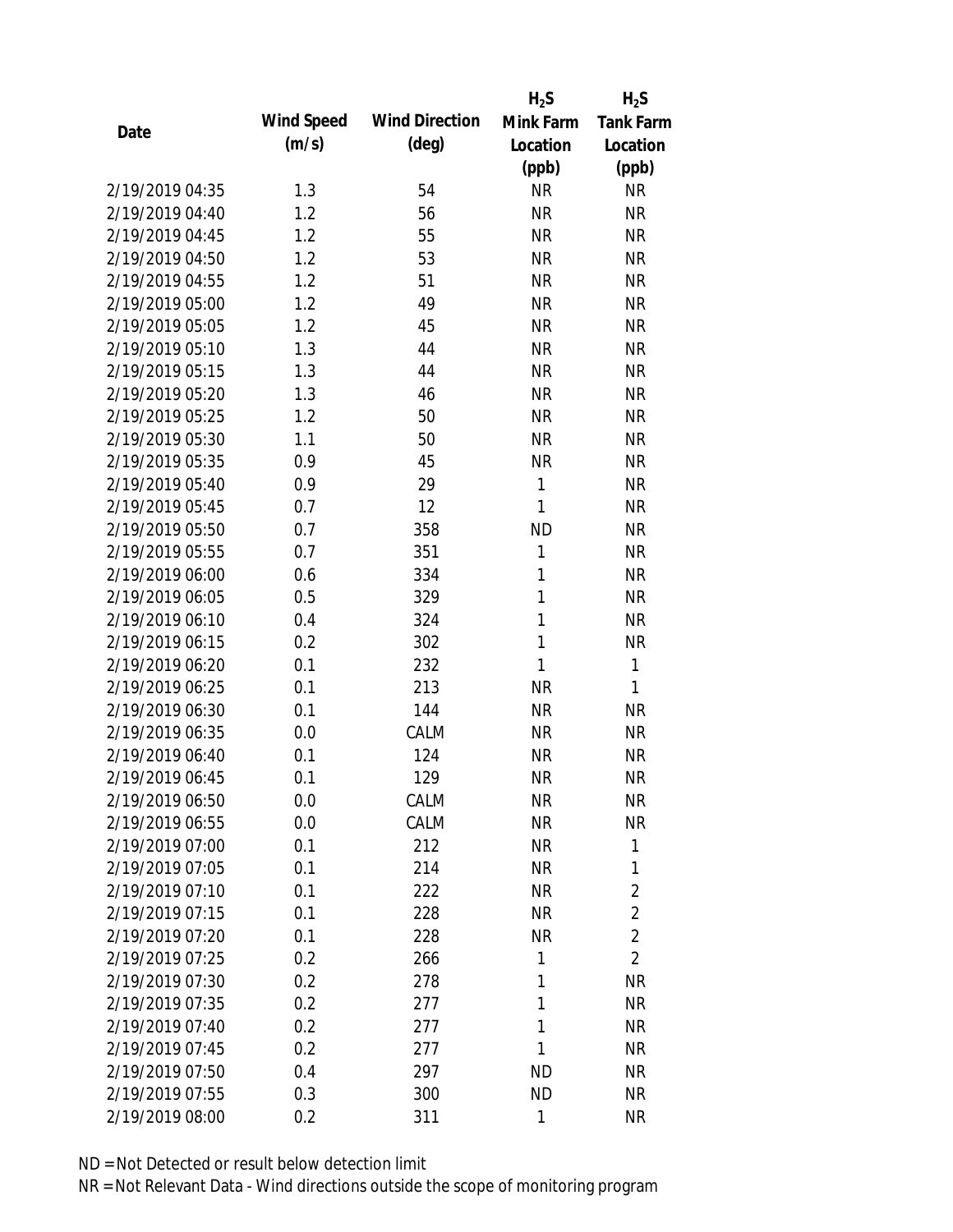|                 |            |                       | $H_2S$         | $H_2S$           |
|-----------------|------------|-----------------------|----------------|------------------|
| Date            | Wind Speed | <b>Wind Direction</b> | Mink Farm      | <b>Tank Farm</b> |
|                 | (m/s)      | $(\text{deg})$        | Location       | Location         |
|                 |            |                       | (ppb)          | (ppb)            |
| 2/19/2019 08:05 | 0.2        | 320                   | 1              | <b>NR</b>        |
| 2/19/2019 08:10 | 0.2        | 320                   | 1              | <b>NR</b>        |
| 2/19/2019 08:15 | 0.2        | 320                   | 1              | <b>NR</b>        |
| 2/19/2019 08:20 | 0.0        | CALM                  | $\mathbf{1}$   | <b>NR</b>        |
| 2/19/2019 08:25 | 0.1        | 126                   | <b>NR</b>      | <b>NR</b>        |
| 2/19/2019 08:30 | 0.1        | 115                   | <b>NR</b>      | <b>NR</b>        |
| 2/19/2019 08:35 | 0.1        | 116                   | <b>NR</b>      | <b>NR</b>        |
| 2/19/2019 08:40 | 0.2        | 119                   | <b>NR</b>      | <b>NR</b>        |
| 2/19/2019 08:45 | 0.2        | 118                   | <b>NR</b>      | <b>NR</b>        |
| 2/19/2019 08:50 | 0.2        | 119                   | <b>NR</b>      | <b>NR</b>        |
| 2/19/2019 08:55 | 0.2        | 117                   | <b>NR</b>      | <b>NR</b>        |
| 2/19/2019 09:00 | 0.2        | 117                   | <b>NR</b>      | <b>NR</b>        |
| 2/19/2019 09:05 | 0.2        | 76                    | <b>NR</b>      | <b>NR</b>        |
| 2/19/2019 09:10 | 0.3        | 29                    | $\overline{2}$ | <b>NR</b>        |
| 2/19/2019 09:15 | 0.4        | 29                    | $\mathbf{1}$   | <b>NR</b>        |
| 2/19/2019 09:20 | 0.5        | 25                    | $\overline{2}$ | <b>NR</b>        |
| 2/19/2019 09:25 | 0.5        | 31                    | $\overline{2}$ | <b>NR</b>        |
| 2/19/2019 09:30 | 0.6        | 38                    | $\overline{2}$ | <b>NR</b>        |
| 2/19/2019 09:35 | 0.5        | 42                    | <b>NR</b>      | <b>NR</b>        |
| 2/19/2019 09:40 | 0.3        | 62                    | <b>NR</b>      | <b>NR</b>        |
| 2/19/2019 09:45 | 0.2        | 91                    | <b>NR</b>      | <b>NR</b>        |
| 2/19/2019 09:50 | 0.1        | 126                   | <b>NR</b>      | <b>NR</b>        |
| 2/19/2019 09:55 | 0.1        | 126                   | <b>NR</b>      | <b>NR</b>        |
| 2/19/2019 10:00 | 0.1        | 132                   | <b>NR</b>      | <b>NR</b>        |
| 2/19/2019 10:05 | 0.3        | 127                   | <b>NR</b>      | <b>NR</b>        |
| 2/19/2019 10:10 | 0.5        | 129                   | <b>NR</b>      | <b>NR</b>        |
| 2/19/2019 10:15 | 0.7        | 134                   | <b>NR</b>      | <b>NR</b>        |
| 2/19/2019 10:20 | 0.9        | 135                   | <b>NR</b>      | <b>NR</b>        |
| 2/19/2019 10:25 | 1.1        | 133                   | <b>NR</b>      | <b>NR</b>        |
| 2/19/2019 10:30 | 1.3        | 130                   | <b>NR</b>      | <b>NR</b>        |
| 2/19/2019 10:35 | 1.1        | 130                   | <b>NR</b>      | <b>NR</b>        |
| 2/19/2019 10:40 | 1.1        | 129                   | <b>NR</b>      | <b>NR</b>        |
| 2/19/2019 10:45 | 1.1        | 123                   | <b>NR</b>      | <b>NR</b>        |
| 2/19/2019 10:50 | 1.1        | 119                   | <b>NR</b>      | <b>NR</b>        |
| 2/19/2019 10:55 | 1.2        | 115                   | <b>NR</b>      | <b>NR</b>        |
| 2/19/2019 11:00 | 1.3        | 118                   | <b>NR</b>      | <b>NR</b>        |
| 2/19/2019 11:05 | 1.5        | 117                   | <b>NR</b>      | <b>NR</b>        |
| 2/19/2019 11:10 | 1.7        | 122                   | <b>NR</b>      | <b>NR</b>        |
| 2/19/2019 11:15 | 1.9        | 128                   | <b>NR</b>      | <b>NR</b>        |
| 2/19/2019 11:20 | 2.0        | 137                   | <b>NR</b>      | <b>NR</b>        |
| 2/19/2019 11:25 | 2.1        | 142                   | <b>NR</b>      | <b>NR</b>        |
| 2/19/2019 11:30 | 2.2        | 144                   | <b>NR</b>      | <b>NR</b>        |
|                 |            |                       |                |                  |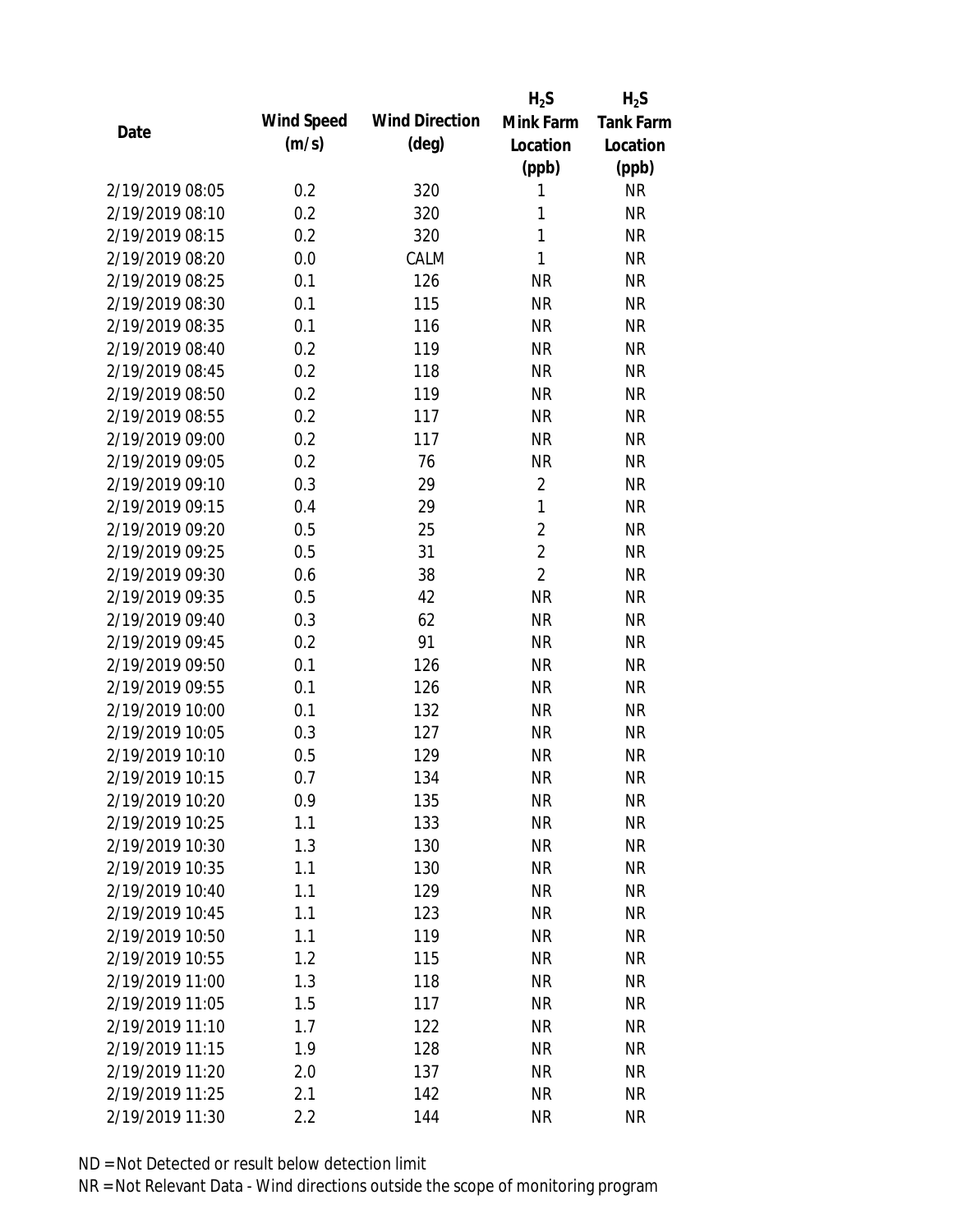|                 |            |                       | $H_2S$    | $H_2S$           |
|-----------------|------------|-----------------------|-----------|------------------|
| Date            | Wind Speed | <b>Wind Direction</b> | Mink Farm | <b>Tank Farm</b> |
|                 | (m/s)      | $(\text{deg})$        | Location  | Location         |
|                 |            |                       | (ppb)     | (ppb)            |
| 2/19/2019 11:35 | 2.3        | 150                   | <b>NR</b> | <b>NR</b>        |
| 2/19/2019 11:40 | 2.3        | 150                   | <b>NR</b> | <b>NR</b>        |
| 2/19/2019 11:45 | 2.3        | 157                   | <b>NR</b> | <b>NR</b>        |
| 2/19/2019 11:50 | 2.3        | 157                   | <b>NR</b> | <b>NR</b>        |
| 2/19/2019 11:55 | 2.3        | 164                   | <b>NR</b> | <b>NR</b>        |
| 2/19/2019 12:00 | 2.4        | 170                   | <b>NR</b> | $\mathbf{1}$     |
| 2/19/2019 12:05 | 2.4        | 169                   | <b>NR</b> | <b>NR</b>        |
| 2/19/2019 12:10 | 2.3        | 170                   | <b>NR</b> | $\mathbf{1}$     |
| 2/19/2019 12:15 | 2.4        | 160                   | <b>NR</b> | <b>NR</b>        |
| 2/19/2019 12:20 | 2.3        | 155                   | <b>NR</b> | <b>NR</b>        |
| 2/19/2019 12:25 | 2.1        | 148                   | <b>NR</b> | <b>NR</b>        |
| 2/19/2019 12:30 | 1.9        | 142                   | <b>NR</b> | <b>NR</b>        |
| 2/19/2019 12:35 | 1.9        | 138                   | <b>NR</b> | <b>NR</b>        |
| 2/19/2019 12:40 | 2.2        | 140                   | <b>NR</b> | <b>NR</b>        |
| 2/19/2019 12:45 | 2.1        | 143                   | <b>NR</b> | <b>NR</b>        |
| 2/19/2019 12:50 | 2.4        | 147                   | <b>NR</b> | <b>NR</b>        |
| 2/19/2019 12:55 | 2.7        | 147                   | <b>NR</b> | <b>NR</b>        |
| 2/19/2019 13:00 | 3.0        | 148                   | <b>NR</b> | <b>NR</b>        |
| 2/19/2019 13:05 | 3.1        | 148                   | <b>NR</b> | <b>NR</b>        |
| 2/19/2019 13:10 | 2.8        | 143                   | <b>NR</b> | <b>NR</b>        |
| 2/19/2019 13:15 | 2.8        | 141                   | <b>NR</b> | <b>NR</b>        |
| 2/19/2019 13:20 | 3.0        | 134                   | <b>NR</b> | <b>NR</b>        |
| 2/19/2019 13:25 | 2.9        | 133                   | <b>NR</b> | <b>NR</b>        |
| 2/19/2019 13:30 | 2.9        | 129                   | <b>NR</b> | <b>NR</b>        |
| 2/19/2019 13:35 | 2.9        | 129                   | <b>NR</b> | <b>NR</b>        |
| 2/19/2019 13:40 | 3.2        | 130                   | <b>NR</b> | <b>NR</b>        |
| 2/19/2019 13:45 | 3.2        | 128                   | <b>NR</b> | <b>NR</b>        |
| 2/19/2019 13:50 | 3.2        | 129                   | <b>NR</b> | <b>NR</b>        |
| 2/19/2019 13:55 | 3.2        | 128                   | <b>NR</b> | <b>NR</b>        |
| 2/19/2019 14:00 | 3.2        | 131                   | <b>NR</b> | <b>NR</b>        |
| 2/19/2019 14:05 | 3.3        | 133                   | <b>NR</b> | <b>NR</b>        |
| 2/19/2019 14:10 | 3.2        | 130                   | <b>NR</b> | NR               |
| 2/19/2019 14:15 | 3.3        | 132                   | <b>NR</b> | <b>NR</b>        |
| 2/19/2019 14:20 | 3.2        | 133                   | <b>NR</b> | <b>NR</b>        |
| 2/19/2019 14:25 | 3.1        | 136                   | <b>NR</b> | <b>NR</b>        |
| 2/19/2019 14:30 | 3.2        | 141                   | <b>NR</b> | <b>NR</b>        |
| 2/19/2019 14:35 | 3.1        | 144                   | <b>NR</b> | <b>NR</b>        |
| 2/19/2019 14:40 | 3.0        | 148                   | NR        | <b>NR</b>        |
| 2/19/2019 14:45 | 2.7        | 146                   | <b>NR</b> | <b>NR</b>        |
| 2/19/2019 14:50 | 2.7        | 153                   | <b>NR</b> | NR               |
| 2/19/2019 14:55 | 2.7        | 161                   | <b>NR</b> | <b>NR</b>        |
| 2/19/2019 15:00 | 2.4        | 162                   | <b>NR</b> | <b>NR</b>        |
|                 |            |                       |           |                  |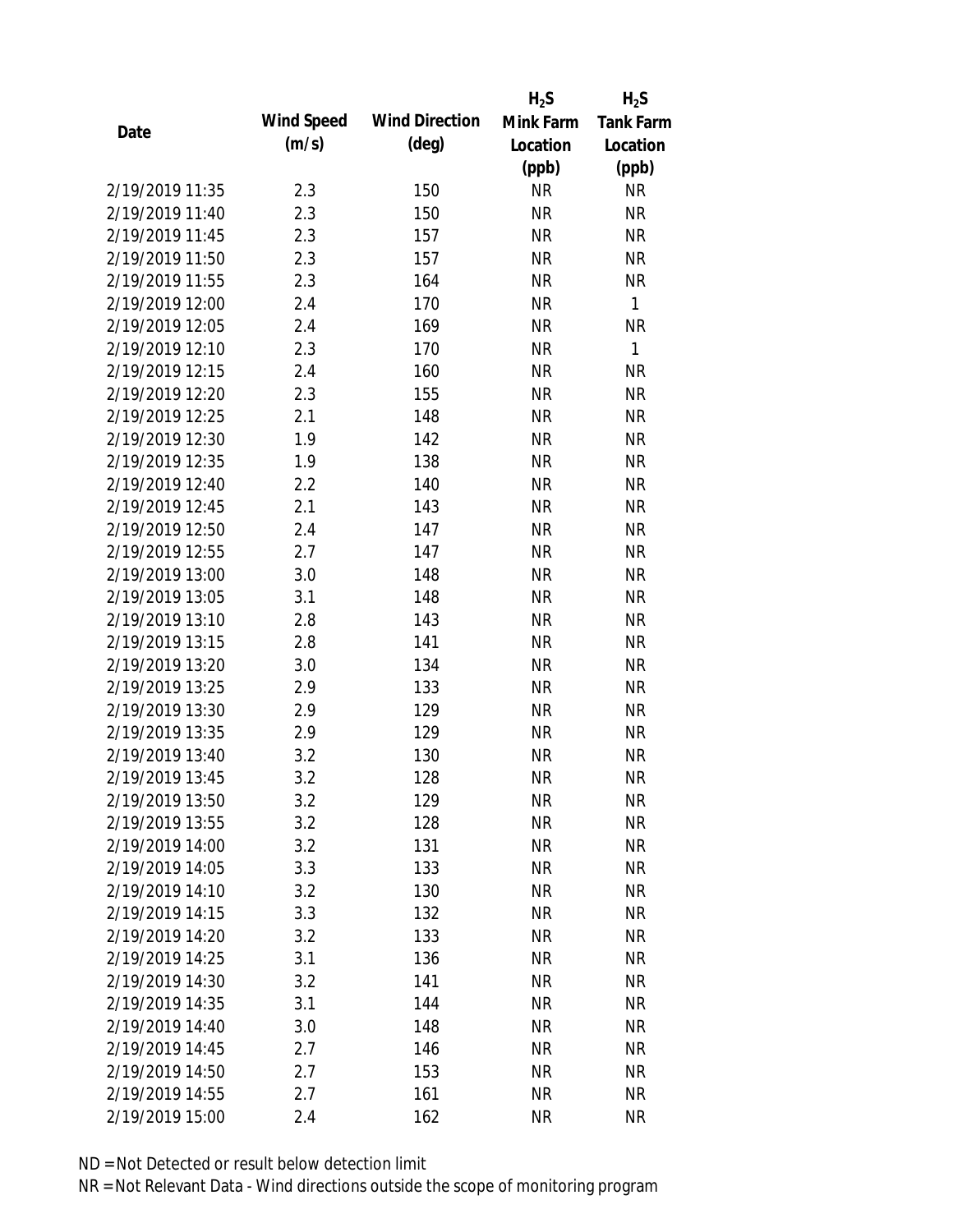|                 |            |                       | $H_2S$    | $H_2S$           |
|-----------------|------------|-----------------------|-----------|------------------|
| Date            | Wind Speed | <b>Wind Direction</b> | Mink Farm | <b>Tank Farm</b> |
|                 | (m/s)      | $(\text{deg})$        | Location  | Location         |
|                 |            |                       | (ppb)     | (ppb)            |
| 2/19/2019 15:05 | 2.5        | 163                   | <b>NR</b> | <b>NR</b>        |
| 2/19/2019 15:10 | 2.6        | 162                   | <b>NR</b> | <b>NR</b>        |
| 2/19/2019 15:15 | 2.5        | 170                   | <b>NR</b> | $\overline{2}$   |
| 2/19/2019 15:20 | 2.4        | 168                   | <b>NR</b> | <b>NR</b>        |
| 2/19/2019 15:25 | 2.2        | 158                   | <b>NR</b> | <b>NR</b>        |
| 2/19/2019 15:30 | 2.2        | 158                   | <b>NR</b> | <b>NR</b>        |
| 2/19/2019 15:35 | 2.1        | 153                   | <b>NR</b> | <b>NR</b>        |
| 2/19/2019 15:40 | 2.0        | 144                   | <b>NR</b> | <b>NR</b>        |
| 2/19/2019 15:45 | 2.5        | 133                   | <b>NR</b> | <b>NR</b>        |
| 2/19/2019 15:50 | 2.7        | 125                   | <b>NR</b> | <b>NR</b>        |
| 2/19/2019 15:55 | 2.9        | 124                   | <b>NR</b> | <b>NR</b>        |
| 2/19/2019 16:00 | 3.2        | 118                   | <b>NR</b> | <b>NR</b>        |
| 2/19/2019 16:05 | 3.2        | 118                   | <b>NR</b> | <b>NR</b>        |
| 2/19/2019 16:10 | 3.2        | 124                   | <b>NR</b> | <b>NR</b>        |
| 2/19/2019 16:15 | 3.0        | 125                   | <b>NR</b> | <b>NR</b>        |
| 2/19/2019 16:20 | 2.9        | 124                   | <b>NR</b> | <b>NR</b>        |
| 2/19/2019 16:25 | 2.9        | 121                   | <b>NR</b> | <b>NR</b>        |
| 2/19/2019 16:30 | 2.7        | 118                   | <b>NR</b> | <b>NR</b>        |
| 2/19/2019 16:35 | 2.7        | 117                   | <b>NR</b> | <b>NR</b>        |
| 2/19/2019 16:40 | 2.6        | 118                   | <b>NR</b> | <b>NR</b>        |
| 2/19/2019 16:45 | 2.6        | 124                   | <b>NR</b> | <b>NR</b>        |
| 2/19/2019 16:50 | 2.6        | 131                   | <b>NR</b> | <b>NR</b>        |
| 2/19/2019 16:55 | 2.6        | 137                   | <b>NR</b> | <b>NR</b>        |
| 2/19/2019 17:00 | 2.6        | 144                   | <b>NR</b> | <b>NR</b>        |
| 2/19/2019 17:05 | 2.6        | 142                   | <b>NR</b> | <b>NR</b>        |
| 2/19/2019 17:10 | 2.7        | 139                   | <b>NR</b> | <b>NR</b>        |
| 2/19/2019 17:15 | 2.7        | 136                   | <b>NR</b> | <b>NR</b>        |
| 2/19/2019 17:20 | 2.6        | 131                   | <b>NR</b> | <b>NR</b>        |
| 2/19/2019 17:25 | 2.5        | 125                   | <b>NR</b> | <b>NR</b>        |
| 2/19/2019 17:30 | 2.3        | 121                   | <b>NR</b> | <b>NR</b>        |
| 2/19/2019 17:35 | 2.3        | 121                   | <b>NR</b> | <b>NR</b>        |
| 2/19/2019 17:40 | 2.3        | 122                   | <b>NR</b> | NR               |
| 2/19/2019 17:45 | 2.3        | 123                   | <b>NR</b> | <b>NR</b>        |
| 2/19/2019 17:50 | 2.5        | 126                   | <b>NR</b> | <b>NR</b>        |
| 2/19/2019 17:55 | 2.6        | 130                   | <b>NR</b> | <b>NR</b>        |
| 2/19/2019 18:00 | 2.7        | 133                   | <b>NR</b> | <b>NR</b>        |
| 2/19/2019 18:05 | 2.6        | 134                   | <b>NR</b> | <b>NR</b>        |
| 2/19/2019 18:10 | 2.5        | 133                   | NR        | <b>NR</b>        |
| 2/19/2019 18:15 | 2.4        | 130                   | <b>NR</b> | <b>NR</b>        |
| 2/19/2019 18:20 | 2.3        | 126                   | <b>NR</b> | NR               |
| 2/19/2019 18:25 | 2.2        | 123                   | <b>NR</b> | <b>NR</b>        |
| 2/19/2019 18:30 | 2.2        | 120                   | <b>NR</b> | <b>NR</b>        |
|                 |            |                       |           |                  |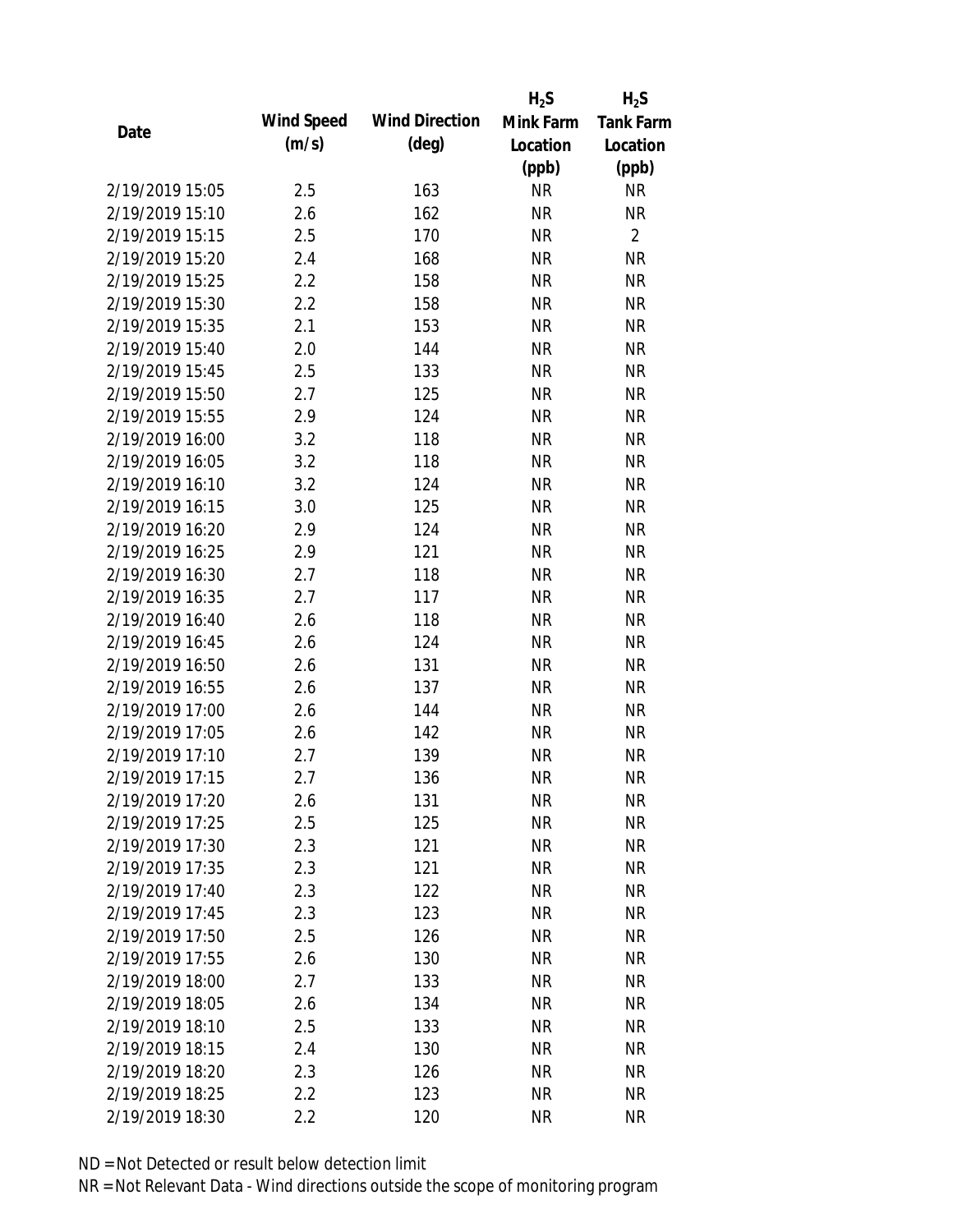|                 |            |                       | $H_2S$    | $H_2S$           |
|-----------------|------------|-----------------------|-----------|------------------|
| Date            | Wind Speed | <b>Wind Direction</b> | Mink Farm | <b>Tank Farm</b> |
|                 | (m/s)      | $(\text{deg})$        | Location  | Location         |
|                 |            |                       | (ppb)     | (ppb)            |
| 2/19/2019 18:35 | 2.3        | 117                   | <b>NR</b> | <b>NR</b>        |
| 2/19/2019 18:40 | 2.4        | 114                   | <b>NR</b> | <b>NR</b>        |
| 2/19/2019 18:45 | 2.3        | 113                   | <b>NR</b> | <b>NR</b>        |
| 2/19/2019 18:50 | 2.3        | 111                   | <b>NR</b> | <b>NR</b>        |
| 2/19/2019 18:55 | 2.3        | 108                   | <b>NR</b> | <b>NR</b>        |
| 2/19/2019 19:00 | 2.5        | 105                   | <b>NR</b> | <b>NR</b>        |
| 2/19/2019 19:05 | 2.5        | 103                   | <b>NR</b> | <b>NR</b>        |
| 2/19/2019 19:10 | 2.6        | 99                    | <b>NR</b> | <b>NR</b>        |
| 2/19/2019 19:15 | 2.9        | 97                    | <b>NR</b> | <b>NR</b>        |
| 2/19/2019 19:20 | 3.1        | 97                    | <b>NR</b> | <b>NR</b>        |
| 2/19/2019 19:25 | 3.2        | 95                    | <b>NR</b> | <b>NR</b>        |
| 2/19/2019 19:30 | 3.1        | 95                    | <b>NR</b> | <b>NR</b>        |
| 2/19/2019 19:35 | 3.1        | 94                    | <b>NR</b> | <b>NR</b>        |
| 2/19/2019 19:40 | 3.1        | 94                    | <b>NR</b> | <b>NR</b>        |
| 2/19/2019 19:45 | 3.1        | 93                    | <b>NR</b> | <b>NR</b>        |
| 2/19/2019 19:50 | 3.0        | 93                    | <b>NR</b> | <b>NR</b>        |
| 2/19/2019 19:55 | 3.0        | 94                    | <b>NR</b> | <b>NR</b>        |
| 2/19/2019 20:00 | 2.9        | 93                    | <b>NR</b> | <b>NR</b>        |
| 2/19/2019 20:05 | 3.0        | 93                    | <b>NR</b> | <b>NR</b>        |
| 2/19/2019 20:10 | 3.0        | 94                    | <b>NR</b> | <b>NR</b>        |
| 2/19/2019 20:15 | 2.9        | 94                    | <b>NR</b> | <b>NR</b>        |
| 2/19/2019 20:20 | 2.9        | 94                    | <b>NR</b> | <b>NR</b>        |
| 2/19/2019 20:25 | 2.8        | 92                    | <b>NR</b> | <b>NR</b>        |
| 2/19/2019 20:30 | 2.7        | 91                    | <b>NR</b> | <b>NR</b>        |
| 2/19/2019 20:35 | 2.6        | 89                    | <b>NR</b> | <b>NR</b>        |
| 2/19/2019 20:40 | 2.5        | 86                    | <b>NR</b> | <b>NR</b>        |
| 2/19/2019 20:45 | 2.4        | 83                    | <b>NR</b> | <b>NR</b>        |
| 2/19/2019 20:50 | 2.3        | 79                    | <b>NR</b> | <b>NR</b>        |
| 2/19/2019 20:55 | 2.2        | 77                    | <b>NR</b> | <b>NR</b>        |
| 2/19/2019 21:00 | 2.2        | 75                    | <b>NR</b> | <b>NR</b>        |
| 2/19/2019 21:05 | 2.2        | 74                    | <b>NR</b> | <b>NR</b>        |
| 2/19/2019 21:10 | 2.2        | 75                    | <b>NR</b> | <b>NR</b>        |
| 2/19/2019 21:15 | 2.2        | 76                    | <b>NR</b> | <b>NR</b>        |
| 2/19/2019 21:20 | 2.2        | 79                    | <b>NR</b> | <b>NR</b>        |
| 2/19/2019 21:25 | 2.3        | 79                    | <b>NR</b> | <b>NR</b>        |
| 2/19/2019 21:30 | 2.3        | 79                    | <b>NR</b> | <b>NR</b>        |
| 2/19/2019 21:35 | 2.4        | 79                    | <b>NR</b> | <b>NR</b>        |
| 2/19/2019 21:40 | 2.4        | 77                    | <b>NR</b> | <b>NR</b>        |
| 2/19/2019 21:45 | 2.3        | 77                    | <b>NR</b> | <b>NR</b>        |
| 2/19/2019 21:50 | 2.3        | 74                    | <b>NR</b> | <b>NR</b>        |
| 2/19/2019 21:55 | 2.3        | 72                    | <b>NR</b> | <b>NR</b>        |
| 2/19/2019 22:00 | 2.3        | 72                    | <b>NR</b> | <b>NR</b>        |
|                 |            |                       |           |                  |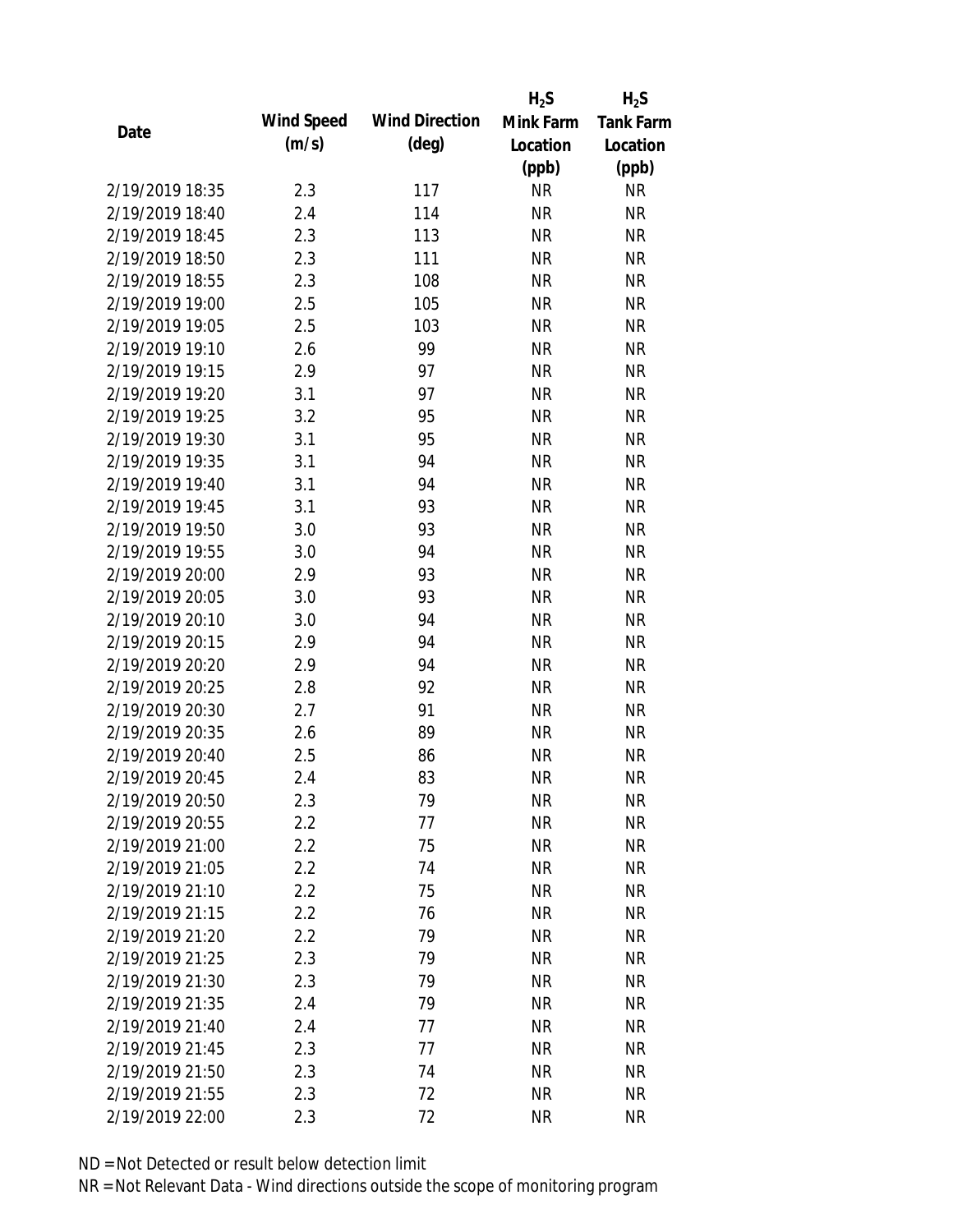|                 |            |                       | $H_2S$    | $H_2S$           |
|-----------------|------------|-----------------------|-----------|------------------|
| Date            | Wind Speed | <b>Wind Direction</b> | Mink Farm | <b>Tank Farm</b> |
|                 | (m/s)      | $(\text{deg})$        | Location  | Location         |
|                 |            |                       | (ppb)     | (ppb)            |
| 2/19/2019 22:05 | 2.4        | 73                    | <b>NR</b> | <b>NR</b>        |
| 2/19/2019 22:10 | 2.4        | 75                    | <b>NR</b> | <b>NR</b>        |
| 2/19/2019 22:15 | 2.7        | 77                    | <b>NR</b> | <b>NR</b>        |
| 2/19/2019 22:20 | 2.8        | 79                    | <b>NR</b> | <b>NR</b>        |
| 2/19/2019 22:25 | 2.9        | 82                    | <b>NR</b> | <b>NR</b>        |
| 2/19/2019 22:30 | 3.0        | 83                    | <b>NR</b> | <b>NR</b>        |
| 2/19/2019 22:35 | 3.1        | 85                    | <b>NR</b> | <b>NR</b>        |
| 2/19/2019 22:40 | 3.2        | 87                    | <b>NR</b> | <b>NR</b>        |
| 2/19/2019 22:45 | 3.1        | 87                    | <b>NR</b> | <b>NR</b>        |
| 2/19/2019 22:50 | 3.0        | 89                    | <b>NR</b> | <b>NR</b>        |
| 2/19/2019 22:55 | 3.0        | 90                    | <b>NR</b> | <b>NR</b>        |
| 2/19/2019 23:00 | 3.0        | 92                    | <b>NR</b> | <b>NR</b>        |
| 2/19/2019 23:05 | 3.0        | 93                    | <b>NR</b> | <b>NR</b>        |
| 2/19/2019 23:10 | 3.1        | 93                    | <b>NR</b> | <b>NR</b>        |
| 2/19/2019 23:15 | 3.3        | 96                    | <b>NR</b> | <b>NR</b>        |
| 2/19/2019 23:20 | 3.5        | 97                    | <b>NR</b> | <b>NR</b>        |
| 2/19/2019 23:25 | 3.7        | 99                    | <b>NR</b> | <b>NR</b>        |
| 2/19/2019 23:30 | 3.8        | 100                   | <b>NR</b> | <b>NR</b>        |
| 2/19/2019 23:35 | 3.8        | 100                   | <b>NR</b> | <b>NR</b>        |
| 2/19/2019 23:40 | 3.7        | 100                   | <b>NR</b> | <b>NR</b>        |
| 2/19/2019 23:45 | 3.7        | 100                   | <b>NR</b> | <b>NR</b>        |
| 2/19/2019 23:50 | 3.6        | 99                    | <b>NR</b> | <b>NR</b>        |
| 2/19/2019 23:55 | 3.5        | 98                    | <b>NR</b> | <b>NR</b>        |
| 2/19/2019 24:00 | 3.4        | 97                    | <b>NR</b> | <b>NR</b>        |
| 2/20/2019 00:05 | 3.4        | 96                    | <b>NR</b> | <b>NR</b>        |
| 2/20/2019 00:10 | 3.3        | 95                    | <b>NR</b> | <b>NR</b>        |
| 2/20/2019 00:15 | 3.2        | 94                    | <b>NR</b> | <b>NR</b>        |
| 2/20/2019 00:20 | 3.4        | 93                    | <b>NR</b> | <b>NR</b>        |
| 2/20/2019 00:25 | 3.3        | 92                    | <b>NR</b> | <b>NR</b>        |
| 2/20/2019 00:30 | 3.3        | 91                    | <b>NR</b> | <b>NR</b>        |
| 2/20/2019 00:35 | 3.4        | 91                    | <b>NR</b> | <b>NR</b>        |
| 2/20/2019 00:40 | 3.5        | 91                    | <b>NR</b> | <b>NR</b>        |
| 2/20/2019 00:45 | 3.6        | 91                    | <b>NR</b> | <b>NR</b>        |
| 2/20/2019 00:50 | 3.5        | 92                    | <b>NR</b> | <b>NR</b>        |
| 2/20/2019 00:55 | 3.6        | 92                    | <b>NR</b> | <b>NR</b>        |
| 2/20/2019 01:00 | 3.7        | 92                    | <b>NR</b> | <b>NR</b>        |
| 2/20/2019 01:05 |            | 92                    | <b>NR</b> | <b>NR</b>        |
| 2/20/2019 01:10 | 3.7        | 91                    |           |                  |
|                 | 3.6        |                       | NR        | <b>NR</b>        |
| 2/20/2019 01:15 | 3.5        | 91                    | <b>NR</b> | <b>NR</b>        |
| 2/20/2019 01:20 | 3.6        | 90                    | <b>NR</b> | <b>NR</b>        |
| 2/20/2019 01:25 | 3.6        | 90                    | <b>NR</b> | <b>NR</b>        |
| 2/20/2019 01:30 | 3.6        | 90                    | <b>NR</b> | <b>NR</b>        |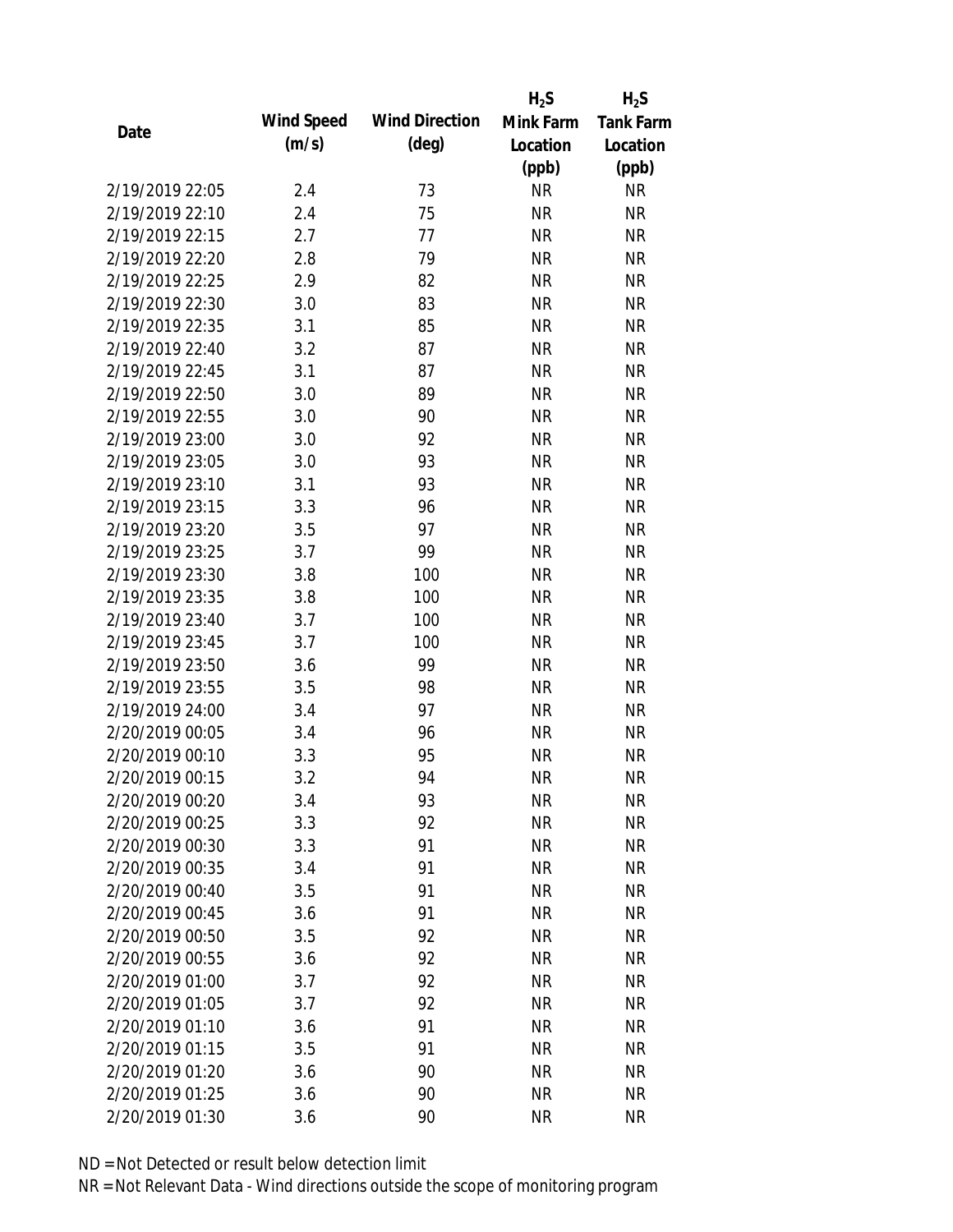|                 |            |                       | $H_2S$    | $H_2S$           |
|-----------------|------------|-----------------------|-----------|------------------|
| Date            | Wind Speed | <b>Wind Direction</b> | Mink Farm | <b>Tank Farm</b> |
|                 | (m/s)      | $(\text{deg})$        | Location  | Location         |
|                 |            |                       | (ppb)     | (ppb)            |
| 2/20/2019 01:35 | 3.6        | 90                    | <b>NR</b> | <b>NR</b>        |
| 2/20/2019 01:40 | 3.6        | 91                    | <b>NR</b> | <b>NR</b>        |
| 2/20/2019 01:45 | 3.8        | 91                    | <b>NR</b> | <b>NR</b>        |
| 2/20/2019 01:50 | 3.8        | 92                    | <b>NR</b> | <b>NR</b>        |
| 2/20/2019 01:55 | 3.8        | 92                    | <b>NR</b> | <b>NR</b>        |
| 2/20/2019 02:00 | 3.7        | 93                    | <b>NR</b> | <b>NR</b>        |
| 2/20/2019 02:05 | 3.7        | 92                    | <b>NR</b> | <b>NR</b>        |
| 2/20/2019 02:10 | 3.6        | 92                    | <b>NR</b> | <b>NR</b>        |
| 2/20/2019 02:15 | 3.5        | 91                    | <b>NR</b> | <b>NR</b>        |
| 2/20/2019 02:20 | 3.4        | 90                    | <b>NR</b> | <b>NR</b>        |
| 2/20/2019 02:25 | 3.3        | 89                    | <b>NR</b> | <b>NR</b>        |
| 2/20/2019 02:30 | 3.4        | 87                    | <b>NR</b> | <b>NR</b>        |
| 2/20/2019 02:35 | 3.4        | 87                    | <b>NR</b> | <b>NR</b>        |
| 2/20/2019 02:40 | 3.6        | 87                    | <b>NR</b> | <b>NR</b>        |
| 2/20/2019 02:45 | 3.6        | 87                    | <b>NR</b> | <b>NR</b>        |
| 2/20/2019 02:50 | 3.7        | 89                    | <b>NR</b> | <b>NR</b>        |
| 2/20/2019 02:55 | 3.7        | 90                    | <b>NR</b> | <b>NR</b>        |
| 2/20/2019 03:00 | 3.8        | 91                    | <b>NR</b> | <b>NR</b>        |
| 2/20/2019 03:05 | 4.0        | 91                    | <b>NR</b> | <b>NR</b>        |
| 2/20/2019 03:10 | 4.1        | 92                    | <b>NR</b> | <b>NR</b>        |
| 2/20/2019 03:15 | 4.2        | 92                    | <b>NR</b> | <b>NR</b>        |
| 2/20/2019 03:20 | 4.4        | 91                    | <b>NR</b> | <b>NR</b>        |
| 2/20/2019 03:25 | 4.7        | 91                    | <b>NR</b> | <b>NR</b>        |
| 2/20/2019 03:30 | 4.6        | 90                    | <b>NR</b> | <b>NR</b>        |
| 2/20/2019 03:35 | 4.5        | 89                    | <b>NR</b> | <b>NR</b>        |
| 2/20/2019 03:40 | 4.3        | 88                    | <b>NR</b> | <b>NR</b>        |
| 2/20/2019 03:45 | 4.1        | 85                    | <b>NR</b> | <b>NR</b>        |
| 2/20/2019 03:50 | 3.8        | 81                    | <b>NR</b> | <b>NR</b>        |
| 2/20/2019 03:55 | 3.5        | 79                    | <b>NR</b> | <b>NR</b>        |
| 2/20/2019 04:00 | 3.5        | 79                    | <b>NR</b> | <b>NR</b>        |
| 2/20/2019 04:05 | 3.4        | 80                    | <b>NR</b> | <b>NR</b>        |
| 2/20/2019 04:10 | 3.5        | 81                    | <b>NR</b> | <b>NR</b>        |
| 2/20/2019 04:15 | 3.7        | 83                    | <b>NR</b> | <b>NR</b>        |
| 2/20/2019 04:20 | 4.0        | 88                    | <b>NR</b> | <b>NR</b>        |
| 2/20/2019 04:25 | 4.1        | 91                    | <b>NR</b> | NR               |
| 2/20/2019 04:30 | 4.1        | 92                    | <b>NR</b> | <b>NR</b>        |
| 2/20/2019 04:35 | 4.2        | 94                    | <b>NR</b> | <b>NR</b>        |
| 2/20/2019 04:40 | 4.3        | 95                    | NR        | <b>NR</b>        |
| 2/20/2019 04:45 | 4.3        | 96                    | <b>NR</b> | NR               |
| 2/20/2019 04:50 | 4.2        | 96                    | <b>NR</b> | NR               |
| 2/20/2019 04:55 | 4.2        | 96                    | <b>NR</b> | <b>NR</b>        |
| 2/20/2019 05:00 | 4.4        | 96                    | <b>NR</b> | <b>NR</b>        |
|                 |            |                       |           |                  |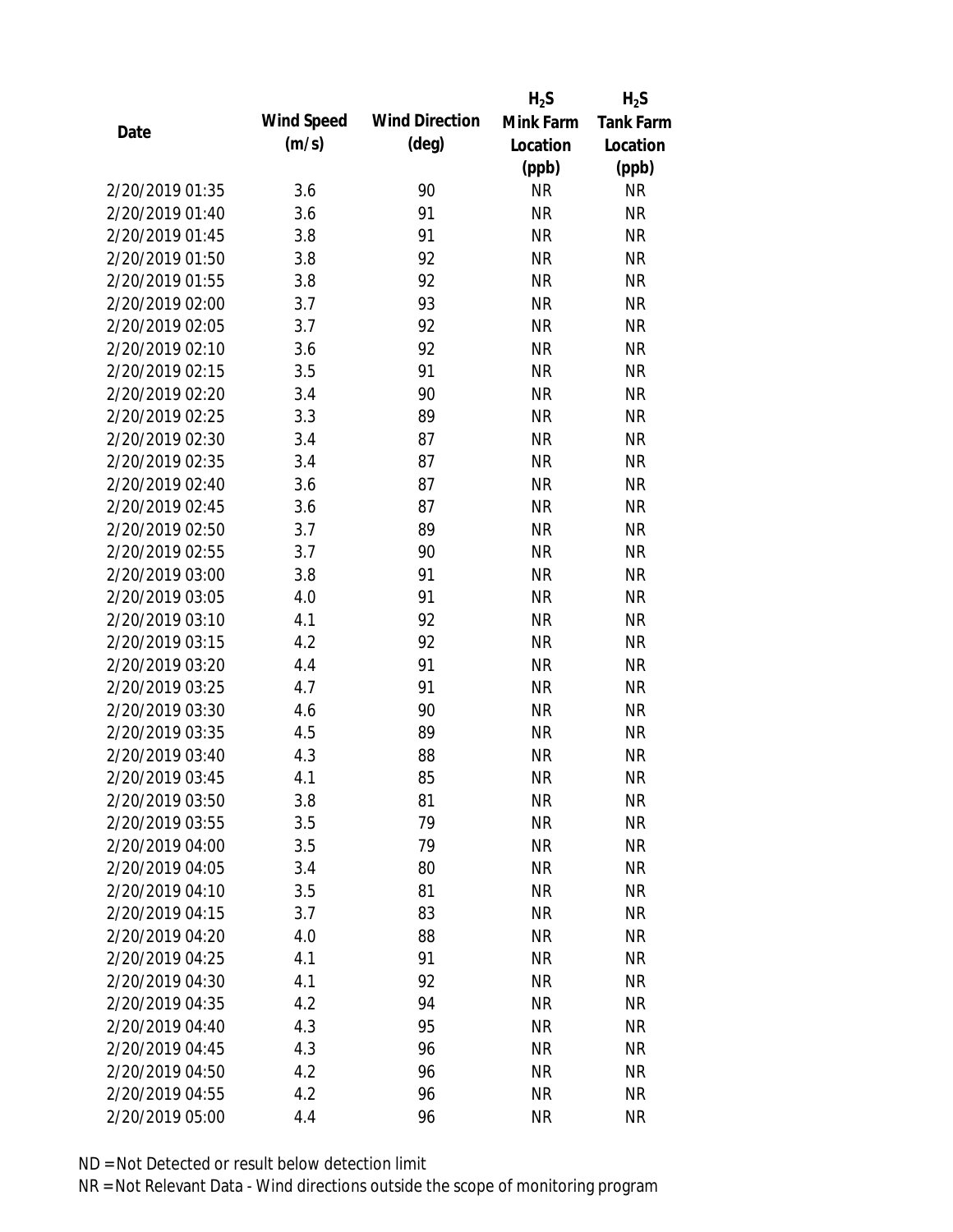|                 |            |                       | $H_2S$    | $H_2S$           |
|-----------------|------------|-----------------------|-----------|------------------|
| Date            | Wind Speed | <b>Wind Direction</b> | Mink Farm | <b>Tank Farm</b> |
|                 | (m/s)      | $(\text{deg})$        | Location  | Location         |
|                 |            |                       | (ppb)     | (ppb)            |
| 2/20/2019 05:05 | 4.5        | 95                    | <b>NR</b> | <b>NR</b>        |
| 2/20/2019 05:10 | 4.6        | 95                    | <b>NR</b> | <b>NR</b>        |
| 2/20/2019 05:15 | 4.6        | 93                    | <b>NR</b> | <b>NR</b>        |
| 2/20/2019 05:20 | 4.8        | 92                    | <b>NR</b> | <b>NR</b>        |
| 2/20/2019 05:25 | 4.9        | 91                    | <b>NR</b> | <b>NR</b>        |
| 2/20/2019 05:30 | 4.8        | 89                    | <b>NR</b> | <b>NR</b>        |
| 2/20/2019 05:35 | 4.8        | 88                    | <b>NR</b> | <b>NR</b>        |
| 2/20/2019 05:40 | 4.7        | 86                    | <b>NR</b> | <b>NR</b>        |
| 2/20/2019 05:45 | 4.6        | 86                    | <b>NR</b> | <b>NR</b>        |
| 2/20/2019 05:50 | 4.3        | 85                    | <b>NR</b> | <b>NR</b>        |
| 2/20/2019 05:55 | 4.2        | 86                    | <b>NR</b> | <b>NR</b>        |
| 2/20/2019 06:00 | 4.1        | 86                    | <b>NR</b> | <b>NR</b>        |
| 2/20/2019 06:05 | 4.1        | 86                    | <b>NR</b> | <b>NR</b>        |
| 2/20/2019 06:10 | 4.1        | 87                    | <b>NR</b> | <b>NR</b>        |
| 2/20/2019 06:15 | 4.1        | 87                    | <b>NR</b> | <b>NR</b>        |
| 2/20/2019 06:20 | 4.2        | 87                    | <b>NR</b> | <b>NR</b>        |
| 2/20/2019 06:25 | 4.2        | 87                    | <b>NR</b> | <b>NR</b>        |
| 2/20/2019 06:30 | 4.3        | 86                    | <b>NR</b> | <b>NR</b>        |
| 2/20/2019 06:35 | 4.4        | 86                    | <b>NR</b> | <b>NR</b>        |
| 2/20/2019 06:40 | 4.5        | 85                    | <b>NR</b> | <b>NR</b>        |
| 2/20/2019 06:45 | 4.5        | 84                    | <b>NR</b> | <b>NR</b>        |
| 2/20/2019 06:50 | 4.7        | 84                    | <b>NR</b> | <b>NR</b>        |
| 2/20/2019 06:55 | 4.8        | 84                    | <b>NR</b> | <b>NR</b>        |
| 2/20/2019 07:00 | 4.9        | 85                    | <b>NR</b> | <b>NR</b>        |
| 2/20/2019 07:05 | 5.0        | 85                    | <b>NR</b> | <b>NR</b>        |
| 2/20/2019 07:10 | 5.1        | 85                    | <b>NR</b> | <b>NR</b>        |
| 2/20/2019 07:15 | 5.3        | 86                    | <b>NR</b> | <b>NR</b>        |
| 2/20/2019 07:20 | 5.3        | 85                    | <b>NR</b> | <b>NR</b>        |
| 2/20/2019 07:25 | 5.5        | 85                    | <b>NR</b> | <b>NR</b>        |
| 2/20/2019 07:30 | 5.4        | 84                    | <b>NR</b> | <b>NR</b>        |
| 2/20/2019 07:35 | 5.3        | 83                    | <b>NR</b> | <b>NR</b>        |
| 2/20/2019 07:40 | 5.4        | 83                    | <b>NR</b> | <b>NR</b>        |
| 2/20/2019 07:45 | 5.2        | 83                    | <b>NR</b> | <b>NR</b>        |
| 2/20/2019 07:50 | 5.1        | 84                    | <b>NR</b> | <b>NR</b>        |
| 2/20/2019 07:55 | 5.3        | 84                    | <b>NR</b> | NR               |
| 2/20/2019 08:00 | 5.3        | 86                    | <b>NR</b> | <b>NR</b>        |
| 2/20/2019 08:05 | 5.4        | 86                    | <b>NR</b> | <b>NR</b>        |
| 2/20/2019 08:10 | 5.4        | 87                    | NR        | <b>NR</b>        |
| 2/20/2019 08:15 | 5.5        | 86                    | <b>NR</b> | NR               |
| 2/20/2019 08:20 | 5.5        | 87                    | <b>NR</b> | NR               |
| 2/20/2019 08:25 | 5.5        | 88                    | <b>NR</b> | <b>NR</b>        |
| 2/20/2019 08:30 | 5.6        | 89                    | <b>NR</b> | <b>NR</b>        |
|                 |            |                       |           |                  |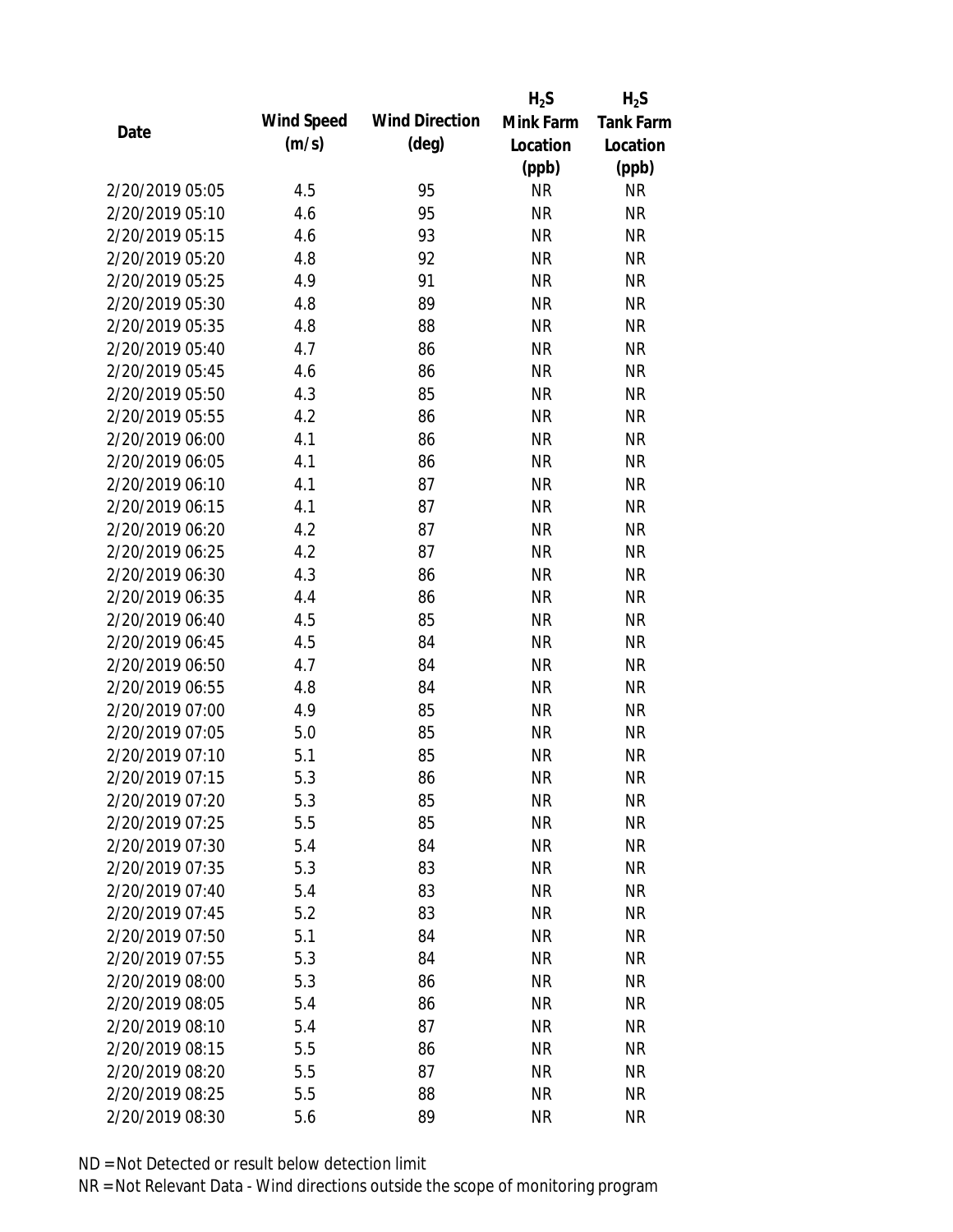|                 |            |                       | $H_2S$    | $H_2S$           |
|-----------------|------------|-----------------------|-----------|------------------|
| Date            | Wind Speed | <b>Wind Direction</b> | Mink Farm | <b>Tank Farm</b> |
|                 | (m/s)      | $(\text{deg})$        | Location  | Location         |
|                 |            |                       | (ppb)     | (ppb)            |
| 2/20/2019 08:35 | 5.6        | 89                    | <b>NR</b> | <b>NR</b>        |
| 2/20/2019 08:40 | 5.5        | 89                    | <b>NR</b> | <b>NR</b>        |
| 2/20/2019 08:45 | 5.6        | 90                    | <b>NR</b> | <b>NR</b>        |
| 2/20/2019 08:50 | 5.7        | 89                    | <b>NR</b> | <b>NR</b>        |
| 2/20/2019 08:55 | 5.5        | 89                    | <b>NR</b> | <b>NR</b>        |
| 2/20/2019 09:00 | 5.4        | 89                    | <b>NR</b> | <b>NR</b>        |
| 2/20/2019 09:05 | 5.4        | 90                    | <b>NR</b> | <b>NR</b>        |
| 2/20/2019 09:10 | 5.5        | 92                    | <b>NR</b> | <b>NR</b>        |
| 2/20/2019 09:15 | 5.4        | 92                    | <b>NR</b> | <b>NR</b>        |
| 2/20/2019 09:20 | 5.3        | 93                    | <b>NR</b> | <b>NR</b>        |
| 2/20/2019 09:25 | 5.3        | 94                    | <b>NR</b> | <b>NR</b>        |
| 2/20/2019 09:30 | 5.3        | 94                    | <b>NR</b> | <b>NR</b>        |
| 2/20/2019 09:35 | 5.3        | 94                    | <b>NR</b> | <b>NR</b>        |
| 2/20/2019 09:40 | 5.3        | 93                    | <b>NR</b> | <b>NR</b>        |
| 2/20/2019 09:45 | 5.2        | 93                    | <b>NR</b> | <b>NR</b>        |
| 2/20/2019 09:50 | 5.3        | 95                    | <b>NR</b> | <b>NR</b>        |
| 2/20/2019 09:55 | 5.3        | 98                    | <b>NR</b> | <b>NR</b>        |
| 2/20/2019 10:00 | 5.1        | 100                   | <b>NR</b> | <b>NR</b>        |
| 2/20/2019 10:05 | 5.3        | 103                   | <b>NR</b> | <b>NR</b>        |
| 2/20/2019 10:10 | 5.2        | 105                   | <b>NR</b> | <b>NR</b>        |
| 2/20/2019 10:15 | 5.3        | 107                   | <b>NR</b> | <b>NR</b>        |
| 2/20/2019 10:20 | 5.2        | 108                   | <b>NR</b> | <b>NR</b>        |
| 2/20/2019 10:25 | 5.2        | 108                   | <b>NR</b> | <b>NR</b>        |
| 2/20/2019 10:30 | 5.5        | 109                   | <b>NR</b> | <b>NR</b>        |
| 2/20/2019 10:35 | 5.5        | 110                   | <b>NR</b> | <b>NR</b>        |
| 2/20/2019 10:40 | 5.5        | 111                   | <b>NR</b> | <b>NR</b>        |
| 2/20/2019 10:45 | 5.7        | 112                   | <b>NR</b> | <b>NR</b>        |
| 2/20/2019 10:50 | 5.8        | 114                   | <b>NR</b> | <b>NR</b>        |
| 2/20/2019 10:55 | 5.8        | 115                   | <b>NR</b> | <b>NR</b>        |
| 2/20/2019 11:00 | 5.5        | 115                   | <b>NR</b> | <b>NR</b>        |
| 2/20/2019 11:05 | 5.4        | 116                   | <b>NR</b> | <b>NR</b>        |
| 2/20/2019 11:10 | 5.3        | 116                   | <b>NR</b> | <b>NR</b>        |
| 2/20/2019 11:15 | 5.1        | 116                   | <b>NR</b> | <b>NR</b>        |
| 2/20/2019 11:20 | 4.9        | 116                   | <b>NR</b> | <b>NR</b>        |
| 2/20/2019 11:25 | 4.8        | 116                   | <b>NR</b> | <b>NR</b>        |
| 2/20/2019 11:30 | 5.0        | 117                   | <b>NR</b> | <b>NR</b>        |
| 2/20/2019 11:35 | 4.9        | 117                   | <b>NR</b> | <b>NR</b>        |
| 2/20/2019 11:40 | 4.9        | 117                   | NR        | <b>NR</b>        |
| 2/20/2019 11:45 | 4.8        | 118                   | <b>NR</b> | <b>NR</b>        |
| 2/20/2019 11:50 | 4.8        | 120                   | <b>NR</b> | <b>NR</b>        |
| 2/20/2019 11:55 | 4.9        | 121                   | <b>NR</b> | <b>NR</b>        |
| 2/20/2019 12:00 | 4.8        | 121                   | <b>NR</b> | <b>NR</b>        |
|                 |            |                       |           |                  |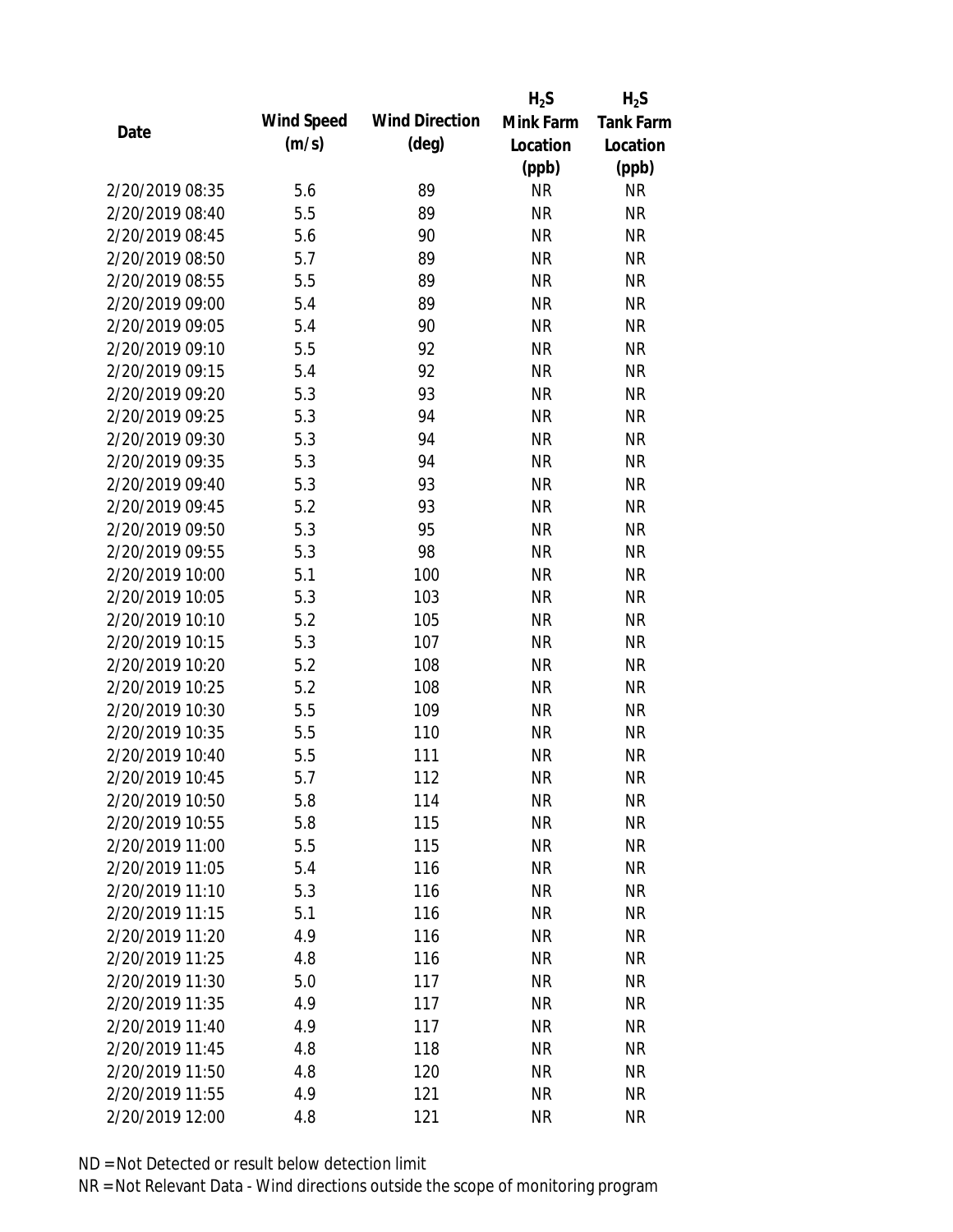|                 |            |                       | $H_2S$    | $H_2S$           |
|-----------------|------------|-----------------------|-----------|------------------|
| Date            | Wind Speed | <b>Wind Direction</b> | Mink Farm | <b>Tank Farm</b> |
|                 | (m/s)      | $(\text{deg})$        | Location  | Location         |
|                 |            |                       | (ppb)     | (ppb)            |
| 2/20/2019 12:05 | 4.9        | 123                   | <b>NR</b> | NR               |
| 2/20/2019 12:10 | 4.9        | 124                   | <b>NR</b> | <b>NR</b>        |
| 2/20/2019 12:15 | 5.0        | 124                   | <b>NR</b> | <b>NR</b>        |
| 2/20/2019 12:20 | 5.2        | 125                   | <b>NR</b> | <b>NR</b>        |
| 2/20/2019 12:25 | 5.1        | 128                   | <b>NR</b> | <b>NR</b>        |
| 2/20/2019 12:30 | 5.0        | 130                   | <b>NR</b> | <b>NR</b>        |
| 2/20/2019 12:35 | 5.0        | 132                   | <b>NR</b> | <b>NR</b>        |
| 2/20/2019 12:40 | 5.0        | 133                   | <b>NR</b> | <b>NR</b>        |
| 2/20/2019 12:45 | 4.9        | 135                   | <b>NR</b> | <b>NR</b>        |
| 2/20/2019 12:50 | 5.0        | 136                   | <b>NR</b> | <b>NR</b>        |
| 2/20/2019 12:55 | 5.0        | 136                   | <b>NR</b> | <b>NR</b>        |
| 2/20/2019 13:00 | 5.0        | 136                   | <b>NR</b> | <b>NR</b>        |
| 2/20/2019 13:05 | 5.0        | 137                   | <b>NR</b> | <b>NR</b>        |
| 2/20/2019 13:10 | 5.0        | 137                   | <b>NR</b> | <b>NR</b>        |
| 2/20/2019 13:15 | 5.0        | 138                   | <b>NR</b> | <b>NR</b>        |
| 2/20/2019 13:20 | 5.0        | 138                   | <b>NR</b> | <b>NR</b>        |
| 2/20/2019 13:25 | 5.0        | 141                   | <b>NR</b> | <b>NR</b>        |
| 2/20/2019 13:30 | 4.9        | 141                   | <b>NR</b> | <b>NR</b>        |
| 2/20/2019 13:35 | 5.0        | 142                   | <b>NR</b> | <b>NR</b>        |
| 2/20/2019 13:40 | 4.9        | 143                   | <b>NR</b> | <b>NR</b>        |
| 2/20/2019 13:45 | 4.9        | 145                   | <b>NR</b> | <b>NR</b>        |
| 2/20/2019 13:50 | 4.9        | 147                   | <b>NR</b> | <b>NR</b>        |
| 2/20/2019 13:55 | 4.9        | 147                   | <b>NR</b> | <b>NR</b>        |
| 2/20/2019 14:00 | 5.0        | 149                   | <b>NR</b> | <b>NR</b>        |
| 2/20/2019 14:05 | 5.0        | 151                   | <b>NR</b> | <b>NR</b>        |
| 2/20/2019 14:10 | 5.2        | 154                   | <b>NR</b> | <b>NR</b>        |
| 2/20/2019 14:15 | 5.2        | 156                   | <b>NR</b> | <b>NR</b>        |
| 2/20/2019 14:20 | 5.2        | 158                   | <b>NR</b> | <b>NR</b>        |
| 2/20/2019 14:25 | 5.2        | 162                   | <b>NR</b> | NR               |
| 2/20/2019 14:30 | 5.4        | 164                   | NR        | <b>NR</b>        |
| 2/20/2019 14:35 | 5.3        | 166                   | NR        | <b>NR</b>        |
| 2/20/2019 14:40 | 5.1        | 168                   | <b>NR</b> | NR               |
| 2/20/2019 14:45 | 5.0        | 170                   | <b>NR</b> | 1                |
| 2/20/2019 14:50 | 5.0        | 171                   | <b>NR</b> | 1                |
| 2/20/2019 14:55 | 5.0        | 174                   | <b>NR</b> | 1                |
| 2/20/2019 15:00 | 4.8        | 176                   | <b>NR</b> | 1                |
| 2/20/2019 15:05 | 4.8        | 178                   | <b>NR</b> | 1                |
| 2/20/2019 15:10 | 4.9        | 180                   | NR        | 1                |
| 2/20/2019 15:15 | 5.0        | 183                   | NR        | 1                |
| 2/20/2019 15:20 | 4.9        | 186                   | <b>NR</b> | 1                |
| 2/20/2019 15:25 | 4.9        | 188                   | <b>NR</b> | 1                |
| 2/20/2019 15:30 | 4.8        | 190                   | <b>NR</b> | 1                |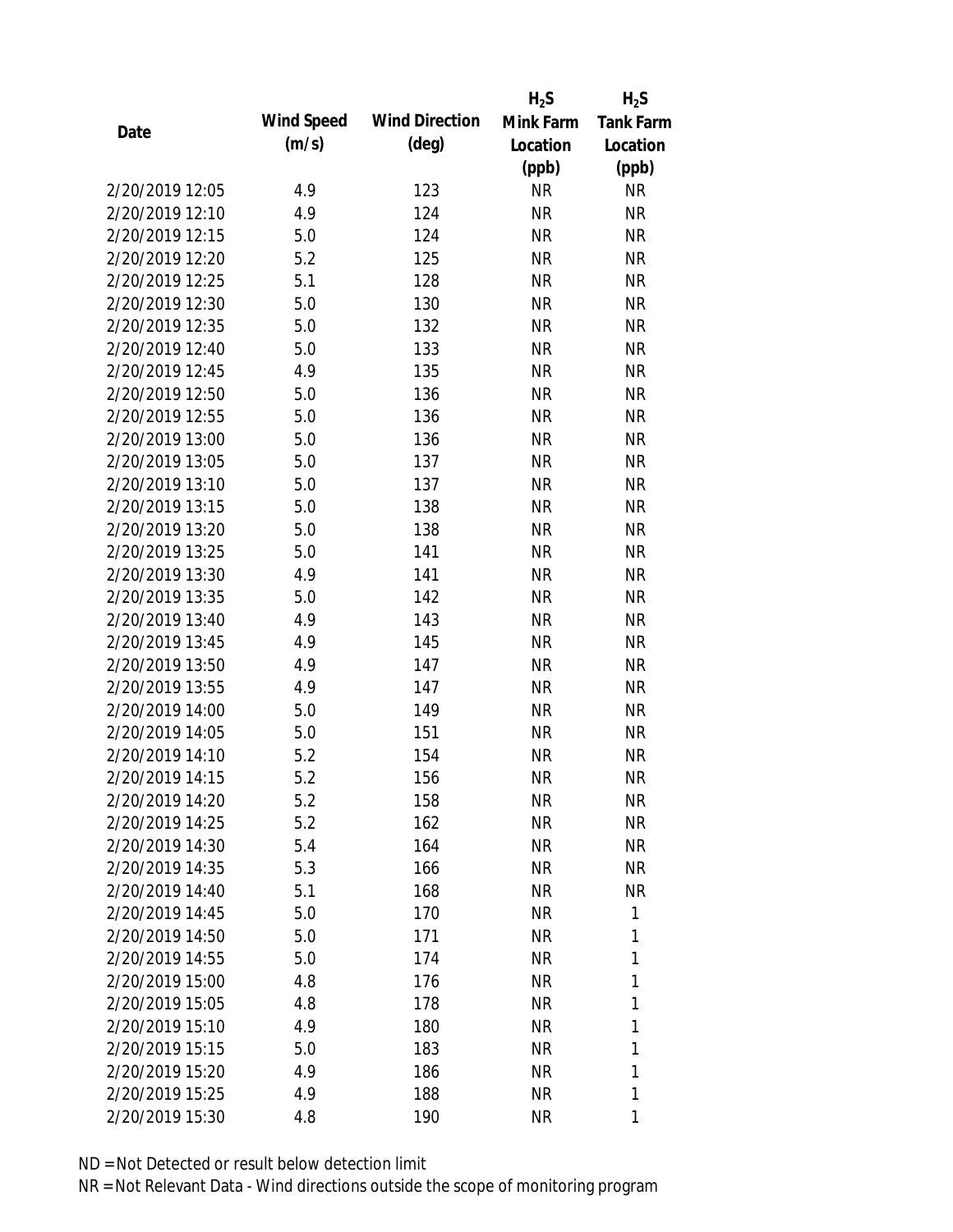|                 |            |                       | $H_2S$    | $H_2S$           |
|-----------------|------------|-----------------------|-----------|------------------|
|                 | Wind Speed | <b>Wind Direction</b> | Mink Farm | <b>Tank Farm</b> |
| Date            | (m/s)      | $(\text{deg})$        | Location  | Location         |
|                 |            |                       | (ppb)     | (ppb)            |
| 2/20/2019 15:35 | 4.7        | 193                   | <b>NR</b> | 1                |
| 2/20/2019 15:40 | 4.6        | 196                   | <b>NR</b> | 1                |
| 2/20/2019 15:45 | 4.6        | 199                   | <b>NR</b> | $\overline{2}$   |
| 2/20/2019 15:50 | 4.7        | 203                   | <b>NR</b> | 1                |
| 2/20/2019 15:55 | 4.8        | 206                   | <b>NR</b> | 1                |
| 2/20/2019 16:00 | 4.9        | 207                   | <b>NR</b> | 1                |
| 2/20/2019 16:05 | 5.1        | 209                   | <b>NR</b> | 1                |
| 2/20/2019 16:10 | 5.3        | 211                   | <b>NR</b> | 1                |
| 2/20/2019 16:15 | 5.2        | 213                   | <b>NR</b> | 1                |
| 2/20/2019 16:20 | 5.4        | 213                   | <b>NR</b> | 1                |
| 2/20/2019 16:25 | 5.7        | 215                   | <b>NR</b> | 1                |
| 2/20/2019 16:30 | 6.0        | 219                   | <b>NR</b> | 1                |
| 2/20/2019 16:35 | 6.1        | 219                   | <b>NR</b> | 1                |
| 2/20/2019 16:40 | 6.2        | 219                   | <b>NR</b> | 1                |
| 2/20/2019 16:45 | 6.4        | 221                   | <b>NR</b> | <b>ND</b>        |
| 2/20/2019 16:50 | 6.2        | 223                   | <b>NR</b> | 1                |
| 2/20/2019 16:55 | 6.0        | 226                   | <b>NR</b> | 1                |
| 2/20/2019 17:00 | 6.0        | 230                   | 1         | 1                |
| 2/20/2019 17:05 | 6.2        | 236                   | 1         | 1                |
| 2/20/2019 17:10 | 6.1        | 241                   | 1         | 1                |
| 2/20/2019 17:15 | 6.3        | 245                   | 1         | 1                |
| 2/20/2019 17:20 | 6.5        | 247                   | 1         | 1                |
| 2/20/2019 17:25 | 6.6        | 250                   | 1         | 1                |
| 2/20/2019 17:30 | 6.6        | 252                   | 1         | 1                |
| 2/20/2019 17:35 | 6.5        | 252                   | 1         | 1                |
| 2/20/2019 17:40 | 6.6        | 253                   | 1         | 1                |
| 2/20/2019 17:45 | 6.2        | 253                   | 1         | 1                |
| 2/20/2019 17:50 | 6.2        | 254                   | 1         | 1                |
| 2/20/2019 17:55 | 6.2        | 253                   | 1         | 1                |
| 2/20/2019 18:00 | 6.1        | 253                   | 1         | 1                |
| 2/20/2019 18:05 | 6.1        | 254                   | <b>ND</b> | 1                |
| 2/20/2019 18:10 | 6.0        | 253                   | 1         | 2                |
| 2/20/2019 18:15 | 6.2        | 253                   | 1         | 1                |
| 2/20/2019 18:20 | 6.2        | 252                   | <b>ND</b> | 1                |
| 2/20/2019 18:25 | 6.1        | 253                   | <b>ND</b> | 1                |
| 2/20/2019 18:30 | 6.0        | 254                   | 1         | 1                |
| 2/20/2019 18:35 | 6.1        | 254                   | 1         | 1                |
| 2/20/2019 18:40 | 6.1        | 251                   | 1         | 1                |
| 2/20/2019 18:45 | 5.9        | 250                   | 1         | 1                |
| 2/20/2019 18:50 | 6.0        | 250                   | 1         | 1                |
| 2/20/2019 18:55 | 6.3        | 250                   | 1         | 1                |
| 2/20/2019 19:00 | 6.5        | 249                   | 1         | 1                |
|                 |            |                       |           |                  |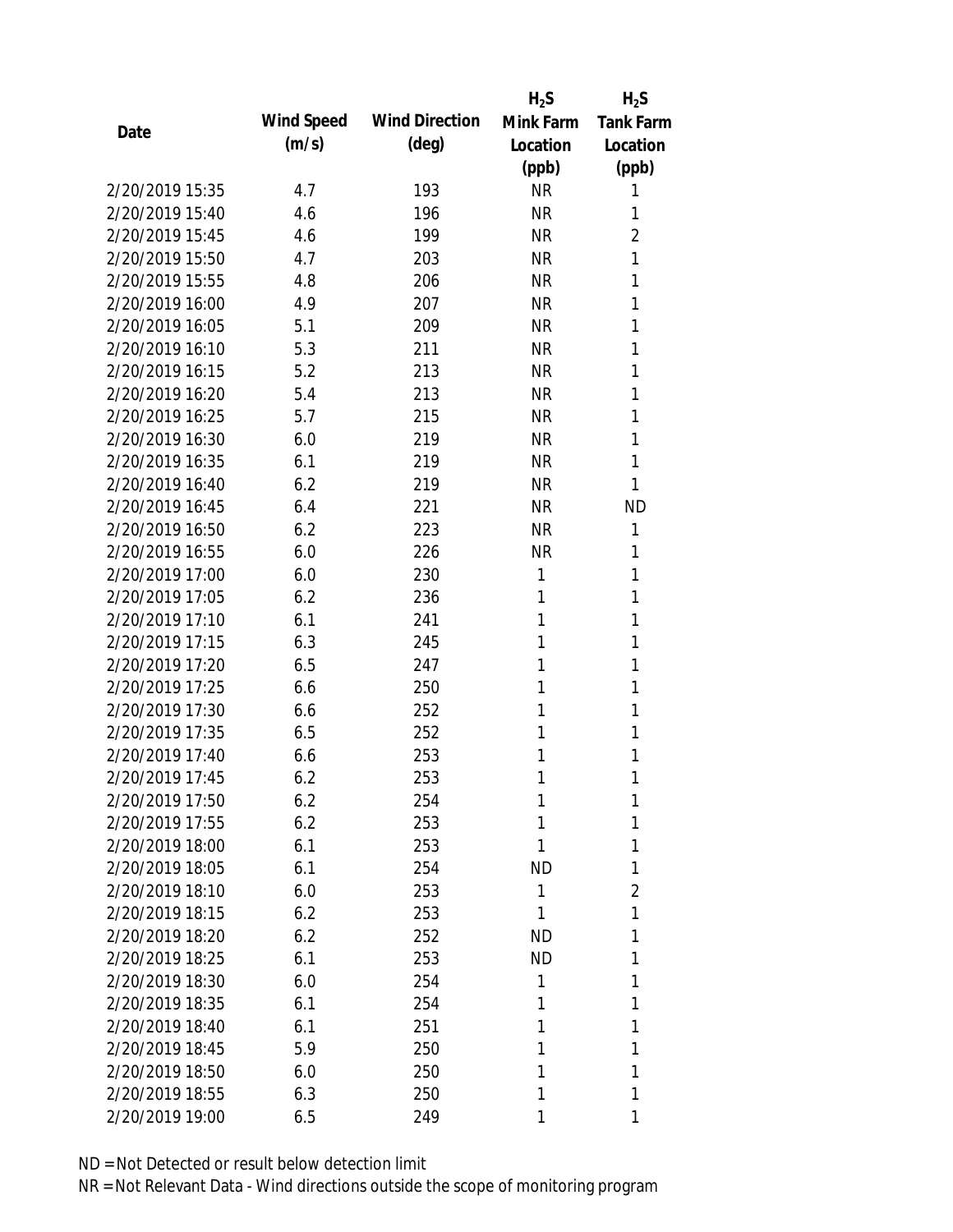|                 |            |                       | $H_2S$    | $H_2S$           |
|-----------------|------------|-----------------------|-----------|------------------|
| Date            | Wind Speed | <b>Wind Direction</b> | Mink Farm | <b>Tank Farm</b> |
|                 | (m/s)      | $(\text{deg})$        | Location  | Location         |
|                 |            |                       | (ppb)     | (ppb)            |
| 2/20/2019 19:05 | 6.8        | 249                   | 1         | 1                |
| 2/20/2019 19:10 | 7.1        | 251                   | 1         | 1                |
| 2/20/2019 19:15 | 7.4        | 252                   | 1         | 1                |
| 2/20/2019 19:20 | 7.4        | 252                   | <b>ND</b> | 1                |
| 2/20/2019 19:25 | 7.5        | 252                   | <b>ND</b> | 1                |
| 2/20/2019 19:30 | 7.4        | 252                   | ND.       | 1                |
| 2/20/2019 19:35 | 7.1        | 252                   | <b>ND</b> | 1                |
| 2/20/2019 19:40 | 6.9        | 251                   | <b>ND</b> | 1                |
| 2/20/2019 19:45 | 6.8        | 250                   | 1         | 1                |
| 2/20/2019 19:50 | 6.8        | 250                   | 1         | 1                |
| 2/20/2019 19:55 | 6.7        | 249                   | 1         | 2                |
| 2/20/2019 20:00 | 6.8        | 249                   | 1         | $\overline{2}$   |
| 2/20/2019 20:05 | 6.9        | 249                   | 1         | $\overline{2}$   |
| 2/20/2019 20:10 | 7.0        | 250                   | 1         | $\overline{2}$   |
| 2/20/2019 20:15 | 7.1        | 251                   | 1         | $\overline{2}$   |
| 2/20/2019 20:20 | 7.0        | 252                   | 1         | $\overline{2}$   |
| 2/20/2019 20:25 | 6.9        | 253                   | 1         | $\overline{2}$   |
| 2/20/2019 20:30 | 6.7        | 254                   | 1         | 1                |
| 2/20/2019 20:35 | 6.4        | 254                   | 1         | 1                |
| 2/20/2019 20:40 | 6.2        | 254                   | 1         | 1                |
| 2/20/2019 20:45 | 5.8        | 252                   | 1         | 1                |
| 2/20/2019 20:50 | 5.7        | 251                   | 1         | 1                |
| 2/20/2019 20:55 | 5.4        | 249                   | 1         | 1                |
| 2/20/2019 21:00 | 5.1        | 246                   | 1         | 1                |
| 2/20/2019 21:05 | 5.4        | 246                   | 1         | 1                |
| 2/20/2019 21:10 | 5.7        | 247                   | 1         | 1                |
| 2/20/2019 21:15 | 6.0        | 248                   | 1         | 1                |
| 2/20/2019 21:20 | 6.1        | 248                   | 1         | 1                |
| 2/20/2019 21:25 | 6.4        | 250                   | 1         | 1                |
| 2/20/2019 21:30 | 6.7        | 251                   | 1         | 1                |
| 2/20/2019 21:35 | 6.6        | 249                   | 1         | 1                |
| 2/20/2019 21:40 | 6.6        | 248                   | 1         | 1                |
| 2/20/2019 21:45 | 6.5        | 248                   | 1         | 1                |
| 2/20/2019 21:50 | 6.8        | 248                   | 1         | 1                |
| 2/20/2019 21:55 | 6.8        | 248                   | 1         | 1                |
| 2/20/2019 22:00 | 6.9        | 249                   | 1         | 1                |
| 2/20/2019 22:05 | 6.9        | 250                   | ND        | 1                |
| 2/20/2019 22:10 | 6.9        | 252                   | ND.       | 1                |
| 2/20/2019 22:15 | 6.7        | 253                   | 1         | 1                |
| 2/20/2019 22:20 | 6.7        | 252                   | 1         | 1                |
| 2/20/2019 22:25 | 6.8        | 251                   | 1         | 1                |
| 2/20/2019 22:30 | 6.8        | 250                   | 1         | 1                |
|                 |            |                       |           |                  |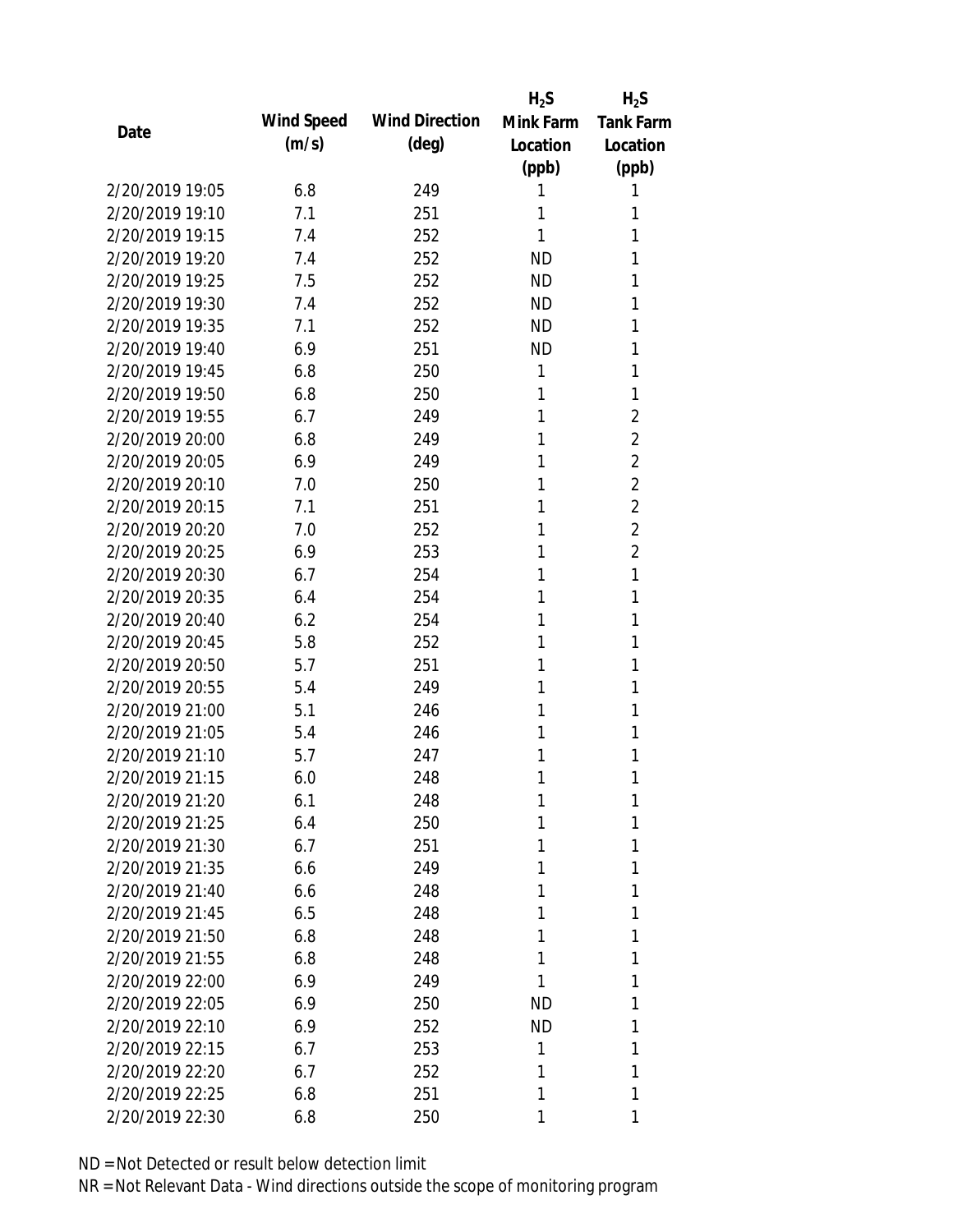|                 |            |                       | $H_2S$    | $H_2S$           |
|-----------------|------------|-----------------------|-----------|------------------|
| Date            | Wind Speed | <b>Wind Direction</b> | Mink Farm | <b>Tank Farm</b> |
|                 | (m/s)      | $(\text{deg})$        | Location  | Location         |
|                 |            |                       | (ppb)     | (ppb)            |
| 2/20/2019 22:35 | 6.9        | 250                   | 1         | 1                |
| 2/20/2019 22:40 | 7.0        | 250                   | 1         | 1                |
| 2/20/2019 22:45 | 7.2        | 249                   | 1         | 1                |
| 2/20/2019 22:50 | 7.2        | 251                   | 1         | 1                |
| 2/20/2019 22:55 | 7.2        | 252                   | 1         | 1                |
| 2/20/2019 23:00 | 7.5        | 254                   | <b>ND</b> | 2                |
| 2/20/2019 23:05 | 7.5        | 254                   | <b>ND</b> | $\overline{2}$   |
| 2/20/2019 23:10 | 7.6        | 255                   | <b>ND</b> | 2                |
| 2/20/2019 23:15 | 7.3        | 256                   | <b>ND</b> | 1                |
| 2/20/2019 23:20 | 7.1        | 256                   | 1         | 1                |
| 2/20/2019 23:25 | 7.2        | 256                   | 1         | 1                |
| 2/20/2019 23:30 | 6.9        | 255                   | 1         | 1                |
| 2/20/2019 23:35 | 6.9        | 255                   | 1         | 1                |
| 2/20/2019 23:40 | 6.7        | 255                   | 1         | 1                |
| 2/20/2019 23:45 | 6.7        | 254                   | 1         | 1                |
| 2/20/2019 23:50 | 7.0        | 253                   | 1         | 1                |
| 2/20/2019 23:55 | 7.1        | 254                   | 1         | 1                |
| 2/20/2019 24:00 | 7.0        | 254                   | 1         | 1                |
| 2/21/2019 00:05 | 6.8        | 254                   | 1         | 1                |
| 2/21/2019 00:10 | 6.8        | 253                   | 1         | 1                |
| 2/21/2019 00:15 | 7.0        | 254                   | 1         | 1                |
| 2/21/2019 00:20 | 6.8        | 253                   | 1         | 1                |
| 2/21/2019 00:25 | 6.6        | 254                   | 1         | 1                |
| 2/21/2019 00:30 | 6.6        | 255                   | 1         | 1                |
| 2/21/2019 00:35 | 6.8        | 256                   | 1         | 1                |
| 2/21/2019 00:40 | 6.8        | 257                   | <b>ND</b> | 1                |
| 2/21/2019 00:45 | 6.7        | 258                   | <b>ND</b> | 1                |
| 2/21/2019 00:50 | 6.7        | 259                   | <b>ND</b> | 1                |
| 2/21/2019 00:55 | 6.8        | 259                   | 1         | 1                |
| 2/21/2019 01:00 | 6.9        | 260                   | 1         | 1                |
| 2/21/2019 01:05 | 6.8        | 260                   | 1         | 1                |
| 2/21/2019 01:10 | 6.7        | 261                   | 1         | 1                |
| 2/21/2019 01:15 | 6.7        | 261                   | 1         | 1                |
| 2/21/2019 01:20 | 6.6        | 261                   | 1         | 1                |
| 2/21/2019 01:25 | 6.6        | 261                   | 1         | 1                |
| 2/21/2019 01:30 | 6.6        | 261                   | 1         | 1                |
| 2/21/2019 01:35 | 6.6        | 261                   | 1         | 1                |
| 2/21/2019 01:40 | 6.7        | 261                   | 1         | 1                |
| 2/21/2019 01:45 | 6.5        | 260                   | 1         | 2                |
| 2/21/2019 01:50 | 6.5        | 260                   | 1         | $\overline{2}$   |
| 2/21/2019 01:55 | 6.2        | 260                   | 1         | $\overline{2}$   |
| 2/21/2019 02:00 | 6.1        | 261                   | 1         | 2                |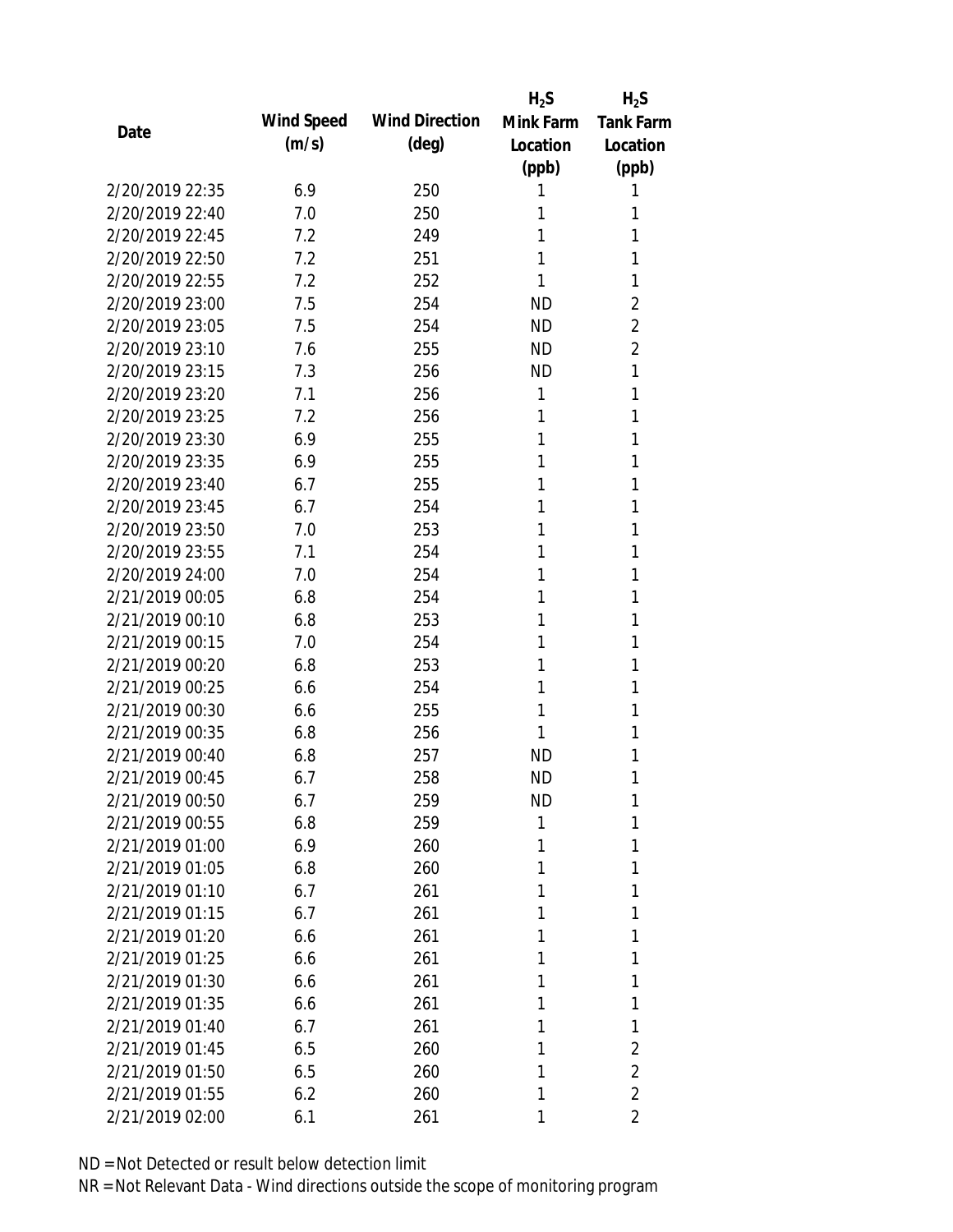|                 |            |                       | $H_2S$    | $H_2S$           |
|-----------------|------------|-----------------------|-----------|------------------|
|                 | Wind Speed | <b>Wind Direction</b> | Mink Farm | <b>Tank Farm</b> |
| Date            | (m/s)      | $(\text{deg})$        | Location  | Location         |
|                 |            |                       | (ppb)     | (ppb)            |
| 2/21/2019 02:05 | 5.8        | 261                   | 1         | 2                |
| 2/21/2019 02:10 | 5.6        | 261                   | 1         | 2                |
| 2/21/2019 02:15 | 5.4        | 262                   | 1         | 1                |
| 2/21/2019 02:20 | 5.4        | 263                   | 1         | 1                |
| 2/21/2019 02:25 | 5.6        | 263                   | 1         | 1                |
| 2/21/2019 02:30 | 5.7        | 264                   | 1         | 1                |
| 2/21/2019 02:35 | 5.7        | 264                   | 1         | 1                |
| 2/21/2019 02:40 | 5.6        | 265                   | 1         | 1                |
| 2/21/2019 02:45 | 5.5        | 265                   | 1         | 1                |
| 2/21/2019 02:50 | 5.2        | 265                   | <b>ND</b> | 1                |
| 2/21/2019 02:55 | 4.9        | 263                   | <b>ND</b> | 1                |
| 2/21/2019 03:00 | 4.8        | 261                   | 1         | 1                |
| 2/21/2019 03:05 | 4.7        | 260                   | 1         | 1                |
| 2/21/2019 03:10 | 4.8        | 259                   | 1         | 1                |
| 2/21/2019 03:15 | 5.0        | 257                   | 1         | 1                |
| 2/21/2019 03:20 | 5.2        | 255                   | 1         | 1                |
| 2/21/2019 03:25 | 5.3        | 254                   | 1         | 1                |
| 2/21/2019 03:30 | 5.3        | 254                   | 1         | 1                |
| 2/21/2019 03:35 | 5.3        | 253                   | 1         | 1                |
| 2/21/2019 03:40 | 5.3        | 253                   | 1         | 1                |
| 2/21/2019 03:45 | 5.2        | 255                   | 1         | 1                |
| 2/21/2019 03:50 | 5.2        | 256                   | 1         | 1                |
| 2/21/2019 03:55 | 5.1        | 257                   | 1         | 1                |
| 2/21/2019 04:00 | 5.2        | 258                   | 1         | 1                |
| 2/21/2019 04:05 | 5.3        | 259                   | 1         | 1                |
| 2/21/2019 04:10 | 5.2        | 258                   | 1         | 1                |
| 2/21/2019 04:15 | 5.1        | 257                   | 1         | 1                |
| 2/21/2019 04:20 | 4.9        | 256                   | 1         | 1                |
| 2/21/2019 04:25 | 4.9        | 255                   | 1         | 1                |
| 2/21/2019 04:30 | 4.9        | 253                   | 1         | 1                |
| 2/21/2019 04:35 | 4.9        | 252                   | 1         | 1                |
| 2/21/2019 04:40 | 5.0        | 251                   | 1         | <b>ND</b>        |
| 2/21/2019 04:45 | 5.2        | 250                   | 1         | <b>ND</b>        |
| 2/21/2019 04:50 | 5.3        | 250                   | 1         | $\mathbf{1}$     |
| 2/21/2019 04:55 | 5.4        | 250                   | 1         | <b>ND</b>        |
| 2/21/2019 05:00 | 5.4        | 250                   | 1         | 1                |
| 2/21/2019 05:05 | 5.4        | 251                   | 1         | 1                |
| 2/21/2019 05:10 | 5.5        | 250                   | 1         | 1                |
| 2/21/2019 05:15 | 5.6        | 251                   | 1         | 1                |
| 2/21/2019 05:20 | 5.6        | 251                   | 1         | 1                |
| 2/21/2019 05:25 | 5.4        | 251                   | 1         | 1                |
| 2/21/2019 05:30 | 5.5        | 251                   | 1         | 1                |
|                 |            |                       |           |                  |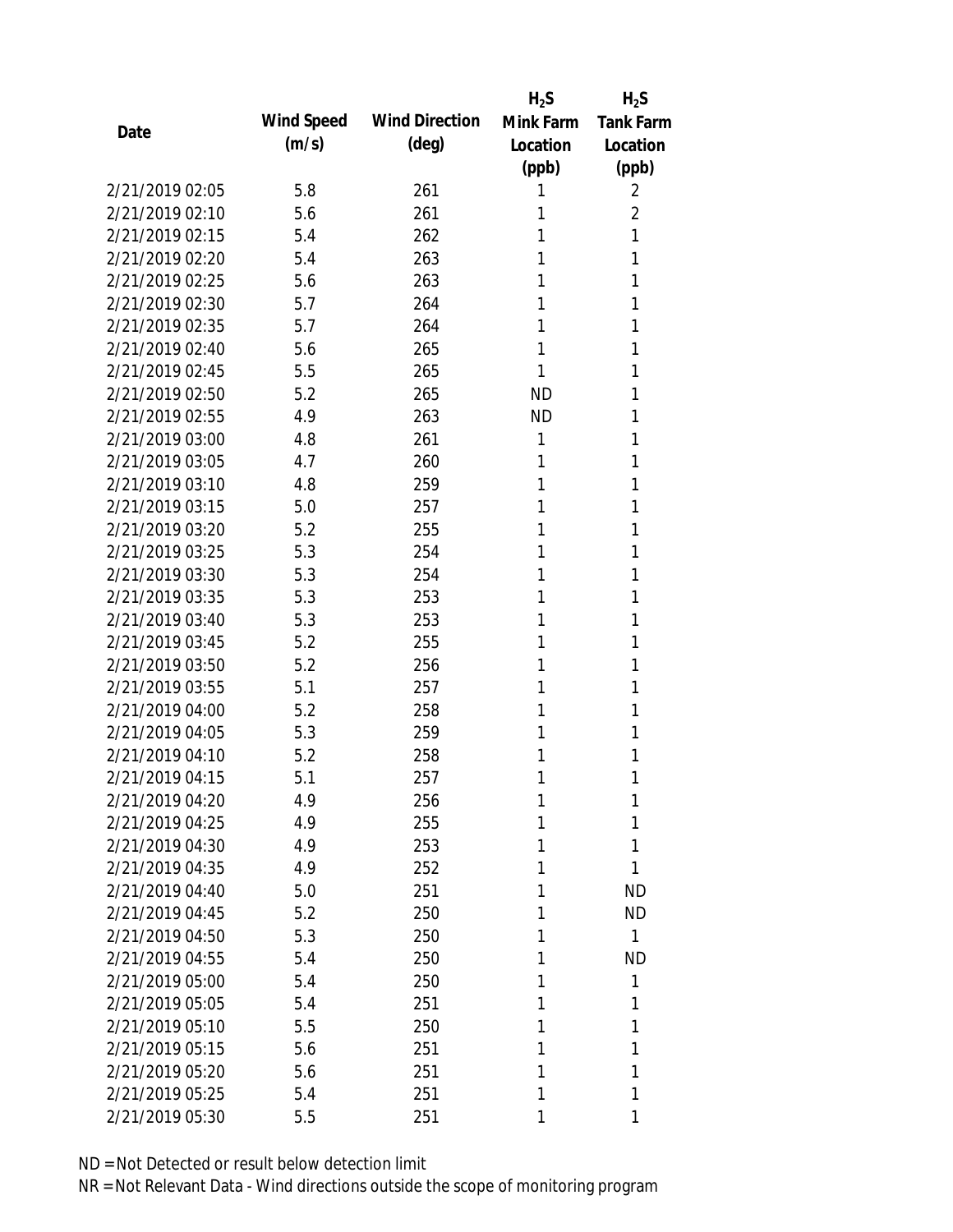|                 |            |                       | $H_2S$    | $H_2S$           |
|-----------------|------------|-----------------------|-----------|------------------|
| Date            | Wind Speed | <b>Wind Direction</b> | Mink Farm | <b>Tank Farm</b> |
|                 | (m/s)      | $(\text{deg})$        | Location  | Location         |
|                 |            |                       | (ppb)     | (ppb)            |
| 2/21/2019 05:35 | 5.6        | 250                   | 1         | 1                |
| 2/21/2019 05:40 | 5.5        | 249                   | 1         | 1                |
| 2/21/2019 05:45 | 5.6        | 249                   | 1         | 1                |
| 2/21/2019 05:50 | 5.6        | 249                   | 1         | 1                |
| 2/21/2019 05:55 | 5.6        | 249                   | 1         | 1                |
| 2/21/2019 06:00 | 5.4        | 250                   | 1         | 1                |
| 2/21/2019 06:05 | 5.1        | 250                   | 1         | 1                |
| 2/21/2019 06:10 | 5.0        | 251                   | 1         | 1                |
| 2/21/2019 06:15 | 5.0        | 251                   | 1         | 1                |
| 2/21/2019 06:20 | 4.9        | 251                   | 1         | 1                |
| 2/21/2019 06:25 | 4.8        | 250                   | 1         | 1                |
| 2/21/2019 06:30 | 4.8        | 250                   | 1         | 1                |
| 2/21/2019 06:35 | 4.9        | 251                   | 1         | 1                |
| 2/21/2019 06:40 | 4.7        | 252                   | 1         | 1                |
| 2/21/2019 06:45 | 4.5        | 252                   | 1         | 1                |
| 2/21/2019 06:50 | 4.4        | 253                   | 1         | 1                |
| 2/21/2019 06:55 | 4.4        | 253                   | 1         | 1                |
| 2/21/2019 07:00 | 4.6        | 253                   | 1         | 1                |
| 2/21/2019 07:05 | 4.9        | 252                   | 1         | 1                |
| 2/21/2019 07:10 | 5.2        | 251                   | <b>ND</b> | 1                |
| 2/21/2019 07:15 | 5.4        | 250                   | 1         | 1                |
| 2/21/2019 07:20 | 5.4        | 250                   | 1         | 1                |
| 2/21/2019 07:25 | 5.5        | 250                   | 1         | 1                |
| 2/21/2019 07:30 | 5.3        | 250                   | 1         | 1                |
| 2/21/2019 07:35 | 5.1        | 250                   | 1         | 1                |
| 2/21/2019 07:40 | 5.0        | 251                   | 1         | 1                |
| 2/21/2019 07:45 | 4.7        | 251                   | 1         | 1                |
| 2/21/2019 07:50 | 4.6        | 251                   | 1         | 1                |
| 2/21/2019 07:55 | 4.5        | 252                   | 1         | 1                |
| 2/21/2019 08:00 | 4.4        | 252                   | 1         | 1                |
| 2/21/2019 08:05 | 4.3        | 253                   | 1         | 1                |
| 2/21/2019 08:10 | 4.3        | 253                   | 1         | 1                |
| 2/21/2019 08:15 | 4.4        | 253                   | 1         | 1                |
| 2/21/2019 08:20 | 4.4        | 254                   | 1         | 1                |
| 2/21/2019 08:25 | 4.3        | 254                   | 1         | 1                |
| 2/21/2019 08:30 | 4.2        | 255                   | 1         | 1                |
| 2/21/2019 08:35 | 4.2        | 256                   | 1         | 1                |
| 2/21/2019 08:40 | 4.1        | 258                   | 1         | 1                |
| 2/21/2019 08:45 | 4.0        | 262                   | 1         | 1                |
| 2/21/2019 08:50 | 3.9        | 265                   | 1         | 1                |
| 2/21/2019 08:55 | 3.8        | 266                   | 1         | 1                |
| 2/21/2019 09:00 | 3.9        | 269                   | 1         | 1                |
|                 |            |                       |           |                  |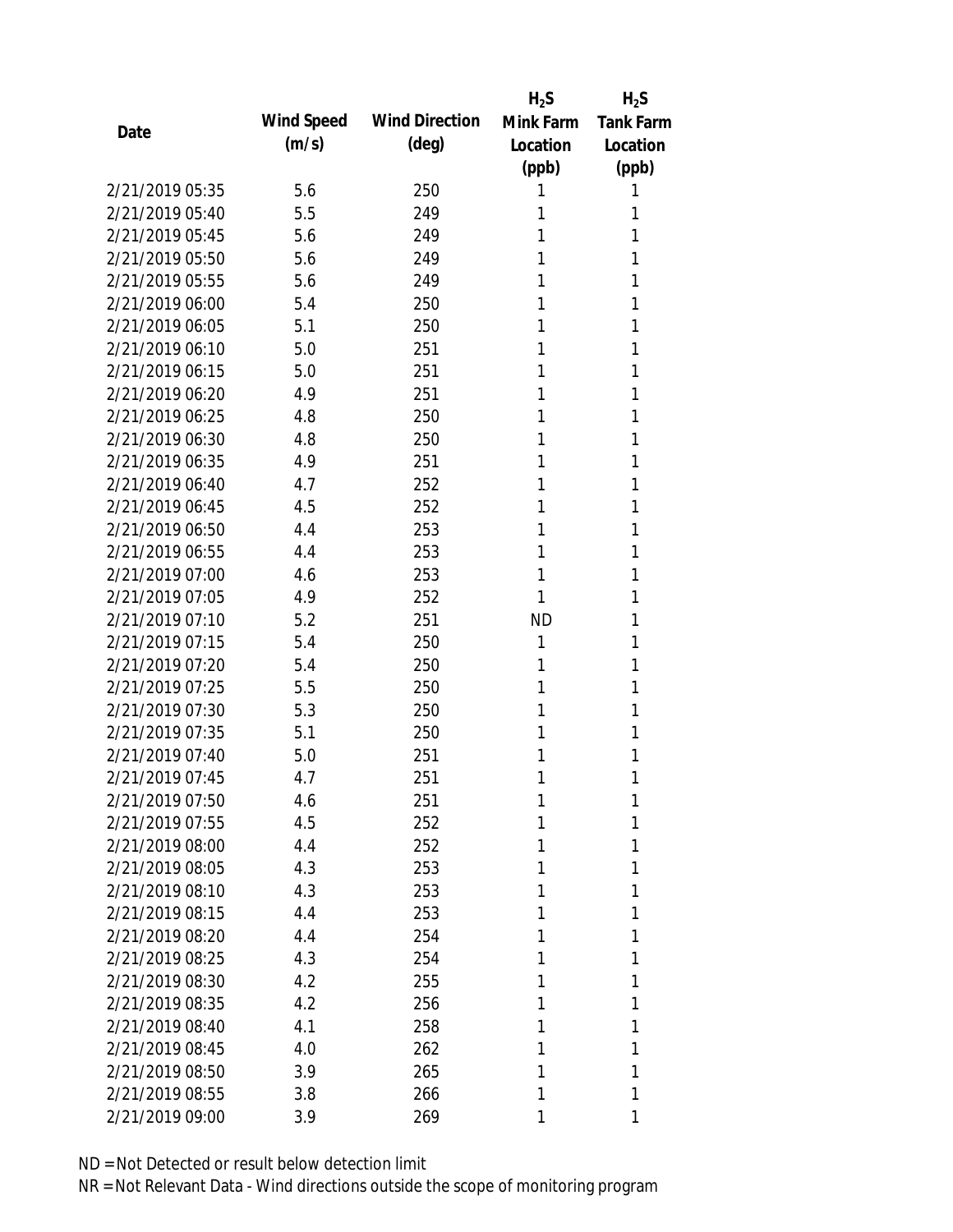|                 |            |                       | $H_2S$         | $H_2S$           |
|-----------------|------------|-----------------------|----------------|------------------|
| Date            | Wind Speed | <b>Wind Direction</b> | Mink Farm      | <b>Tank Farm</b> |
|                 | (m/s)      | $(\text{deg})$        | Location       | Location         |
|                 |            |                       | (ppb)          | (ppb)            |
| 2/21/2019 09:05 | 3.9        | 273                   | 1              | 1                |
| 2/21/2019 09:10 | 4.1        | 275                   | 1              | 1                |
| 2/21/2019 09:15 | 4.1        | 274                   | $\overline{2}$ | 1                |
| 2/21/2019 09:20 | 4.3        | 274                   | $\overline{2}$ | 1                |
| 2/21/2019 09:25 | 4.4        | 276                   | $\overline{2}$ | <b>NR</b>        |
| 2/21/2019 09:30 | 4.4        | 275                   | $\overline{2}$ | 1                |
| 2/21/2019 09:35 | 4.5        | 274                   | 2              | 1                |
| 2/21/2019 09:40 | 4.4        | 272                   | $\overline{2}$ | 1                |
| 2/21/2019 09:45 | 4.5        | 274                   | 1              | 1                |
| 2/21/2019 09:50 | 4.6        | 276                   | 1              | <b>NR</b>        |
| 2/21/2019 09:55 | 4.7        | 278                   | 1              | <b>NR</b>        |
| 2/21/2019 10:00 | 4.7        | 279                   | 1              | <b>NR</b>        |
| 2/21/2019 10:05 | 4.8        | 279                   | 2              | <b>NR</b>        |
| 2/21/2019 10:10 | 4.8        | 280                   | 3              | <b>NR</b>        |
| 2/21/2019 10:15 | 4.7        | 277                   | 3              | <b>NR</b>        |
| 2/21/2019 10:20 | 4.7        | 273                   | 3              | 1                |
| 2/21/2019 10:25 | 4.8        | 269                   | 3              | 1                |
| 2/21/2019 10:30 | 4.9        | 267                   | 3              | 1                |
| 2/21/2019 10:35 | 4.9        | 267                   | 3              | 1                |
| 2/21/2019 10:40 | 5.0        | 267                   | $\overline{2}$ | 1                |
| 2/21/2019 10:45 | 4.8        | 269                   | 2              | 1                |
| 2/21/2019 10:50 | 4.5        | 271                   | $\overline{2}$ | 1                |
| 2/21/2019 10:55 | 4.5        | 271                   | $\overline{2}$ | 1                |
| 2/21/2019 11:00 | 4.4        | 272                   | $\overline{2}$ | 1                |
| 2/21/2019 11:05 | 4.4        | 271                   | $\overline{2}$ | 1                |
| 2/21/2019 11:10 | 4.6        | 271                   | $\overline{2}$ | 1                |
| 2/21/2019 11:15 | 4.6        | 271                   | $\overline{2}$ | 1                |
| 2/21/2019 11:20 | 4.8        | 271                   | 2              | 1                |
| 2/21/2019 11:25 | 4.8        | 272                   | $\overline{2}$ | 1                |
| 2/21/2019 11:30 | 4.8        | 271                   | 1              | 1                |
| 2/21/2019 11:35 | 4.8        | 273                   | 1              | 1                |
| 2/21/2019 11:40 | 4.6        | 271                   | 1              | 1                |
| 2/21/2019 11:45 | 4.9        | 270                   | 2              | 2                |
| 2/21/2019 11:50 | 4.9        | 273                   | $\overline{2}$ | 1                |
| 2/21/2019 11:55 | 4.9        | 275                   | 2              | 1                |
| 2/21/2019 12:00 | 5.0        | 276                   | 2              | <b>NR</b>        |
| 2/21/2019 12:05 | 4.9        | 274                   | $\overline{2}$ | 1                |
| 2/21/2019 12:10 | 4.9        | 273                   | $\overline{2}$ | 1                |
| 2/21/2019 12:15 | 4.9        | 272                   | 1              | 1                |
| 2/21/2019 12:20 | 4.9        | 269                   | 1              | 1                |
| 2/21/2019 12:25 | 4.8        | 269                   | 1              | 1                |
| 2/21/2019 12:30 | 4.7        | 271                   | 1              | 1                |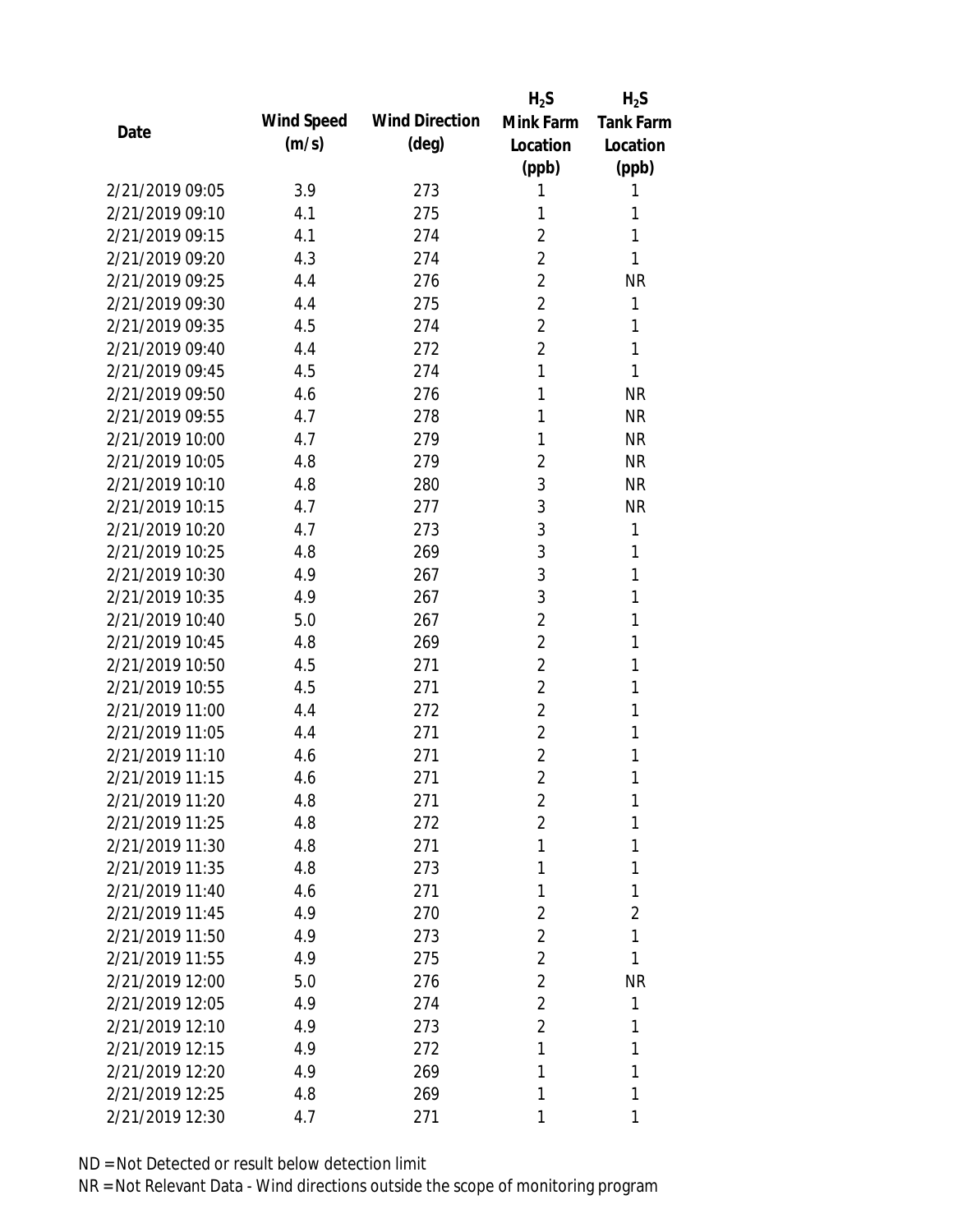|                 |            |                       | $H_2S$         | $H_2S$           |
|-----------------|------------|-----------------------|----------------|------------------|
| Date            | Wind Speed | <b>Wind Direction</b> | Mink Farm      | <b>Tank Farm</b> |
|                 | (m/s)      | $(\text{deg})$        | Location       | Location         |
|                 |            |                       | (ppb)          | (ppb)            |
| 2/21/2019 12:35 | 4.7        | 275                   | 1              | 1                |
| 2/21/2019 12:40 | 4.7        | 279                   | 1              | <b>NR</b>        |
| 2/21/2019 12:45 | 4.7        | 283                   | 1              | <b>NR</b>        |
| 2/21/2019 12:50 | 4.7        | 283                   | 1              | <b>NR</b>        |
| 2/21/2019 12:55 | 4.7        | 281                   | 1              | <b>NR</b>        |
| 2/21/2019 13:00 | 4.8        | 278                   | 1              | <b>NR</b>        |
| 2/21/2019 13:05 | 4.8        | 277                   | 1              | <b>NR</b>        |
| 2/21/2019 13:10 | 4.7        | 274                   | 1              | 1                |
| 2/21/2019 13:15 | 4.6        | 271                   | 1              | 1                |
| 2/21/2019 13:20 | 4.7        | 272                   | 1              | 1                |
| 2/21/2019 13:25 | 4.8        | 272                   | 1              | 1                |
| 2/21/2019 13:30 | 4.9        | 272                   | 2              | 1                |
| 2/21/2019 13:35 | 5.0        | 272                   | $\overline{2}$ | 1                |
| 2/21/2019 13:40 | 4.9        | 271                   | $\overline{2}$ | 1                |
| 2/21/2019 13:45 | 5.1        | 272                   | $\overline{2}$ | 1                |
| 2/21/2019 13:50 | 5.0        | 273                   | 1              | 1                |
| 2/21/2019 13:55 | 5.0        | 274                   | $\overline{2}$ | 1                |
| 2/21/2019 14:00 | 5.1        | 277                   | 1              | <b>NR</b>        |
| 2/21/2019 14:05 | 5.0        | 278                   | 1              | <b>NR</b>        |
| 2/21/2019 14:10 | 5.1        | 279                   | 1              | <b>NR</b>        |
| 2/21/2019 14:15 | 5.1        | 278                   | $\overline{2}$ | <b>NR</b>        |
| 2/21/2019 14:20 | 5.1        | 276                   | 2              | <b>NR</b>        |
| 2/21/2019 14:25 | 5.3        | 277                   | 2              | <b>NR</b>        |
| 2/21/2019 14:30 | 5.1        | 276                   | $\overline{2}$ | <b>NR</b>        |
| 2/21/2019 14:35 | 5.0        | 275                   | 3              | 1                |
| 2/21/2019 14:40 | 5.0        | 277                   | $\overline{2}$ | <b>NR</b>        |
| 2/21/2019 14:45 | 4.9        | 277                   | $\overline{2}$ | <b>NR</b>        |
| 2/21/2019 14:50 | 4.8        | 278                   | $\overline{2}$ | <b>NR</b>        |
| 2/21/2019 14:55 | 4.5        | 278                   | 1              | <b>NR</b>        |
| 2/21/2019 15:00 | 4.2        | 278                   | 1              | NR               |
| 2/21/2019 15:05 | 4.1        | 281                   | $\overline{2}$ | <b>NR</b>        |
| 2/21/2019 15:10 | 4.1        | 282                   | 1              | NR               |
| 2/21/2019 15:15 | 4.0        | 286                   | 1              | NR               |
| 2/21/2019 15:20 | 3.8        | 286                   | 1              | <b>NR</b>        |
| 2/21/2019 15:25 | 3.8        | 289                   | 2              | <b>NR</b>        |
| 2/21/2019 15:30 | 4.0        | 286                   | $\overline{2}$ | <b>NR</b>        |
| 2/21/2019 15:35 | 4.0        | 284                   | 1              | <b>NR</b>        |
| 2/21/2019 15:40 | 4.2        | 285                   | $\overline{2}$ | <b>NR</b>        |
| 2/21/2019 15:45 | 4.2        | 286                   | $\overline{2}$ | <b>NR</b>        |
| 2/21/2019 15:50 | 4.2        | 284                   | $\overline{2}$ | <b>NR</b>        |
| 2/21/2019 15:55 | 4.1        | 279                   | $\overline{2}$ | <b>NR</b>        |
| 2/21/2019 16:00 | 4.1        | 278                   | 1              | <b>NR</b>        |
|                 |            |                       |                |                  |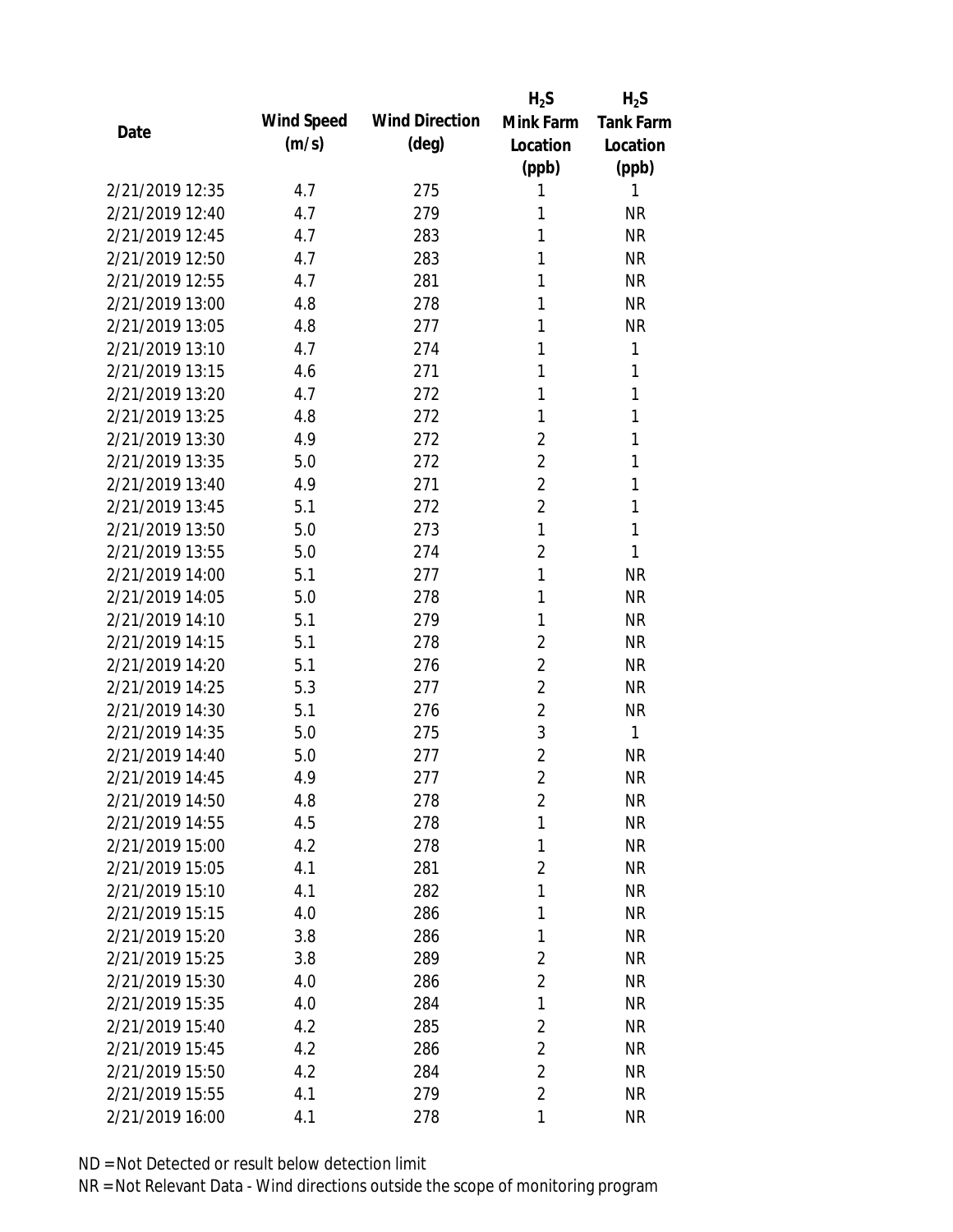|                 |            |                       | $H_2S$         | $H_2S$         |
|-----------------|------------|-----------------------|----------------|----------------|
| Date            | Wind Speed | <b>Wind Direction</b> | Mink Farm      | Tank Farm      |
|                 | (m/s)      | $(\text{deg})$        | Location       | Location       |
|                 |            |                       | (ppb)          | (ppb)          |
| 2/21/2019 16:05 | 4.1        | 277                   | 2              | <b>NR</b>      |
| 2/21/2019 16:10 | 3.9        | 272                   | 1              | 1              |
| 2/21/2019 16:15 | 4.0        | 265                   | 1              | 1              |
| 2/21/2019 16:20 | 4.1        | 264                   | 1              | 1              |
| 2/21/2019 16:25 | 4.0        | 263                   | 1              | 1              |
| 2/21/2019 16:30 | 4.1        | 262                   | 2              | 1              |
| 2/21/2019 16:35 | 4.2        | 262                   | 1              | 1              |
| 2/21/2019 16:40 | 4.2        | 263                   | 1              | 1              |
| 2/21/2019 16:45 | 4.0        | 267                   | 1              | 1              |
| 2/21/2019 16:50 | 3.9        | 268                   | 1              | 1              |
| 2/21/2019 16:55 | 4.0        | 265                   | 1              | 1              |
| 2/21/2019 17:00 | 3.9        | 267                   | 1              | 1              |
| 2/21/2019 17:05 | 3.9        | 267                   | 1              | 1              |
| 2/21/2019 17:10 | 3.8        | 266                   | 1              | 1              |
| 2/21/2019 17:15 | 3.8        | 265                   | 1              | 1              |
| 2/21/2019 17:20 | 3.9        | 266                   | 1              | 1              |
| 2/21/2019 17:25 | 3.8        | 268                   | 1              | 1              |
| 2/21/2019 17:30 | 3.7        | 271                   | 1              | 1              |
| 2/21/2019 17:35 | 3.6        | 273                   | 1              | 1              |
| 2/21/2019 17:40 | 3.5        | 271                   | 1              | 1              |
| 2/21/2019 17:45 | 3.5        | 267                   | <b>ND</b>      | 1              |
| 2/21/2019 17:50 | 3.5        | 263                   | 1              | 1              |
| 2/21/2019 17:55 | 3.5        | 259                   | 1              | 1              |
| 2/21/2019 18:00 | 3.5        | 253                   | 1              | 1              |
| 2/21/2019 18:05 | 3.6        | 249                   | 1              | 1              |
| 2/21/2019 18:10 | 3.7        | 250                   | 1              | $\overline{2}$ |
| 2/21/2019 18:15 | 3.7        | 250                   | 1              | 1              |
| 2/21/2019 18:20 | 3.7        | 252                   | 1              | 1              |
| 2/21/2019 18:25 | 3.6        | 254                   | 1              | 1              |
| 2/21/2019 18:30 | 3.5        | 254                   | 1              | 1              |
| 2/21/2019 18:35 | 3.5        | 252                   | 1              | 1              |
| 2/21/2019 18:40 | 3.5        | 252                   | 1              | 1              |
| 2/21/2019 18:45 | 3.5        | 252                   | 1              | 1              |
| 2/21/2019 18:50 | 3.4        | 251                   | 1              | 1              |
| 2/21/2019 18:55 | 3.4        | 252                   | 1              | 1              |
| 2/21/2019 19:00 | 3.2        | 254                   | 1              | 1              |
| 2/21/2019 19:05 | 3.2        | 258                   | 1              | 1              |
| 2/21/2019 19:10 | 3.1        | 261                   | 1              | 1              |
| 2/21/2019 19:15 | 3.0        | 264                   | 1              | 1              |
| 2/21/2019 19:20 | 3.0        | 266                   | 2              | 1              |
| 2/21/2019 19:25 | 2.9        | 268                   | $\overline{2}$ | 1              |
| 2/21/2019 19:30 | 2.9        | 269                   | 2              | 1              |
|                 |            |                       |                |                |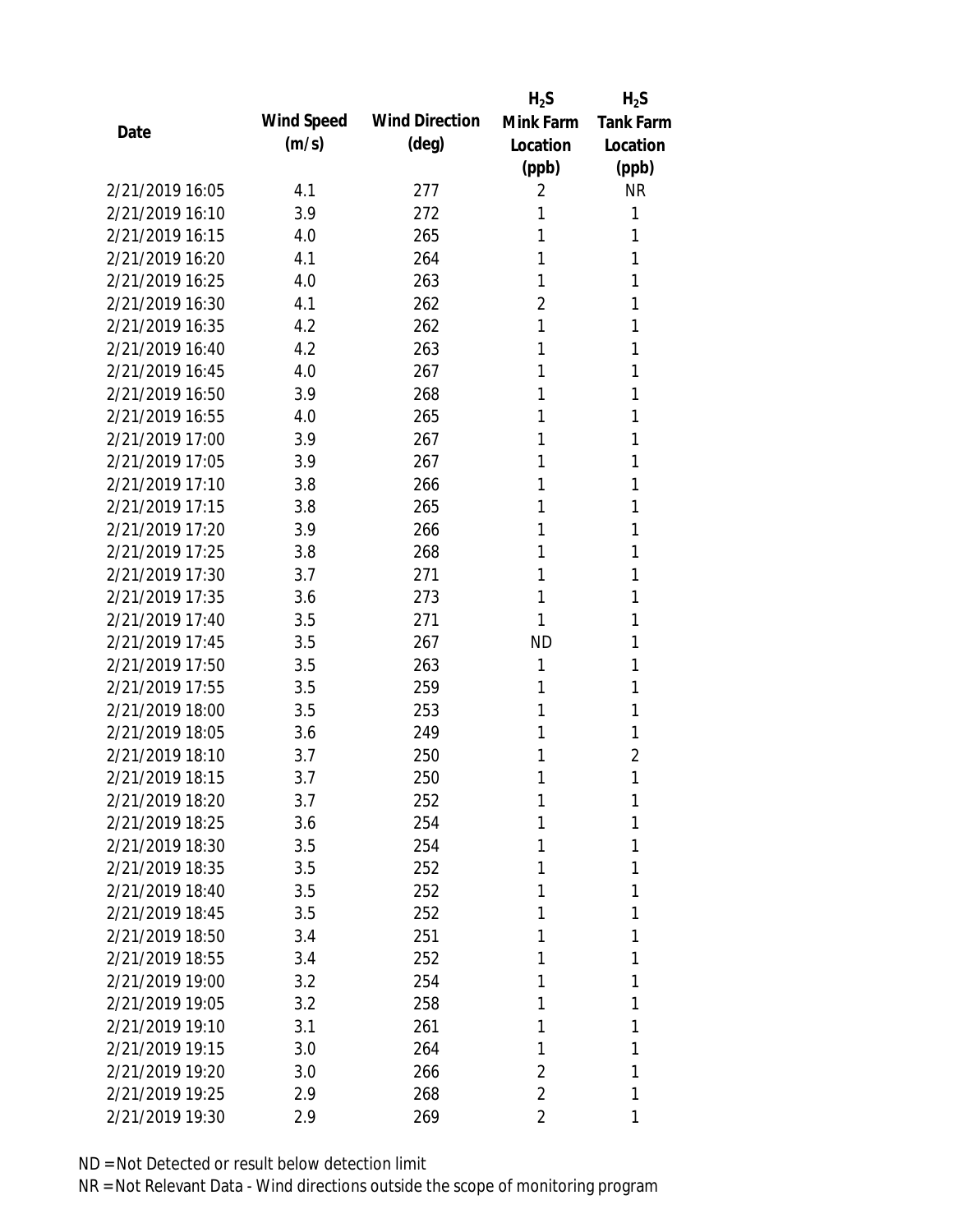|                 |            |                       | $H_2S$         | $H_2S$           |
|-----------------|------------|-----------------------|----------------|------------------|
| Date            | Wind Speed | <b>Wind Direction</b> | Mink Farm      | <b>Tank Farm</b> |
|                 | (m/s)      | $(\text{deg})$        | Location       | Location         |
|                 |            |                       | (ppb)          | (ppb)            |
| 2/21/2019 19:35 | 2.8        | 267                   | 2              | 1                |
| 2/21/2019 19:40 | 2.7        | 267                   | $\overline{2}$ | 1                |
| 2/21/2019 19:45 | 2.6        | 268                   | $\overline{2}$ | 1                |
| 2/21/2019 19:50 | 2.6        | 269                   | 1              | 1                |
| 2/21/2019 19:55 | 2.6        | 270                   | 1              | 1                |
| 2/21/2019 20:00 | 2.7        | 269                   | 1              | 1                |
| 2/21/2019 20:05 | 2.7        | 272                   | 1              | 1                |
| 2/21/2019 20:10 | 2.8        | 273                   | 1              | 1                |
| 2/21/2019 20:15 | 2.7        | 271                   | 1              | 1                |
| 2/21/2019 20:20 | 2.6        | 271                   | 1              | 1                |
| 2/21/2019 20:25 | 2.6        | 273                   | 1              | 1                |
| 2/21/2019 20:30 | 2.6        | 274                   | 1              | 1                |
| 2/21/2019 20:35 | 2.5        | 271                   | <b>ND</b>      | 1                |
| 2/21/2019 20:40 | 2.4        | 271                   | <b>ND</b>      | 1                |
| 2/21/2019 20:45 | 2.5        | 271                   | <b>ND</b>      | 1                |
| 2/21/2019 20:50 | 2.5        | 271                   | <b>ND</b>      | 1                |
| 2/21/2019 20:55 | 2.5        | 268                   | <b>ND</b>      | 1                |
| 2/21/2019 21:00 | 2.5        | 268                   | 1              | 1                |
| 2/21/2019 21:05 | 2.5        | 270                   | 1              | 1                |
| 2/21/2019 21:10 | 2.4        | 272                   | 1              | 1                |
| 2/21/2019 21:15 | 2.4        | 274                   | 1              | 1                |
| 2/21/2019 21:20 | 2.4        | 274                   | 1              | 1                |
| 2/21/2019 21:25 | 2.3        | 275                   | 1              | 1                |
| 2/21/2019 21:30 | 2.3        | 274                   | <b>ND</b>      | 1                |
| 2/21/2019 21:35 | 2.4        | 276                   | <b>ND</b>      | <b>NR</b>        |
| 2/21/2019 21:40 | 2.3        | 275                   | 1              | 1                |
| 2/21/2019 21:45 | 2.3        | 275                   | 1              | 1                |
| 2/21/2019 21:50 | 2.3        | 274                   | 1              | 1                |
| 2/21/2019 21:55 | 2.4        | 273                   | 1              | 1                |
| 2/21/2019 22:00 | 2.5        | 274                   | 1              | 1                |
| 2/21/2019 22:05 | 2.4        | 270                   | 1              | $\overline{2}$   |
| 2/21/2019 22:10 | 2.5        | 267                   | 1              | $\overline{2}$   |
| 2/21/2019 22:15 | 2.4        | 264                   | 1              | 1                |
| 2/21/2019 22:20 | 2.5        | 262                   | 1              | 1                |
| 2/21/2019 22:25 | 2.4        | 261                   | 1              | 1                |
| 2/21/2019 22:30 | 2.4        | 260                   | 1              | 1                |
| 2/21/2019 22:35 | 2.4        | 261                   | 1              | 1                |
| 2/21/2019 22:40 | 2.2        | 266                   | 1              | 1                |
| 2/21/2019 22:45 | 2.3        | 275                   | 1              | 1                |
| 2/21/2019 22:50 | 2.3        | 283                   | 1              | <b>NR</b>        |
| 2/21/2019 22:55 | 2.2        | 294                   | 1              | <b>NR</b>        |
| 2/21/2019 23:00 | 2.0        | 305                   | 1              | <b>NR</b>        |
|                 |            |                       |                |                  |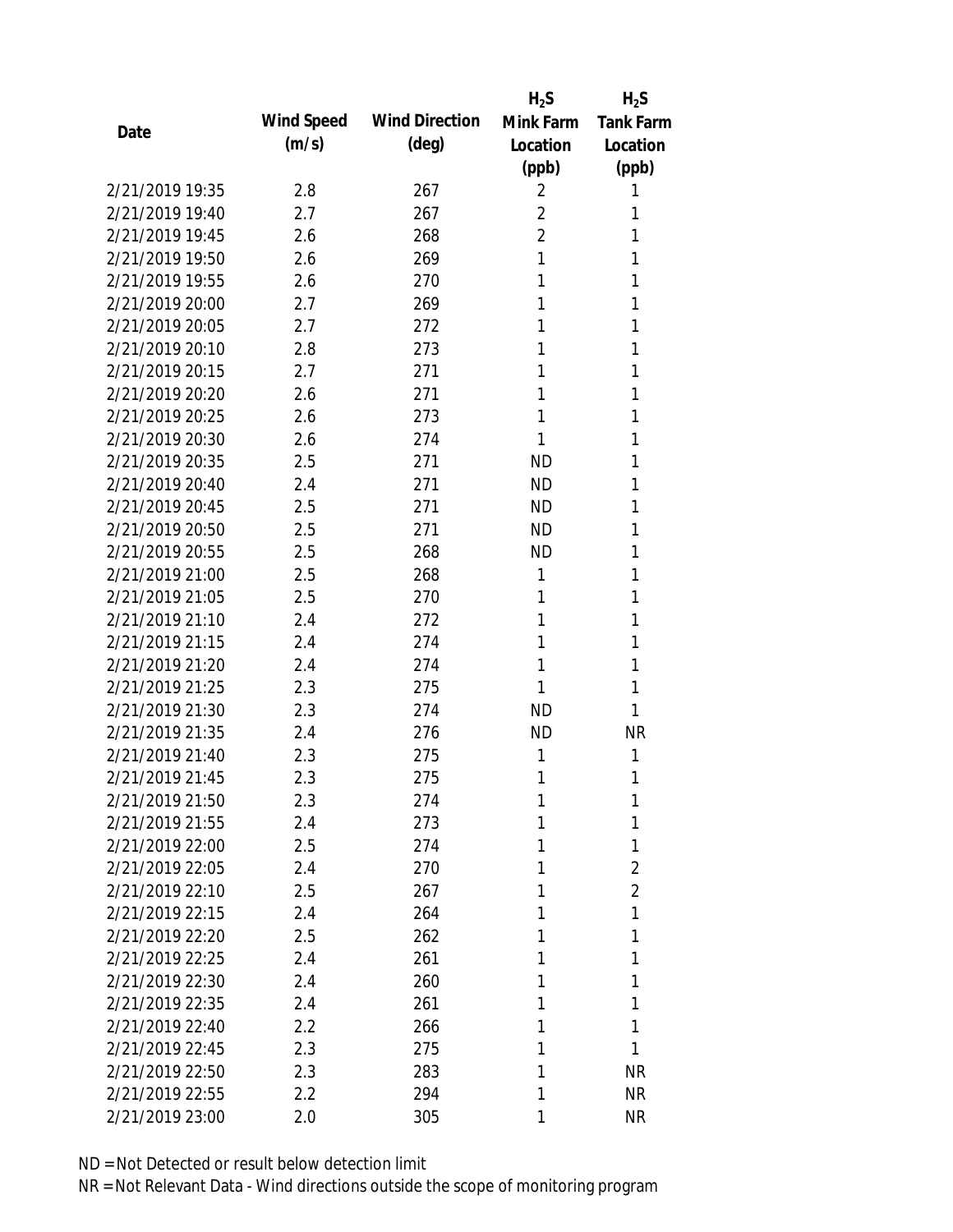|                 |            |                       | $H_2S$         | $H_2S$           |
|-----------------|------------|-----------------------|----------------|------------------|
|                 | Wind Speed | <b>Wind Direction</b> | Mink Farm      | <b>Tank Farm</b> |
| Date            | (m/s)      | $(\text{deg})$        | Location       | Location         |
|                 |            |                       | (ppb)          | (ppb)            |
| 2/21/2019 23:05 | 2.0        | 317                   | 1              | <b>NR</b>        |
| 2/21/2019 23:10 | 1.9        | 323                   | 1              | <b>NR</b>        |
| 2/21/2019 23:15 | 1.8        | 325                   | 1              | <b>NR</b>        |
| 2/21/2019 23:20 | 1.7        | 326                   | 1              | <b>NR</b>        |
| 2/21/2019 23:25 | 1.7        | 324                   | 1              | <b>NR</b>        |
| 2/21/2019 23:30 | 1.9        | 323                   | 1              | <b>NR</b>        |
| 2/21/2019 23:35 | 2.0        | 321                   | 1              | <b>NR</b>        |
| 2/21/2019 23:40 | 2.1        | 321                   | 1              | <b>NR</b>        |
| 2/21/2019 23:45 | 2.1        | 324                   | 1              | <b>NR</b>        |
| 2/21/2019 23:50 | 1.9        | 327                   | 1              | <b>NR</b>        |
| 2/21/2019 23:55 | 1.8        | 333                   | 1              | <b>NR</b>        |
| 2/21/2019 24:00 | 1.7        | 336                   | 1              | <b>NR</b>        |
| 2/22/2019 00:05 | 1.7        | 338                   | 1              | <b>NR</b>        |
| 2/22/2019 00:10 | 1.8        | 340                   | 1              | <b>NR</b>        |
| 2/22/2019 00:15 | 1.9        | 341                   | 1              | <b>NR</b>        |
| 2/22/2019 00:20 | 2.1        | 340                   | 1              | <b>NR</b>        |
| 2/22/2019 00:25 | 2.2        | 340                   | 1              | <b>NR</b>        |
| 2/22/2019 00:30 | 2.2        | 340                   | 1              | <b>NR</b>        |
| 2/22/2019 00:35 | 2.3        | 340                   | 1              | <b>NR</b>        |
| 2/22/2019 00:40 | 2.2        | 340                   | 1              | <b>NR</b>        |
| 2/22/2019 00:45 | 2.2        | 339                   | 1              | <b>NR</b>        |
| 2/22/2019 00:50 | 2.2        | 338                   | 1              | <b>NR</b>        |
| 2/22/2019 00:55 | 2.1        | 338                   | 1              | <b>NR</b>        |
| 2/22/2019 01:00 | 2.1        | 340                   | 1              | <b>NR</b>        |
| 2/22/2019 01:05 | 2.1        | 341                   | 1              | <b>NR</b>        |
| 2/22/2019 01:10 | 2.0        | 342                   | 1              | <b>NR</b>        |
| 2/22/2019 01:15 | 1.9        | 344                   | 1              | <b>NR</b>        |
| 2/22/2019 01:20 | 1.9        | 347                   | $\mathbf{1}$   | <b>NR</b>        |
| 2/22/2019 01:25 | 1.9        | 349                   | 1              | <b>NR</b>        |
| 2/22/2019 01:30 | 1.8        | 351                   | 1              | <b>NR</b>        |
| 2/22/2019 01:35 | 1.8        | 351                   | 1              | <b>NR</b>        |
| 2/22/2019 01:40 | 1.8        | 351                   | 1              | <b>NR</b>        |
| 2/22/2019 01:45 | 1.8        | 350                   | 1              | <b>NR</b>        |
| 2/22/2019 01:50 | 1.8        | 349                   | 1              | <b>NR</b>        |
| 2/22/2019 01:55 | 1.9        | 349                   | 1              | <b>NR</b>        |
| 2/22/2019 02:00 | 1.9        | 349                   | 1              | <b>NR</b>        |
| 2/22/2019 02:05 | 1.8        | 349                   | 1              | <b>NR</b>        |
| 2/22/2019 02:10 | 1.8        | 349                   | 1              | <b>NR</b>        |
| 2/22/2019 02:15 | 1.7        | 350                   | 1              | <b>NR</b>        |
| 2/22/2019 02:20 | 1.6        | 351                   | $\overline{2}$ | <b>NR</b>        |
| 2/22/2019 02:25 | 1.5        | 353                   | $\overline{2}$ | <b>NR</b>        |
| 2/22/2019 02:30 | 1.4        | 357                   | 1              | <b>NR</b>        |
|                 |            |                       |                |                  |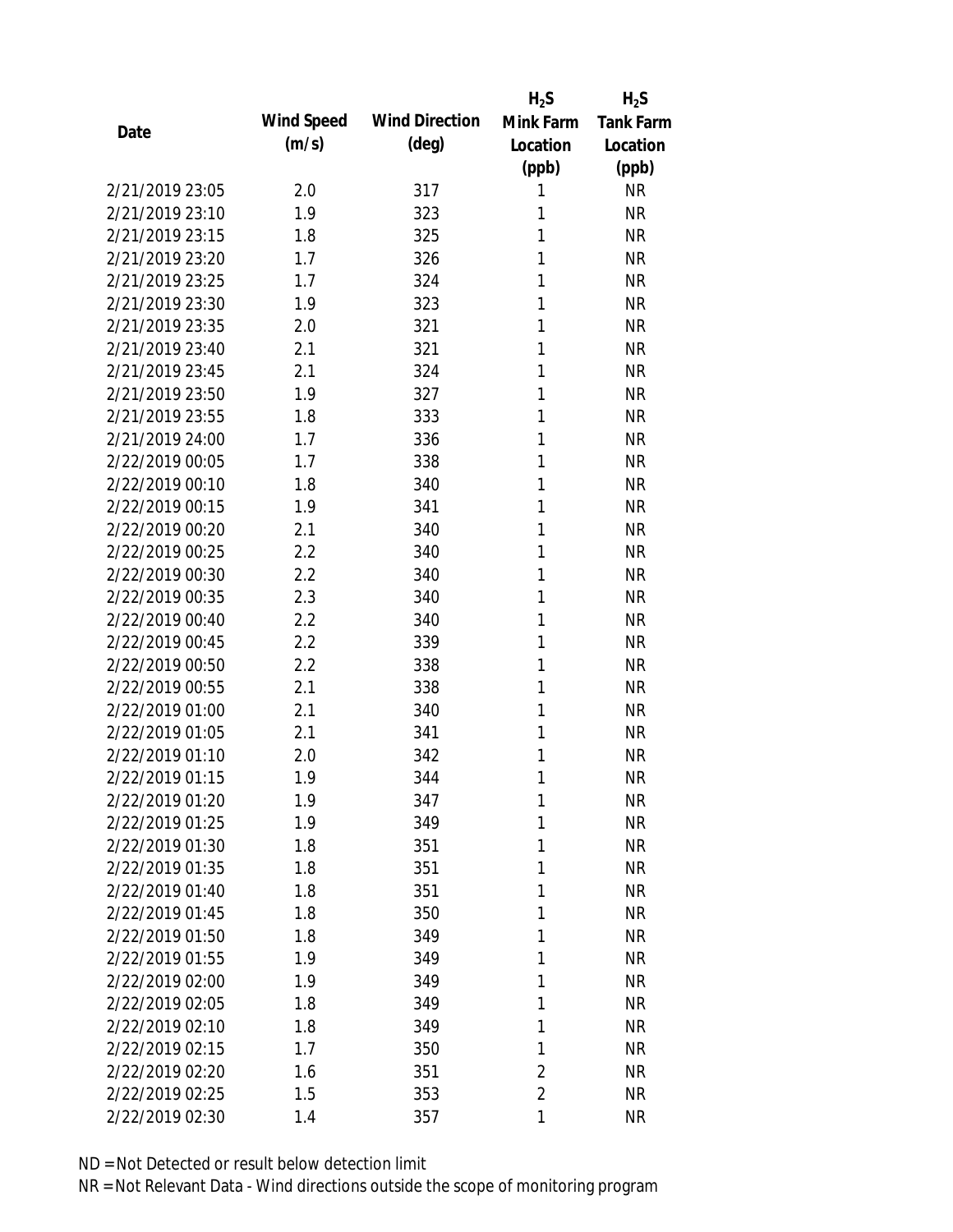|                 |            |                       | $H_2S$         | $H_2S$           |
|-----------------|------------|-----------------------|----------------|------------------|
| Date            | Wind Speed | <b>Wind Direction</b> | Mink Farm      | <b>Tank Farm</b> |
|                 | (m/s)      | $(\text{deg})$        | Location       | Location         |
|                 |            |                       | (ppb)          | (ppb)            |
| 2/22/2019 02:35 | 1.5        | 360                   | 1              | <b>NR</b>        |
| 2/22/2019 02:40 | 1.6        | 6                     | 1              | <b>NR</b>        |
| 2/22/2019 02:45 | 1.7        | 11                    | 1              | <b>NR</b>        |
| 2/22/2019 02:50 | 1.8        | 16                    | 1              | <b>NR</b>        |
| 2/22/2019 02:55 | 2.0        | 19                    | 1              | <b>NR</b>        |
| 2/22/2019 03:00 | 2.1        | 20                    | 1              | <b>NR</b>        |
| 2/22/2019 03:05 | 2.1        | 25                    | 1              | <b>NR</b>        |
| 2/22/2019 03:10 | 2.1        | 27                    | 1              | <b>NR</b>        |
| 2/22/2019 03:15 | 2.1        | 29                    | 1              | <b>NR</b>        |
| 2/22/2019 03:20 | 2.1        | 31                    | 1              | <b>NR</b>        |
| 2/22/2019 03:25 | 2.1        | 32                    | 1              | <b>NR</b>        |
| 2/22/2019 03:30 | 2.1        | 32                    | 1              | <b>NR</b>        |
| 2/22/2019 03:35 | 2.1        | 29                    | 1              | <b>NR</b>        |
| 2/22/2019 03:40 | 2.1        | 26                    | $\overline{2}$ | <b>NR</b>        |
| 2/22/2019 03:45 | 2.1        | 22                    | $\overline{2}$ | <b>NR</b>        |
| 2/22/2019 03:50 | 2.2        | 20                    | 1              | <b>NR</b>        |
| 2/22/2019 03:55 | 2.2        | 16                    | 1              | <b>NR</b>        |
| 2/22/2019 04:00 | 2.2        | 14                    | 1              | <b>NR</b>        |
| 2/22/2019 04:05 | 2.1        | 11                    | 1              | <b>NR</b>        |
| 2/22/2019 04:10 | 2.1        | 10                    | 1              | <b>NR</b>        |
| 2/22/2019 04:15 | 2.1        | 13                    | 1              | <b>NR</b>        |
| 2/22/2019 04:20 | 2.1        | 11                    | 1              | <b>NR</b>        |
| 2/22/2019 04:25 | 2.2        | 12                    | 1              | <b>NR</b>        |
| 2/22/2019 04:30 | 2.2        | 16                    | 1              | <b>NR</b>        |
| 2/22/2019 04:35 | 2.2        | 21                    | 1              | <b>NR</b>        |
| 2/22/2019 04:40 | 2.4        | 25                    | 1              | <b>NR</b>        |
| 2/22/2019 04:45 | 2.4        | 27                    | 1              | <b>NR</b>        |
| 2/22/2019 04:50 | 2.4        | 31                    | $\mathbf{1}$   | <b>NR</b>        |
| 2/22/2019 04:55 | 2.4        | 33                    | 1              | <b>NR</b>        |
| 2/22/2019 05:00 | 2.4        | 32                    | 1              | <b>NR</b>        |
| 2/22/2019 05:05 | 2.3        | 33                    | 1              | <b>NR</b>        |
| 2/22/2019 05:10 | 2.3        | 33                    | 1              | <b>NR</b>        |
| 2/22/2019 05:15 | 2.3        | 34                    | 1              | <b>NR</b>        |
| 2/22/2019 05:20 | 2.2        | 36                    | 1              | <b>NR</b>        |
| 2/22/2019 05:25 | 2.2        | 38                    | 1              | <b>NR</b>        |
| 2/22/2019 05:30 | 2.2        | 40                    | 1              | <b>NR</b>        |
| 2/22/2019 05:35 | 2.4        | 38                    | 1              | <b>NR</b>        |
| 2/22/2019 05:40 | 2.5        | 37                    | 1              | <b>NR</b>        |
| 2/22/2019 05:45 | 2.5        | 37                    | 1              | <b>NR</b>        |
| 2/22/2019 05:50 | 2.4        | 37                    | 1              | <b>NR</b>        |
| 2/22/2019 05:55 | 2.3        | 39                    | 1              | <b>NR</b>        |
| 2/22/2019 06:00 | 2.3        | 39                    | 1              | <b>NR</b>        |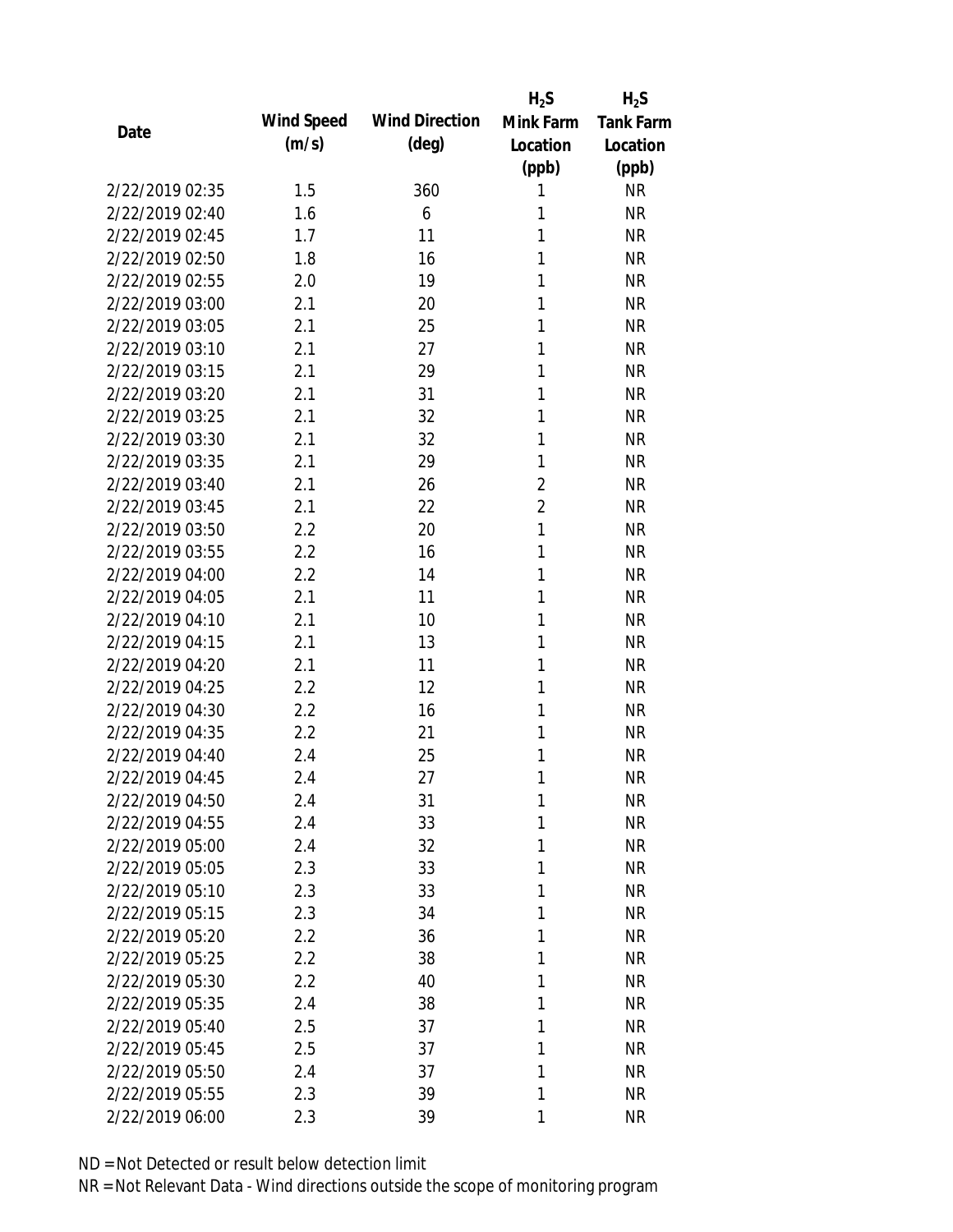|                 |            |                       | $H_2S$         | $H_2S$           |
|-----------------|------------|-----------------------|----------------|------------------|
| Date            | Wind Speed | <b>Wind Direction</b> | Mink Farm      | <b>Tank Farm</b> |
|                 | (m/s)      | $(\text{deg})$        | Location       | Location         |
|                 |            |                       | (ppb)          | (ppb)            |
| 2/22/2019 06:05 | 2.2        | 39                    | 1              | <b>NR</b>        |
| 2/22/2019 06:10 | 2.2        | 37                    | 1              | <b>NR</b>        |
| 2/22/2019 06:15 | 2.4        | 34                    | 1              | <b>NR</b>        |
| 2/22/2019 06:20 | 2.7        | 30                    | 1              | <b>NR</b>        |
| 2/22/2019 06:25 | 2.9        | 27                    | 1              | <b>NR</b>        |
| 2/22/2019 06:30 | 3.0        | 26                    | 1              | <b>NR</b>        |
| 2/22/2019 06:35 | 3.0        | 27                    | $\overline{2}$ | <b>NR</b>        |
| 2/22/2019 06:40 | 2.9        | 30                    | $\mathbf{1}$   | <b>NR</b>        |
| 2/22/2019 06:45 | 2.7        | 33                    | 1              | <b>NR</b>        |
| 2/22/2019 06:50 | 2.6        | 35                    | 1              | <b>NR</b>        |
| 2/22/2019 06:55 | 2.5        | 37                    | 1              | <b>NR</b>        |
| 2/22/2019 07:00 | 2.4        | 40                    | 1              | <b>NR</b>        |
| 2/22/2019 07:05 | 2.5        | 39                    | 1              | <b>NR</b>        |
| 2/22/2019 07:10 | 2.5        | 38                    | 1              | <b>NR</b>        |
| 2/22/2019 07:15 | 2.4        | 37                    | 1              | <b>NR</b>        |
| 2/22/2019 07:20 | 2.5        | 35                    | 1              | <b>NR</b>        |
| 2/22/2019 07:25 | 2.5        | 33                    | 1              | <b>NR</b>        |
| 2/22/2019 07:30 | 2.5        | 31                    | 1              | <b>NR</b>        |
| 2/22/2019 07:35 | 2.4        | 33                    | 1              | <b>NR</b>        |
| 2/22/2019 07:40 | 2.4        | 36                    | 1              | <b>NR</b>        |
| 2/22/2019 07:45 | 2.3        | 40                    | 1              | <b>NR</b>        |
| 2/22/2019 07:50 | 2.3        | 44                    | <b>NR</b>      | <b>NR</b>        |
| 2/22/2019 07:55 | 2.2        | 50                    | <b>NR</b>      | <b>NR</b>        |
| 2/22/2019 08:00 | 2.3        | 52                    | <b>NR</b>      | <b>NR</b>        |
| 2/22/2019 08:05 | 2.4        | 53                    | <b>NR</b>      | <b>NR</b>        |
| 2/22/2019 08:10 | 2.4        | 55                    | <b>NR</b>      | <b>NR</b>        |
| 2/22/2019 08:15 | 2.5        | 54                    | <b>NR</b>      | <b>NR</b>        |
| 2/22/2019 08:20 | 2.6        | 54                    | <b>NR</b>      | <b>NR</b>        |
| 2/22/2019 08:25 | 2.7        | 51                    | <b>NR</b>      | <b>NR</b>        |
| 2/22/2019 08:30 | 2.7        | 49                    | <b>NR</b>      | <b>NR</b>        |
| 2/22/2019 08:35 | 2.6        | 50                    | <b>NR</b>      | <b>NR</b>        |
| 2/22/2019 08:40 | 2.5        | 52                    | <b>NR</b>      | <b>NR</b>        |
| 2/22/2019 08:45 | 2.4        | 56                    | <b>NR</b>      | <b>NR</b>        |
| 2/22/2019 08:50 | 2.2        | 57                    | <b>NR</b>      | <b>NR</b>        |
| 2/22/2019 08:55 | 2.1        | 58                    | <b>NR</b>      | <b>NR</b>        |
| 2/22/2019 09:00 | 1.9        | 62                    | <b>NR</b>      | <b>NR</b>        |
| 2/22/2019 09:05 | 1.9        | 62                    | <b>NR</b>      | <b>NR</b>        |
| 2/22/2019 09:10 | 2.0        | 57                    | NR             | <b>NR</b>        |
| 2/22/2019 09:15 | 2.1        | 51                    | <b>NR</b>      | <b>NR</b>        |
| 2/22/2019 09:20 | 2.1        | 52                    | <b>NR</b>      | <b>NR</b>        |
| 2/22/2019 09:25 | 2.1        | 55                    | <b>NR</b>      | <b>NR</b>        |
| 2/22/2019 09:30 | 2.1        | 58                    | <b>NR</b>      | <b>NR</b>        |
|                 |            |                       |                |                  |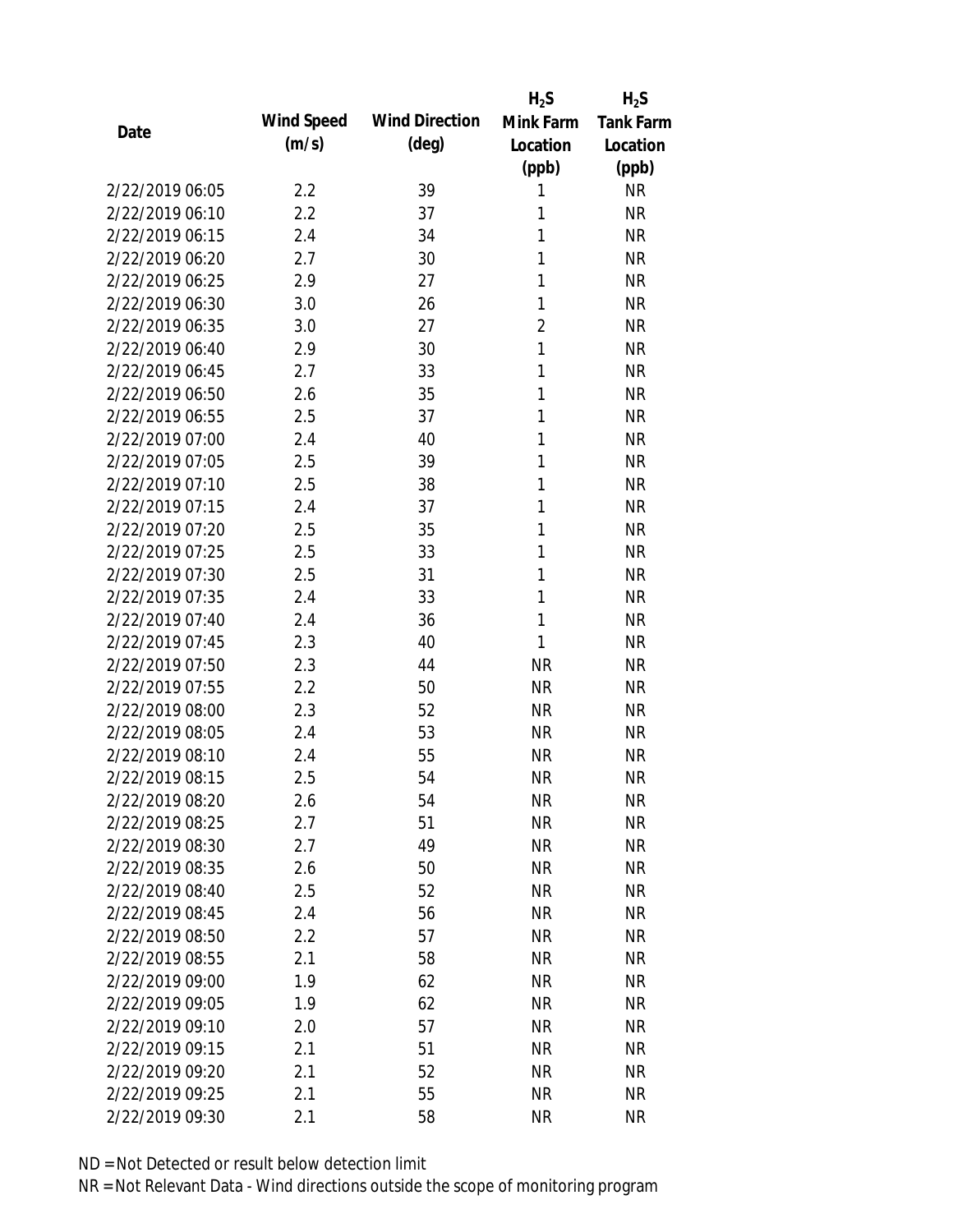|                 |            |                       | $H_2S$    | $H_2S$           |
|-----------------|------------|-----------------------|-----------|------------------|
| Date            | Wind Speed | <b>Wind Direction</b> | Mink Farm | <b>Tank Farm</b> |
|                 | (m/s)      | $(\text{deg})$        | Location  | Location         |
|                 |            |                       | (ppb)     | (ppb)            |
| 2/22/2019 09:35 | 2.2        | 62                    | <b>NR</b> | <b>NR</b>        |
| 2/22/2019 09:40 | 2.1        | 69                    | <b>NR</b> | <b>NR</b>        |
| 2/22/2019 09:45 | 2.2        | 74                    | <b>NR</b> | <b>NR</b>        |
| 2/22/2019 09:50 | 2.1        | 76                    | <b>NR</b> | <b>NR</b>        |
| 2/22/2019 09:55 | 2.2        | 82                    | <b>NR</b> | <b>NR</b>        |
| 2/22/2019 10:00 | 2.3        | 83                    | $\sf NR$  | <b>NR</b>        |
| 2/22/2019 10:05 | 2.3        | 88                    | <b>NR</b> | <b>NR</b>        |
| 2/22/2019 10:10 | 2.3        | 93                    | <b>NR</b> | <b>NR</b>        |
| 2/22/2019 10:15 | 2.5        | 100                   | <b>NR</b> | <b>NR</b>        |
| 2/22/2019 10:20 | 2.6        | 104                   | <b>NR</b> | <b>NR</b>        |
| 2/22/2019 10:25 | 2.8        | 104                   | <b>NR</b> | <b>NR</b>        |
| 2/22/2019 10:30 | 2.8        | 107                   | <b>NR</b> | <b>NR</b>        |
| 2/22/2019 10:35 | 3.0        | 107                   | <b>NR</b> | <b>NR</b>        |
| 2/22/2019 10:40 | 3.2        | 106                   | <b>NR</b> | <b>NR</b>        |
| 2/22/2019 10:45 | 3.3        | 107                   | <b>NR</b> | <b>NR</b>        |
| 2/22/2019 10:50 | 3.4        | 109                   | <b>NR</b> | <b>NR</b>        |
| 2/22/2019 10:55 | 3.4        | 113                   | <b>NR</b> | <b>NR</b>        |
| 2/22/2019 11:00 | 3.4        | 115                   | <b>NR</b> | <b>NR</b>        |
| 2/22/2019 11:05 | 3.3        | 116                   | <b>NR</b> | <b>NR</b>        |
| 2/22/2019 11:10 | 3.0        | 118                   | <b>NR</b> | <b>NR</b>        |
| 2/22/2019 11:15 | 2.8        | 118                   | <b>NR</b> | <b>NR</b>        |
| 2/22/2019 11:20 | 2.6        | 114                   | <b>NR</b> | <b>NR</b>        |
| 2/22/2019 11:25 | 2.5        | 112                   | <b>NR</b> | <b>NR</b>        |
| 2/22/2019 11:30 | 2.5        | 112                   | <b>NR</b> | <b>NR</b>        |
| 2/22/2019 11:35 | 2.4        | 110                   | <b>NR</b> | <b>NR</b>        |
| 2/22/2019 11:40 | 2.4        | 112                   | <b>NR</b> | <b>NR</b>        |
| 2/22/2019 11:45 | 2.4        | 106                   | <b>NR</b> | <b>NR</b>        |
| 2/22/2019 11:50 | 2.4        | 105                   | <b>NR</b> | <b>NR</b>        |
| 2/22/2019 11:55 | 2.4        | 104                   | <b>NR</b> | <b>NR</b>        |
| 2/22/2019 12:00 | 2.4        | 108                   | <b>NR</b> | <b>NR</b>        |
| 2/22/2019 12:05 | 2.4        | 107                   | <b>NR</b> | <b>NR</b>        |
| 2/22/2019 12:10 | 2.4        | 102                   | <b>NR</b> | NR               |
| 2/22/2019 12:15 | 2.4        | 97                    | <b>NR</b> | <b>NR</b>        |
| 2/22/2019 12:20 | 2.3        | 101                   | <b>NR</b> | <b>NR</b>        |
| 2/22/2019 12:25 | 2.2        | 100                   | <b>NR</b> | <b>NR</b>        |
| 2/22/2019 12:30 | 2.1        | 97                    | <b>NR</b> | <b>NR</b>        |
| 2/22/2019 12:35 | 2.2        | 98                    | <b>NR</b> | <b>NR</b>        |
| 2/22/2019 12:40 | 2.2        | 96                    | NR        | <b>NR</b>        |
| 2/22/2019 12:45 | 2.2        | 101                   | <b>NR</b> | <b>NR</b>        |
| 2/22/2019 12:50 | 2.2        | 99                    | <b>NR</b> | <b>NR</b>        |
| 2/22/2019 12:55 | 2.2        | 94                    | <b>NR</b> | <b>NR</b>        |
| 2/22/2019 13:00 | 2.0        | 92                    | <b>NR</b> | <b>NR</b>        |
|                 |            |                       |           |                  |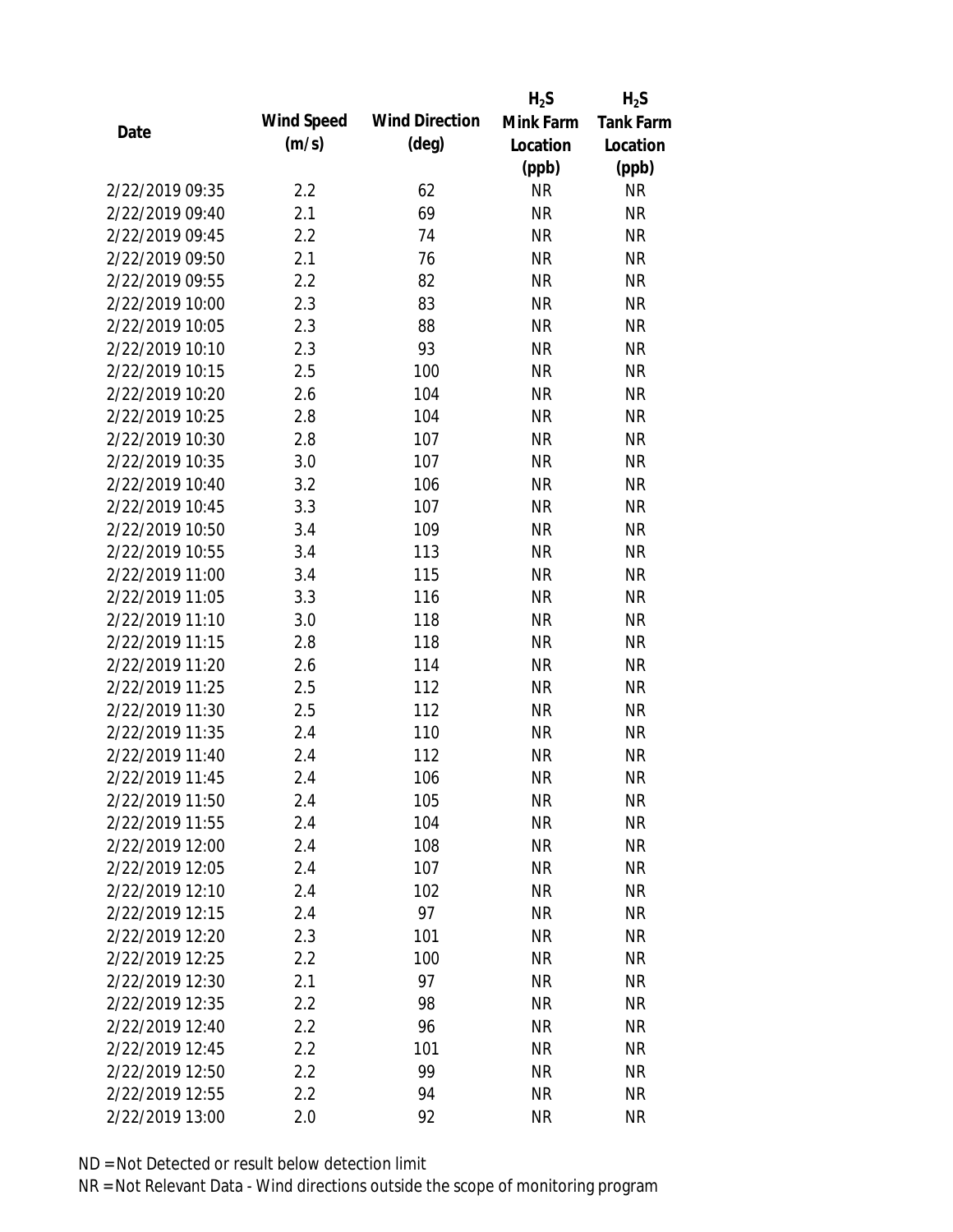|                 |            |                       | $H_2S$    | $H_2S$           |
|-----------------|------------|-----------------------|-----------|------------------|
| Date            | Wind Speed | <b>Wind Direction</b> | Mink Farm | <b>Tank Farm</b> |
|                 | (m/s)      | $(\text{deg})$        | Location  | Location         |
|                 |            |                       | (ppb)     | (ppb)            |
| 2/22/2019 13:05 | 1.9        | 94                    | <b>NR</b> | <b>NR</b>        |
| 2/22/2019 13:10 | 1.9        | 98                    | <b>NR</b> | <b>NR</b>        |
| 2/22/2019 13:15 | 2.0        | 101                   | <b>NR</b> | <b>NR</b>        |
| 2/22/2019 13:20 | 2.0        | 104                   | <b>NR</b> | <b>NR</b>        |
| 2/22/2019 13:25 | 2.1        | 105                   | <b>NR</b> | <b>NR</b>        |
| 2/22/2019 13:30 | 2.3        | 94                    | NR        | <b>NR</b>        |
| 2/22/2019 13:35 | 2.4        | 82                    | <b>NR</b> | <b>NR</b>        |
| 2/22/2019 13:40 | 2.5        | 69                    | <b>NR</b> | <b>NR</b>        |
| 2/22/2019 13:45 | 2.4        | 63                    | <b>NR</b> | <b>NR</b>        |
| 2/22/2019 13:50 | 2.5        | 51                    | <b>NR</b> | <b>NR</b>        |
| 2/22/2019 13:55 | 2.5        | 49                    | <b>NR</b> | <b>NR</b>        |
| 2/22/2019 14:00 | 2.4        | 53                    | <b>NR</b> | <b>NR</b>        |
| 2/22/2019 14:05 | 2.4        | 52                    | <b>NR</b> | <b>NR</b>        |
| 2/22/2019 14:10 | 2.5        | 55                    | <b>NR</b> | <b>NR</b>        |
| 2/22/2019 14:15 | 2.5        | 46                    | <b>NR</b> | <b>NR</b>        |
| 2/22/2019 14:20 | 2.5        | 54                    | <b>NR</b> | <b>NR</b>        |
| 2/22/2019 14:25 | 2.5        | 61                    | <b>NR</b> | <b>NR</b>        |
| 2/22/2019 14:30 | 2.6        | 69                    | <b>NR</b> | <b>NR</b>        |
| 2/22/2019 14:35 | 2.6        | 74                    | <b>NR</b> | <b>NR</b>        |
| 2/22/2019 14:40 | 2.6        | 78                    | <b>NR</b> | <b>NR</b>        |
| 2/22/2019 14:45 | 2.5        | 90                    | <b>NR</b> | <b>NR</b>        |
| 2/22/2019 14:50 | 2.6        | 88                    | <b>NR</b> | <b>NR</b>        |
| 2/22/2019 14:55 | 2.7        | 87                    | <b>NR</b> | <b>NR</b>        |
| 2/22/2019 15:00 | 2.7        | 77                    | <b>NR</b> | <b>NR</b>        |
| 2/22/2019 15:05 | 2.6        | 81                    | <b>NR</b> | <b>NR</b>        |
| 2/22/2019 15:10 | 2.5        | 81                    | <b>NR</b> | <b>NR</b>        |
| 2/22/2019 15:15 | 2.4        | 78                    | <b>NR</b> | <b>NR</b>        |
| 2/22/2019 15:20 | 2.4        | 68                    | <b>NR</b> | <b>NR</b>        |
| 2/22/2019 15:25 | 2.3        | 64                    | <b>NR</b> | <b>NR</b>        |
| 2/22/2019 15:30 | 2.5        | 69                    | <b>NR</b> | <b>NR</b>        |
| 2/22/2019 15:35 | 2.5        | 63                    | <b>NR</b> | <b>NR</b>        |
| 2/22/2019 15:40 | 2.6        | 60                    | <b>NR</b> | NR               |
| 2/22/2019 15:45 | 2.9        | 57                    | <b>NR</b> | <b>NR</b>        |
| 2/22/2019 15:50 | 2.8        | 60                    | <b>NR</b> | <b>NR</b>        |
| 2/22/2019 15:55 | 3.0        | 55                    | <b>NR</b> | NR               |
| 2/22/2019 16:00 | 2.9        | 50                    | <b>NR</b> | <b>NR</b>        |
| 2/22/2019 16:05 | 2.9        | 52                    | <b>NR</b> | <b>NR</b>        |
| 2/22/2019 16:10 | 2.9        | 58                    | <b>NR</b> | <b>NR</b>        |
| 2/22/2019 16:15 | 2.7        | 60                    | <b>NR</b> | NR               |
| 2/22/2019 16:20 | 2.7        | 59                    | <b>NR</b> | NR               |
| 2/22/2019 16:25 | 2.8        | 59                    | <b>NR</b> | <b>NR</b>        |
| 2/22/2019 16:30 | 2.8        | 55                    | <b>NR</b> | <b>NR</b>        |
|                 |            |                       |           |                  |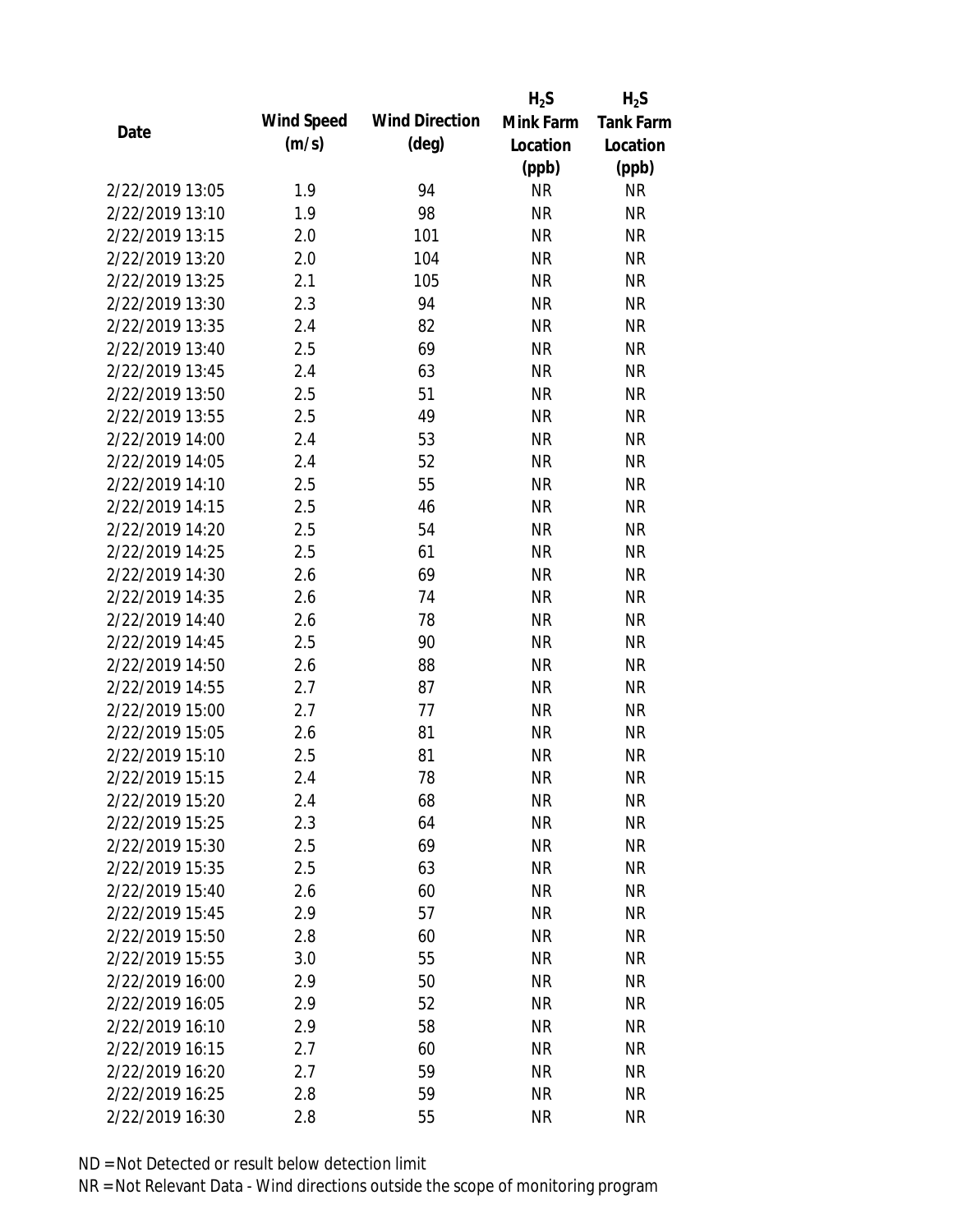|                 |            |                       | $H_2S$    | $H_2S$           |
|-----------------|------------|-----------------------|-----------|------------------|
| Date            | Wind Speed | <b>Wind Direction</b> | Mink Farm | <b>Tank Farm</b> |
|                 | (m/s)      | $(\text{deg})$        | Location  | Location         |
|                 |            |                       | (ppb)     | (ppb)            |
| 2/22/2019 16:35 | 2.9        | 54                    | <b>NR</b> | <b>NR</b>        |
| 2/22/2019 16:40 | 2.8        | 48                    | <b>NR</b> | <b>NR</b>        |
| 2/22/2019 16:45 | 3.0        | 43                    | <b>NR</b> | <b>NR</b>        |
| 2/22/2019 16:50 | 3.0        | 44                    | <b>NR</b> | <b>NR</b>        |
| 2/22/2019 16:55 | 3.0        | 44                    | <b>NR</b> | <b>NR</b>        |
| 2/22/2019 17:00 | 3.0        | 47                    | NR        | <b>NR</b>        |
| 2/22/2019 17:05 | 2.9        | 49                    | <b>NR</b> | <b>NR</b>        |
| 2/22/2019 17:10 | 3.1        | 50                    | <b>NR</b> | <b>NR</b>        |
| 2/22/2019 17:15 | 2.9        | 51                    | <b>NR</b> | <b>NR</b>        |
| 2/22/2019 17:20 | 3.0        | 52                    | <b>NR</b> | <b>NR</b>        |
| 2/22/2019 17:25 | 3.0        | 53                    | <b>NR</b> | <b>NR</b>        |
| 2/22/2019 17:30 | 3.0        | 54                    | <b>NR</b> | <b>NR</b>        |
| 2/22/2019 17:35 | 3.2        | 54                    | <b>NR</b> | <b>NR</b>        |
| 2/22/2019 17:40 | 3.1        | 58                    | <b>NR</b> | <b>NR</b>        |
| 2/22/2019 17:45 | 3.0        | 62                    | <b>NR</b> | <b>NR</b>        |
| 2/22/2019 17:50 | 3.1        | 64                    | <b>NR</b> | <b>NR</b>        |
| 2/22/2019 17:55 | 3.0        | 67                    | <b>NR</b> | <b>NR</b>        |
| 2/22/2019 18:00 | 2.9        | 67                    | <b>NR</b> | <b>NR</b>        |
| 2/22/2019 18:05 | 2.9        | 67                    | <b>NR</b> | <b>NR</b>        |
| 2/22/2019 18:10 | 2.8        | 65                    | <b>NR</b> | <b>NR</b>        |
| 2/22/2019 18:15 | 2.8        | 67                    | <b>NR</b> | <b>NR</b>        |
| 2/22/2019 18:20 | 2.8        | 66                    | <b>NR</b> | <b>NR</b>        |
| 2/22/2019 18:25 | 2.7        | 65                    | <b>NR</b> | <b>NR</b>        |
| 2/22/2019 18:30 | 2.7        | 67                    | <b>NR</b> | <b>NR</b>        |
| 2/22/2019 18:35 | 2.7        | 69                    | <b>NR</b> | <b>NR</b>        |
| 2/22/2019 18:40 | 2.8        | 68                    | <b>NR</b> | <b>NR</b>        |
| 2/22/2019 18:45 | 2.9        | 67                    | <b>NR</b> | <b>NR</b>        |
| 2/22/2019 18:50 | 2.9        | 66                    | <b>NR</b> | <b>NR</b>        |
| 2/22/2019 18:55 | 2.9        | 67                    | <b>NR</b> | <b>NR</b>        |
| 2/22/2019 19:00 | 2.9        | 66                    | <b>NR</b> | <b>NR</b>        |
| 2/22/2019 19:05 | 2.9        | 66                    | <b>NR</b> | <b>NR</b>        |
| 2/22/2019 19:10 | 2.9        | 66                    | <b>NR</b> | <b>NR</b>        |
| 2/22/2019 19:15 | 2.9        | 67                    | <b>NR</b> | <b>NR</b>        |
| 2/22/2019 19:20 | 2.8        | 69                    | <b>NR</b> | <b>NR</b>        |
| 2/22/2019 19:25 | 2.9        | 71                    | <b>NR</b> | <b>NR</b>        |
| 2/22/2019 19:30 | 2.9        | 71                    | <b>NR</b> | <b>NR</b>        |
| 2/22/2019 19:35 | 3.0        | 71                    | <b>NR</b> | <b>NR</b>        |
| 2/22/2019 19:40 | 3.0        | 72                    | NR        | <b>NR</b>        |
| 2/22/2019 19:45 | 3.0        | 72                    | <b>NR</b> | <b>NR</b>        |
| 2/22/2019 19:50 | 3.1        | 70                    | <b>NR</b> | <b>NR</b>        |
| 2/22/2019 19:55 | 3.1        | 70                    | <b>NR</b> | <b>NR</b>        |
| 2/22/2019 20:00 | 3.1        | 70                    | <b>NR</b> | <b>NR</b>        |
|                 |            |                       |           |                  |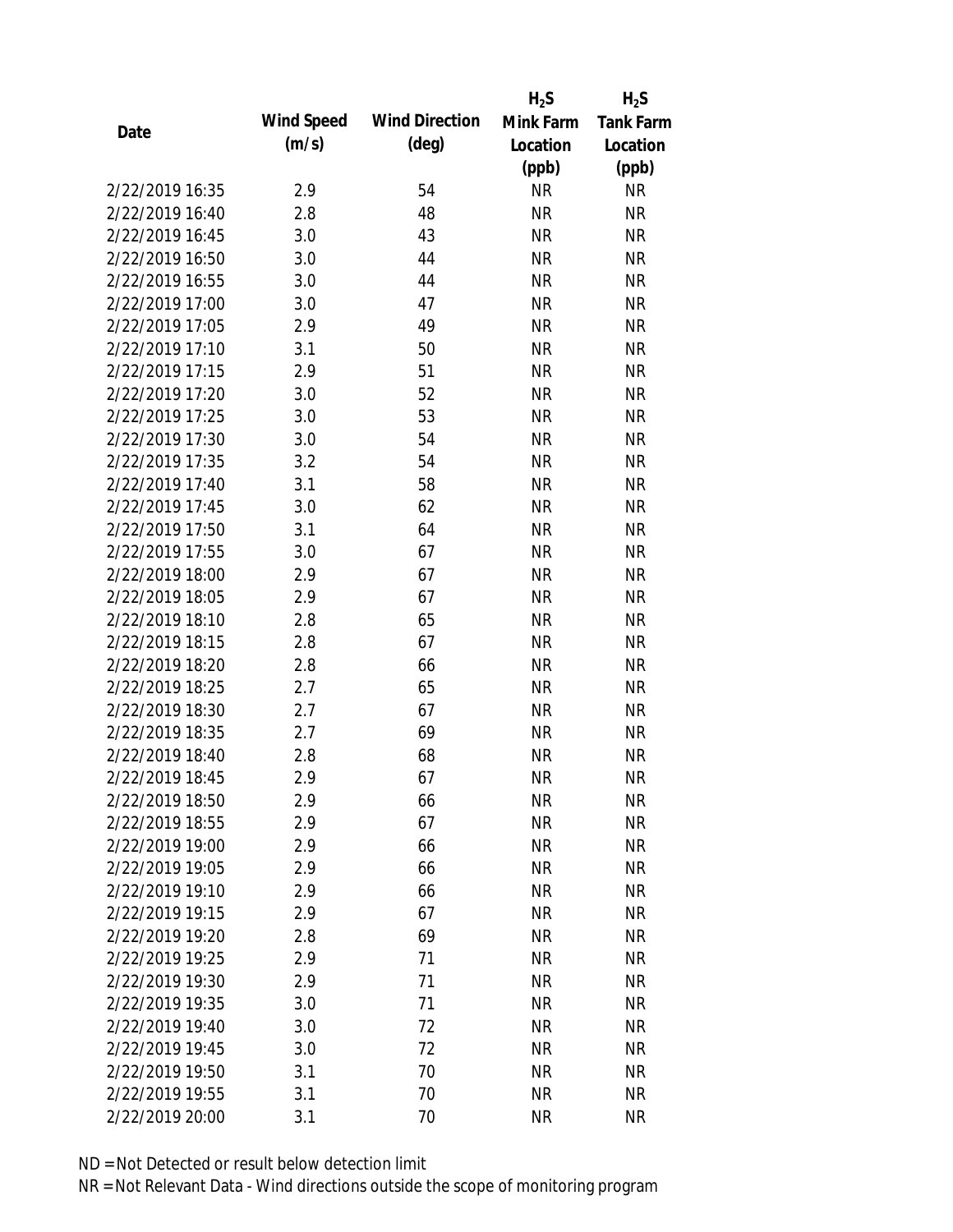|                 |            |                       | $H_2S$    | $H_2S$           |
|-----------------|------------|-----------------------|-----------|------------------|
| Date            | Wind Speed | <b>Wind Direction</b> | Mink Farm | <b>Tank Farm</b> |
|                 | (m/s)      | $(\text{deg})$        | Location  | Location         |
|                 |            |                       | (ppb)     | (ppb)            |
| 2/22/2019 20:05 | 3.1        | 71                    | <b>NR</b> | <b>NR</b>        |
| 2/22/2019 20:10 | 3.0        | 72                    | <b>NR</b> | <b>NR</b>        |
| 2/22/2019 20:15 | 2.9        | 73                    | <b>NR</b> | <b>NR</b>        |
| 2/22/2019 20:20 | 2.9        | 75                    | <b>NR</b> | <b>NR</b>        |
| 2/22/2019 20:25 | 2.8        | 75                    | <b>NR</b> | <b>NR</b>        |
| 2/22/2019 20:30 | 2.7        | 78                    | <b>NR</b> | <b>NR</b>        |
| 2/22/2019 20:35 | 2.6        | 77                    | <b>NR</b> | <b>NR</b>        |
| 2/22/2019 20:40 | 2.5        | 77                    | <b>NR</b> | <b>NR</b>        |
| 2/22/2019 20:45 | 2.6        | 77                    | <b>NR</b> | <b>NR</b>        |
| 2/22/2019 20:50 | 2.6        | 76                    | <b>NR</b> | <b>NR</b>        |
| 2/22/2019 20:55 | 2.7        | 76                    | <b>NR</b> | <b>NR</b>        |
| 2/22/2019 21:00 | 2.7        | 75                    | <b>NR</b> | <b>NR</b>        |
| 2/22/2019 21:05 | 2.8        | 74                    | <b>NR</b> | <b>NR</b>        |
| 2/22/2019 21:10 | 2.8        | 75                    | <b>NR</b> | <b>NR</b>        |
| 2/22/2019 21:15 | 2.8        | 77                    | <b>NR</b> | <b>NR</b>        |
| 2/22/2019 21:20 | 2.9        | 77                    | <b>NR</b> | <b>NR</b>        |
| 2/22/2019 21:25 | 2.9        | 77                    | <b>NR</b> | <b>NR</b>        |
| 2/22/2019 21:30 | 2.9        | 76                    | <b>NR</b> | <b>NR</b>        |
| 2/22/2019 21:35 | 3.0        | 75                    | <b>NR</b> | <b>NR</b>        |
| 2/22/2019 21:40 | 3.0        | 73                    | <b>NR</b> | <b>NR</b>        |
| 2/22/2019 21:45 | 3.0        | 71                    | <b>NR</b> | <b>NR</b>        |
| 2/22/2019 21:50 | 3.0        | 71                    | <b>NR</b> | <b>NR</b>        |
| 2/22/2019 21:55 | 3.0        | 72                    | <b>NR</b> | <b>NR</b>        |
| 2/22/2019 22:00 | 3.2        | 74                    | <b>NR</b> | <b>NR</b>        |
| 2/22/2019 22:05 | 3.2        | 76                    | <b>NR</b> | <b>NR</b>        |
| 2/22/2019 22:10 | 3.3        | 78                    | <b>NR</b> | <b>NR</b>        |
| 2/22/2019 22:15 | 3.3        | 79                    | <b>NR</b> | <b>NR</b>        |
| 2/22/2019 22:20 | 3.4        | 80                    | <b>NR</b> | <b>NR</b>        |
| 2/22/2019 22:25 | 3.3        | 80                    | <b>NR</b> | <b>NR</b>        |
| 2/22/2019 22:30 | 3.2        | 80                    | <b>NR</b> | <b>NR</b>        |
| 2/22/2019 22:35 | 3.2        | 81                    | <b>NR</b> | <b>NR</b>        |
| 2/22/2019 22:40 | 3.0        | 80                    | <b>NR</b> | <b>NR</b>        |
| 2/22/2019 22:45 | 2.9        | 80                    | <b>NR</b> | <b>NR</b>        |
| 2/22/2019 22:50 | 2.9        | 79                    | <b>NR</b> | <b>NR</b>        |
| 2/22/2019 22:55 | 2.8        | 78                    | <b>NR</b> | <b>NR</b>        |
| 2/22/2019 23:00 | 2.8        | 79                    | <b>NR</b> | <b>NR</b>        |
| 2/22/2019 23:05 | 2.7        | 79                    | <b>NR</b> | <b>NR</b>        |
| 2/22/2019 23:10 | 2.7        | 80                    | NR        | <b>NR</b>        |
| 2/22/2019 23:15 | 2.8        | 82                    | <b>NR</b> | <b>NR</b>        |
| 2/22/2019 23:20 | 2.9        | 84                    | <b>NR</b> | NR               |
| 2/22/2019 23:25 | 3.1        | 86                    | <b>NR</b> | <b>NR</b>        |
| 2/22/2019 23:30 | 3.2        | 86                    | <b>NR</b> | <b>NR</b>        |
|                 |            |                       |           |                  |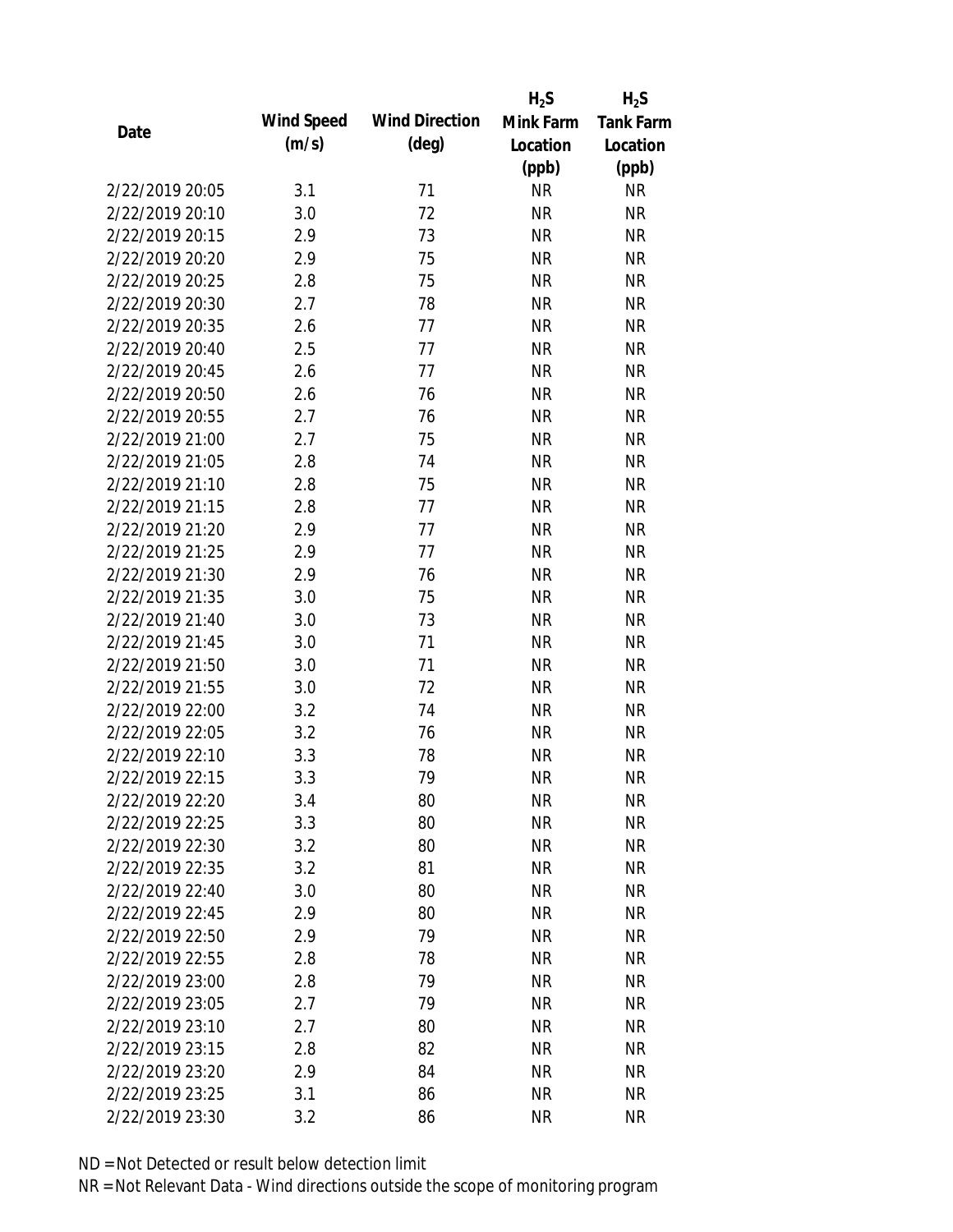|                 |            |                       | $H_2S$    | $H_2S$           |
|-----------------|------------|-----------------------|-----------|------------------|
| Date            | Wind Speed | <b>Wind Direction</b> | Mink Farm | <b>Tank Farm</b> |
|                 | (m/s)      | $(\text{deg})$        | Location  | Location         |
|                 |            |                       | (ppb)     | (ppb)            |
| 2/22/2019 23:35 | 3.3        | 87                    | <b>NR</b> | <b>NR</b>        |
| 2/22/2019 23:40 | 3.5        | 87                    | <b>NR</b> | <b>NR</b>        |
| 2/22/2019 23:45 | 3.7        | 87                    | <b>NR</b> | <b>NR</b>        |
| 2/22/2019 23:50 | 3.7        | 87                    | <b>NR</b> | <b>NR</b>        |
| 2/22/2019 23:55 | 3.8        | 86                    | <b>NR</b> | <b>NR</b>        |
| 2/22/2019 24:00 | 3.9        | 88                    | <b>NR</b> | <b>NR</b>        |
| 2/23/2019 00:05 | 3.9        | 88                    | <b>NR</b> | <b>NR</b>        |
| 2/23/2019 00:10 | 4.1        | 89                    | <b>NR</b> | <b>NR</b>        |
| 2/23/2019 00:15 | 4.2        | 91                    | <b>NR</b> | <b>NR</b>        |
| 2/23/2019 00:20 | 4.2        | 93                    | <b>NR</b> | <b>NR</b>        |
| 2/23/2019 00:25 | 4.4        | 95                    | <b>NR</b> | <b>NR</b>        |
| 2/23/2019 00:30 | 4.4        | 96                    | <b>NR</b> | <b>NR</b>        |
| 2/23/2019 00:35 | 4.4        | 98                    | <b>NR</b> | <b>NR</b>        |
| 2/23/2019 00:40 | 4.3        | 98                    | <b>NR</b> | <b>NR</b>        |
| 2/23/2019 00:45 | 4.3        | 98                    | <b>NR</b> | <b>NR</b>        |
| 2/23/2019 00:50 | 4.1        | 99                    | <b>NR</b> | <b>NR</b>        |
| 2/23/2019 00:55 | 3.9        | 100                   | <b>NR</b> | <b>NR</b>        |
| 2/23/2019 01:00 | 3.8        | 100                   | <b>NR</b> | <b>NR</b>        |
| 2/23/2019 01:05 | 3.7        | 100                   | <b>NR</b> | <b>NR</b>        |
| 2/23/2019 01:10 | 3.8        | 100                   | <b>NR</b> | <b>NR</b>        |
| 2/23/2019 01:15 | 3.7        | 100                   | <b>NR</b> | <b>NR</b>        |
| 2/23/2019 01:20 | 3.8        | 99                    | <b>NR</b> | <b>NR</b>        |
| 2/23/2019 01:25 | 3.8        | 98                    | <b>NR</b> | <b>NR</b>        |
| 2/23/2019 01:30 | 3.8        | 97                    | <b>NR</b> | <b>NR</b>        |
| 2/23/2019 01:35 | 3.8        | 97                    | <b>NR</b> | <b>NR</b>        |
| 2/23/2019 01:40 | 3.7        | 98                    | <b>NR</b> | <b>NR</b>        |
| 2/23/2019 01:45 | 3.6        | 98                    | <b>NR</b> | <b>NR</b>        |
| 2/23/2019 01:50 | 3.5        | 100                   | <b>NR</b> | <b>NR</b>        |
| 2/23/2019 01:55 | 3.4        | 101                   | <b>NR</b> | <b>NR</b>        |
| 2/23/2019 02:00 | 3.3        | 102                   | <b>NR</b> | <b>NR</b>        |
| 2/23/2019 02:05 | 3.3        | 101                   | <b>NR</b> | <b>NR</b>        |
| 2/23/2019 02:10 | 3.3        | 100                   | <b>NR</b> | <b>NR</b>        |
| 2/23/2019 02:15 | 3.5        | 100                   | <b>NR</b> | <b>NR</b>        |
| 2/23/2019 02:20 | 3.5        | 98                    | <b>NR</b> | <b>NR</b>        |
| 2/23/2019 02:25 | 3.6        | 99                    | <b>NR</b> | <b>NR</b>        |
| 2/23/2019 02:30 | 3.6        | 99                    | <b>NR</b> | <b>NR</b>        |
| 2/23/2019 02:35 | 3.7        | 100                   | <b>NR</b> | <b>NR</b>        |
| 2/23/2019 02:40 | 3.8        | 102                   | NR        | <b>NR</b>        |
| 2/23/2019 02:45 | 3.7        | 102                   | <b>NR</b> | <b>NR</b>        |
| 2/23/2019 02:50 | 3.8        | 103                   | <b>NR</b> | <b>NR</b>        |
| 2/23/2019 02:55 | 3.9        | 104                   | <b>NR</b> | <b>NR</b>        |
|                 |            |                       | <b>NR</b> | <b>NR</b>        |
| 2/23/2019 03:00 | 4.0        | 104                   |           |                  |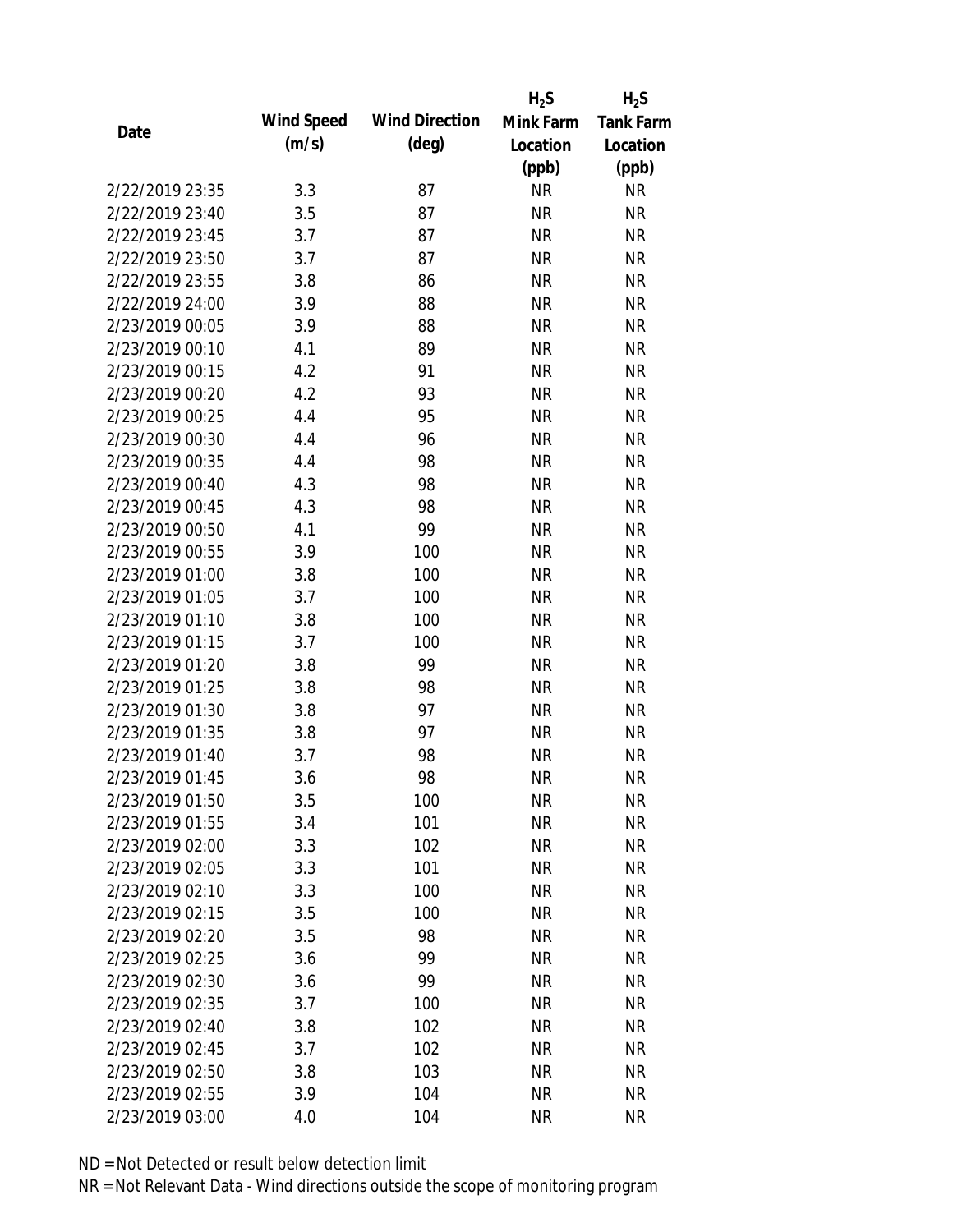|                 |            |                       | $H_2S$    | $H_2S$           |
|-----------------|------------|-----------------------|-----------|------------------|
| Date            | Wind Speed | <b>Wind Direction</b> | Mink Farm | <b>Tank Farm</b> |
|                 | (m/s)      | $(\text{deg})$        | Location  | Location         |
|                 |            |                       | (ppb)     | (ppb)            |
| 2/23/2019 03:05 | 4.1        | 104                   | <b>NR</b> | <b>NR</b>        |
| 2/23/2019 03:10 | 4.0        | 104                   | <b>NR</b> | <b>NR</b>        |
| 2/23/2019 03:15 | 4.0        | 104                   | <b>NR</b> | <b>NR</b>        |
| 2/23/2019 03:20 | 3.9        | 104                   | <b>NR</b> | <b>NR</b>        |
| 2/23/2019 03:25 | 3.8        | 104                   | <b>NR</b> | <b>NR</b>        |
| 2/23/2019 03:30 | 3.8        | 104                   | <b>NR</b> | <b>NR</b>        |
| 2/23/2019 03:35 | 3.8        | 103                   | <b>NR</b> | <b>NR</b>        |
| 2/23/2019 03:40 | 3.7        | 103                   | <b>NR</b> | <b>NR</b>        |
| 2/23/2019 03:45 | 3.7        | 103                   | <b>NR</b> | <b>NR</b>        |
| 2/23/2019 03:50 | 3.8        | 103                   | <b>NR</b> | <b>NR</b>        |
| 2/23/2019 03:55 | 3.7        | 102                   | <b>NR</b> | <b>NR</b>        |
| 2/23/2019 04:00 | 3.7        | 101                   | <b>NR</b> | <b>NR</b>        |
| 2/23/2019 04:05 | 3.6        | 100                   | <b>NR</b> | <b>NR</b>        |
| 2/23/2019 04:10 | 3.6        | 101                   | <b>NR</b> | <b>NR</b>        |
| 2/23/2019 04:15 | 3.5        | 100                   | <b>NR</b> | <b>NR</b>        |
| 2/23/2019 04:20 | 3.5        | 99                    | <b>NR</b> | <b>NR</b>        |
| 2/23/2019 04:25 | 3.4        | 100                   | <b>NR</b> | <b>NR</b>        |
| 2/23/2019 04:30 | 3.5        | 99                    | <b>NR</b> | <b>NR</b>        |
| 2/23/2019 04:35 | 3.6        | 99                    | <b>NR</b> | <b>NR</b>        |
| 2/23/2019 04:40 | 3.7        | 99                    | <b>NR</b> | <b>NR</b>        |
| 2/23/2019 04:45 | 3.7        | 100                   | <b>NR</b> | <b>NR</b>        |
| 2/23/2019 04:50 | 3.8        | 102                   | <b>NR</b> | <b>NR</b>        |
| 2/23/2019 04:55 | 3.9        | 103                   | <b>NR</b> | <b>NR</b>        |
| 2/23/2019 05:00 | 3.7        | 103                   | <b>NR</b> | <b>NR</b>        |
| 2/23/2019 05:05 | 3.7        | 103                   | <b>NR</b> | <b>NR</b>        |
| 2/23/2019 05:10 | 3.9        | 104                   | <b>NR</b> | <b>NR</b>        |
| 2/23/2019 05:15 | 4.0        | 105                   | <b>NR</b> | <b>NR</b>        |
| 2/23/2019 05:20 | 4.1        | 105                   | <b>NR</b> | <b>NR</b>        |
| 2/23/2019 05:25 | 4.2        | 107                   | <b>NR</b> | <b>NR</b>        |
| 2/23/2019 05:30 | 4.2        | 108                   | NR        | <b>NR</b>        |
| 2/23/2019 05:35 | 4.1        | 109                   | <b>NR</b> | <b>NR</b>        |
| 2/23/2019 05:40 | 4.1        | 109                   | <b>NR</b> | <b>NR</b>        |
| 2/23/2019 05:45 | 3.9        | 107                   | <b>NR</b> | <b>NR</b>        |
| 2/23/2019 05:50 | 3.7        | 103                   | <b>NR</b> | <b>NR</b>        |
| 2/23/2019 05:55 | 3.5        | 99                    | <b>NR</b> | <b>NR</b>        |
| 2/23/2019 06:00 | 3.5        | 99                    | <b>NR</b> | <b>NR</b>        |
| 2/23/2019 06:05 | 3.4        | 98                    | <b>NR</b> | <b>NR</b>        |
| 2/23/2019 06:10 | 3.2        | 98                    | <b>NR</b> | <b>NR</b>        |
| 2/23/2019 06:15 | 3.1        | 98                    | <b>NR</b> | <b>NR</b>        |
| 2/23/2019 06:20 | 3.1        | 100                   | <b>NR</b> | <b>NR</b>        |
| 2/23/2019 06:25 | 3.0        | 101                   | <b>NR</b> | <b>NR</b>        |
| 2/23/2019 06:30 | 3.0        | 101                   | <b>NR</b> | <b>NR</b>        |
|                 |            |                       |           |                  |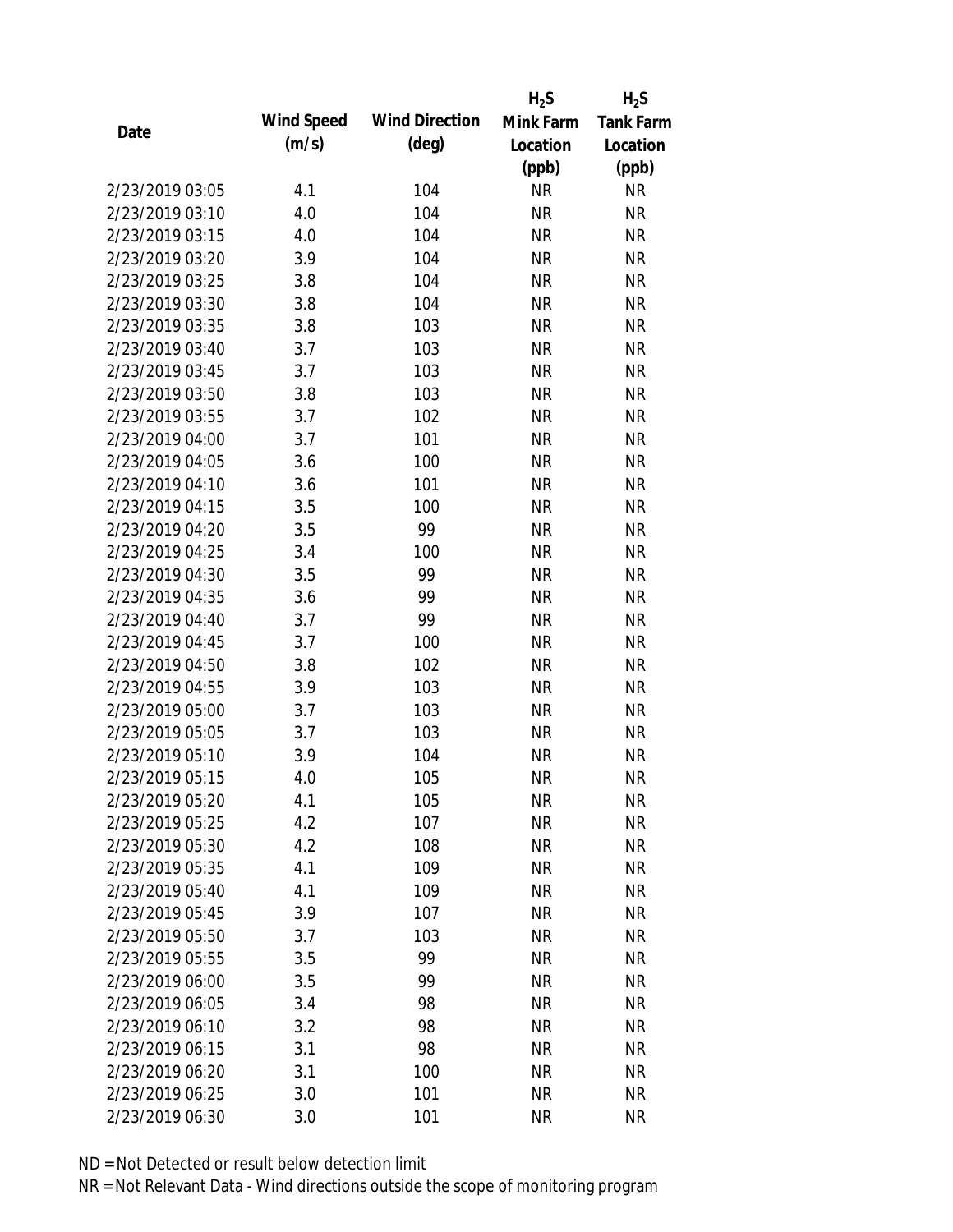|                 |            |                       | $H_2S$    | $H_2S$           |
|-----------------|------------|-----------------------|-----------|------------------|
| Date            | Wind Speed | <b>Wind Direction</b> | Mink Farm | <b>Tank Farm</b> |
|                 | (m/s)      | $(\text{deg})$        | Location  | Location         |
|                 |            |                       | (ppb)     | (ppb)            |
| 2/23/2019 06:35 | 3.0        | 100                   | <b>NR</b> | <b>NR</b>        |
| 2/23/2019 06:40 | 3.0        | 98                    | <b>NR</b> | <b>NR</b>        |
| 2/23/2019 06:45 | 3.1        | 97                    | <b>NR</b> | <b>NR</b>        |
| 2/23/2019 06:50 | 3.2        | 96                    | <b>NR</b> | <b>NR</b>        |
| 2/23/2019 06:55 | 3.4        | 95                    | <b>NR</b> | <b>NR</b>        |
| 2/23/2019 07:00 | 3.5        | 95                    | <b>NR</b> | <b>NR</b>        |
| 2/23/2019 07:05 | 3.6        | 95                    | <b>NR</b> | <b>NR</b>        |
| 2/23/2019 07:10 | 3.6        | 95                    | <b>NR</b> | <b>NR</b>        |
| 2/23/2019 07:15 | 3.7        | 96                    | <b>NR</b> | <b>NR</b>        |
| 2/23/2019 07:20 | 3.9        | 97                    | <b>NR</b> | <b>NR</b>        |
| 2/23/2019 07:25 | 4.0        | 98                    | <b>NR</b> | <b>NR</b>        |
| 2/23/2019 07:30 | 4.0        | 99                    | <b>NR</b> | <b>NR</b>        |
| 2/23/2019 07:35 | 4.1        | 100                   | <b>NR</b> | <b>NR</b>        |
| 2/23/2019 07:40 | 4.1        | 101                   | <b>NR</b> | <b>NR</b>        |
| 2/23/2019 07:45 | 4.1        | 104                   | <b>NR</b> | <b>NR</b>        |
| 2/23/2019 07:50 | 4.0        | 106                   | <b>NR</b> | <b>NR</b>        |
| 2/23/2019 07:55 | 4.0        | 108                   | <b>NR</b> | <b>NR</b>        |
| 2/23/2019 08:00 | 4.3        | 109                   | <b>NR</b> | <b>NR</b>        |
| 2/23/2019 08:05 | 4.5        | 112                   | <b>NR</b> | <b>NR</b>        |
| 2/23/2019 08:10 | 4.7        | 114                   | <b>NR</b> | <b>NR</b>        |
| 2/23/2019 08:15 | 4.8        | 114                   | <b>NR</b> | <b>NR</b>        |
| 2/23/2019 08:20 | 4.8        | 113                   | <b>NR</b> | <b>NR</b>        |
| 2/23/2019 08:25 | 4.6        | 112                   | <b>NR</b> | <b>NR</b>        |
| 2/23/2019 08:30 | 4.6        | 112                   | <b>NR</b> | <b>NR</b>        |
| 2/23/2019 08:35 | 4.4        | 110                   | <b>NR</b> | <b>NR</b>        |
| 2/23/2019 08:40 | 4.2        | 109                   | <b>NR</b> | <b>NR</b>        |
| 2/23/2019 08:45 | 4.3        | 107                   | <b>NR</b> | <b>NR</b>        |
| 2/23/2019 08:50 | 4.4        | 106                   | <b>NR</b> | <b>NR</b>        |
| 2/23/2019 08:55 | 4.4        | 106                   | <b>NR</b> | <b>NR</b>        |
| 2/23/2019 09:00 | 4.3        | 106                   | <b>NR</b> | <b>NR</b>        |
| 2/23/2019 09:05 | 4.2        | 106                   | <b>NR</b> | <b>NR</b>        |
| 2/23/2019 09:10 | 4.2        | 106                   | <b>NR</b> | NR               |
| 2/23/2019 09:15 | 4.2        | 108                   | <b>NR</b> | <b>NR</b>        |
| 2/23/2019 09:20 | 4.2        | 109                   | <b>NR</b> | <b>NR</b>        |
| 2/23/2019 09:25 | 4.3        | 111                   | <b>NR</b> | <b>NR</b>        |
| 2/23/2019 09:30 | 4.3        | 113                   | <b>NR</b> | <b>NR</b>        |
| 2/23/2019 09:35 | 4.4        | 114                   | <b>NR</b> | <b>NR</b>        |
| 2/23/2019 09:40 | 4.6        | 117                   | NR        | <b>NR</b>        |
| 2/23/2019 09:45 | 4.5        | 121                   | <b>NR</b> | <b>NR</b>        |
| 2/23/2019 09:50 | 4.2        | 125                   | <b>NR</b> | <b>NR</b>        |
| 2/23/2019 09:55 | 3.8        | 129                   | <b>NR</b> | <b>NR</b>        |
| 2/23/2019 10:00 | 3.5        | 132                   | <b>NR</b> | <b>NR</b>        |
|                 |            |                       |           |                  |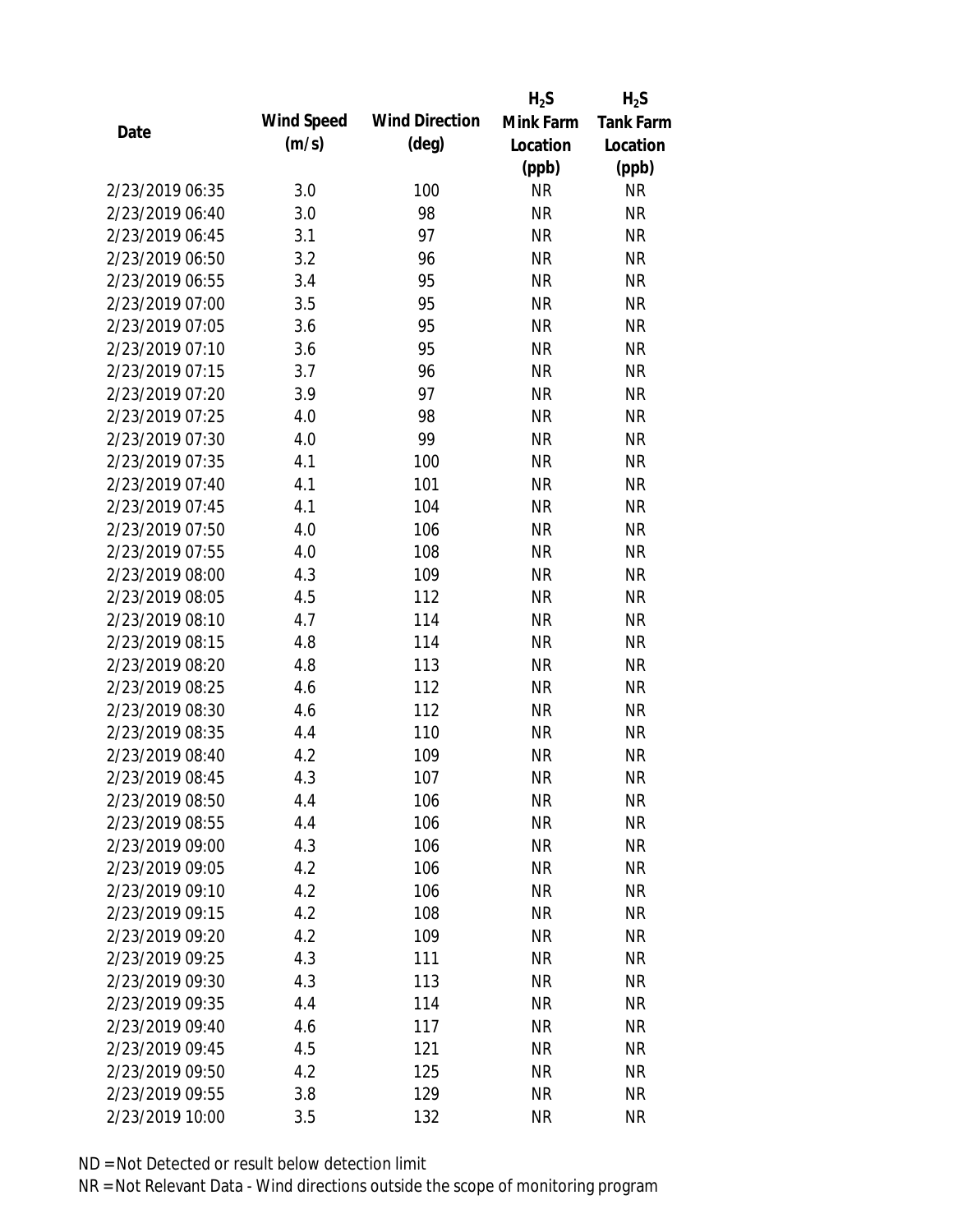|                 |            |                       | $H_2S$       | $H_2S$           |
|-----------------|------------|-----------------------|--------------|------------------|
| Date            | Wind Speed | <b>Wind Direction</b> | Mink Farm    | <b>Tank Farm</b> |
|                 | (m/s)      | $(\text{deg})$        | Location     | Location         |
|                 |            |                       | (ppb)        | (ppb)            |
| 2/23/2019 10:05 | 3.4        | 131                   | <b>NR</b>    | <b>NR</b>        |
| 2/23/2019 10:10 | 3.3        | 131                   | <b>NR</b>    | <b>NR</b>        |
| 2/23/2019 10:15 | 3.3        | 130                   | <b>NR</b>    | <b>NR</b>        |
| 2/23/2019 10:20 | 3.4        | 130                   | <b>NR</b>    | <b>NR</b>        |
| 2/23/2019 10:25 | 3.7        | 128                   | <b>NR</b>    | <b>NR</b>        |
| 2/23/2019 10:30 | 3.8        | 128                   | <b>NR</b>    | <b>NR</b>        |
| 2/23/2019 10:35 | 3.7        | 130                   | <b>NR</b>    | <b>NR</b>        |
| 2/23/2019 10:40 | 3.3        | 133                   | <b>NR</b>    | <b>NR</b>        |
| 2/23/2019 10:45 | 2.9        | 130                   | <b>NR</b>    | <b>NR</b>        |
| 2/23/2019 10:50 | 2.7        | 122                   | <b>NR</b>    | <b>NR</b>        |
| 2/23/2019 10:55 | 2.2        | 114                   | <b>NR</b>    | <b>NR</b>        |
| 2/23/2019 11:00 | 1.9        | 99                    | <b>NR</b>    | <b>NR</b>        |
| 2/23/2019 11:05 | 1.7        | 78                    | <b>NR</b>    | <b>NR</b>        |
| 2/23/2019 11:10 | 1.6        | 51                    | <b>NR</b>    | <b>NR</b>        |
| 2/23/2019 11:15 | 1.5        | 28                    | <b>NR</b>    | <b>NR</b>        |
| 2/23/2019 11:20 | 1.5        | 14                    | $\mathbf{1}$ | <b>NR</b>        |
| 2/23/2019 11:25 | 1.6        | 8                     | 1            | <b>NR</b>        |
| 2/23/2019 11:30 | 1.6        | 10                    | $\mathbf{1}$ | <b>NR</b>        |
| 2/23/2019 11:35 | 1.6        | 19                    | $\mathbf{1}$ | <b>NR</b>        |
| 2/23/2019 11:40 | 1.8        | 36                    | 1            | <b>NR</b>        |
| 2/23/2019 11:45 | 1.9        | 54                    | <b>NR</b>    | <b>NR</b>        |
| 2/23/2019 11:50 | 1.9        | 65                    | <b>NR</b>    | <b>NR</b>        |
| 2/23/2019 11:55 | 1.8        | 73                    | <b>NR</b>    | <b>NR</b>        |
| 2/23/2019 12:00 | 1.8        | 66                    | <b>NR</b>    | <b>NR</b>        |
| 2/23/2019 12:05 | 1.9        | 51                    | <b>NR</b>    | <b>NR</b>        |
| 2/23/2019 12:10 | 1.9        | 28                    | <b>NR</b>    | <b>NR</b>        |
| 2/23/2019 12:15 | 1.9        | 5                     | <b>NR</b>    | <b>NR</b>        |
| 2/23/2019 12:20 | 2.1        | 358                   | 1            | <b>NR</b>        |
| 2/23/2019 12:25 | 2.4        | 357                   | 1            | <b>NR</b>        |
| 2/23/2019 12:30 | 2.6        | 6                     | 1            | <b>NR</b>        |
| 2/23/2019 12:35 | 2.6        | 23                    | 1            | <b>NR</b>        |
| 2/23/2019 12:40 | 2.7        | 35                    | 1            | <b>NR</b>        |
| 2/23/2019 12:45 | 2.8        | 47                    | <b>NR</b>    | <b>NR</b>        |
| 2/23/2019 12:50 | 2.8        | 51                    | <b>NR</b>    | <b>NR</b>        |
| 2/23/2019 12:55 | 2.9        | 53                    | <b>NR</b>    | <b>NR</b>        |
| 2/23/2019 13:00 | 2.9        | 55                    | <b>NR</b>    | <b>NR</b>        |
| 2/23/2019 13:05 | 3.0        | 54                    | <b>NR</b>    | <b>NR</b>        |
| 2/23/2019 13:10 | 2.9        | 53                    | NR           | <b>NR</b>        |
| 2/23/2019 13:15 | 3.0        | 53                    | <b>NR</b>    | <b>NR</b>        |
| 2/23/2019 13:20 | 3.0        | 55                    | <b>NR</b>    | <b>NR</b>        |
| 2/23/2019 13:25 | 2.9        | 55                    | <b>NR</b>    | <b>NR</b>        |
| 2/23/2019 13:30 | 2.9        | 53                    | <b>NR</b>    | <b>NR</b>        |
|                 |            |                       |              |                  |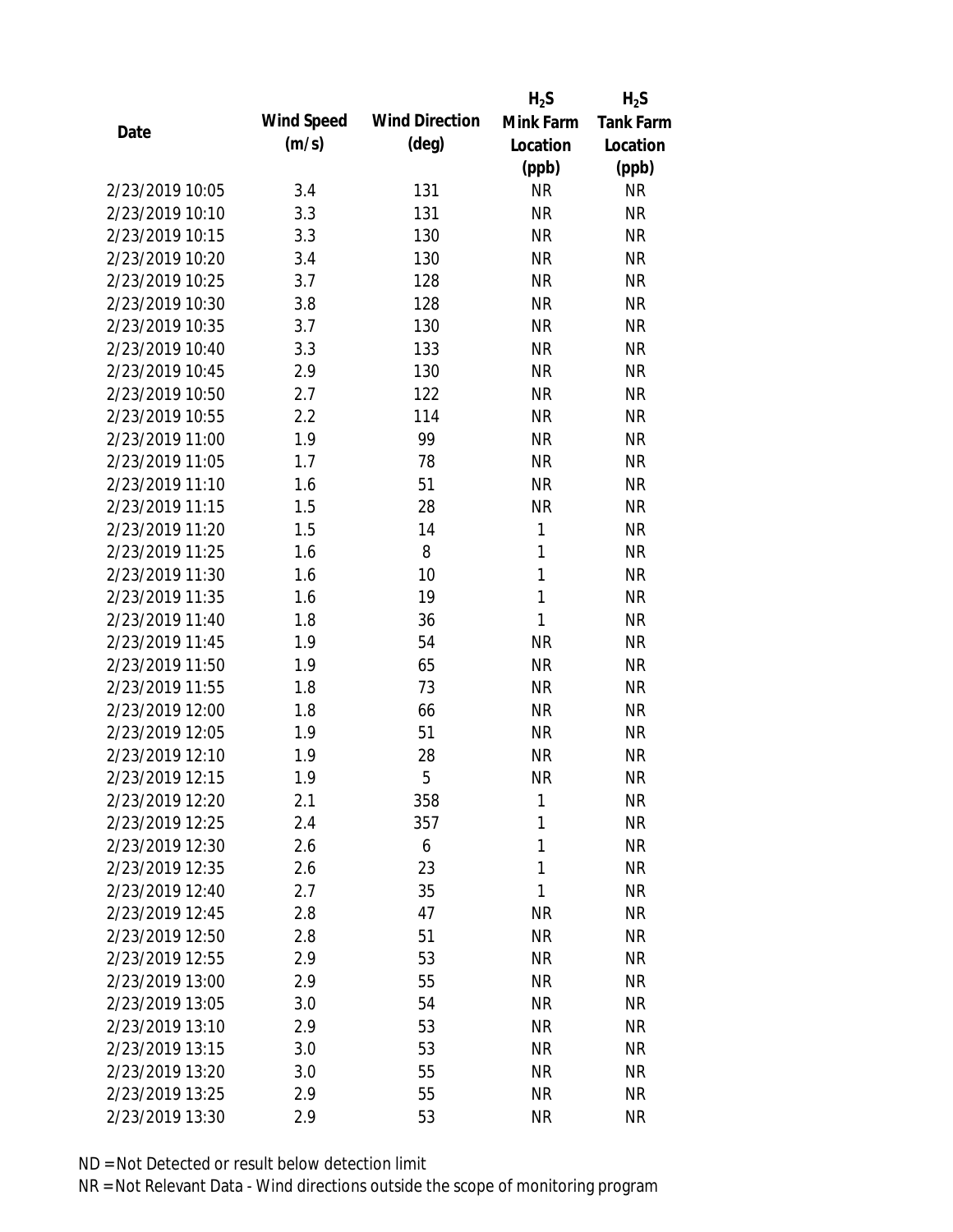|                 |            |                       | $H_2S$    | $H_2S$           |
|-----------------|------------|-----------------------|-----------|------------------|
| Date            | Wind Speed | <b>Wind Direction</b> | Mink Farm | <b>Tank Farm</b> |
|                 | (m/s)      | $(\text{deg})$        | Location  | Location         |
|                 |            |                       | (ppb)     | (ppb)            |
| 2/23/2019 13:35 | 2.8        | 49                    | <b>NR</b> | <b>NR</b>        |
| 2/23/2019 13:40 | 2.8        | 50                    | <b>NR</b> | <b>NR</b>        |
| 2/23/2019 13:45 | 2.8        | 50                    | <b>NR</b> | <b>NR</b>        |
| 2/23/2019 13:50 | 2.8        | 52                    | <b>NR</b> | <b>NR</b>        |
| 2/23/2019 13:55 | 2.7        | 56                    | <b>NR</b> | <b>NR</b>        |
| 2/23/2019 14:00 | 2.7        | 61                    | <b>NR</b> | <b>NR</b>        |
| 2/23/2019 14:05 | 2.8        | 69                    | <b>NR</b> | <b>NR</b>        |
| 2/23/2019 14:10 | 2.9        | 75                    | <b>NR</b> | <b>NR</b>        |
| 2/23/2019 14:15 | 2.9        | 79                    | <b>NR</b> | <b>NR</b>        |
| 2/23/2019 14:20 | 3.0        | 78                    | <b>NR</b> | <b>NR</b>        |
| 2/23/2019 14:25 | 3.0        | 79                    | <b>NR</b> | <b>NR</b>        |
| 2/23/2019 14:30 | 3.1        | 84                    | <b>NR</b> | <b>NR</b>        |
| 2/23/2019 14:35 | 2.9        | 88                    | <b>NR</b> | <b>NR</b>        |
| 2/23/2019 14:40 | 2.8        | 91                    | <b>NR</b> | <b>NR</b>        |
| 2/23/2019 14:45 | 2.8        | 94                    | <b>NR</b> | <b>NR</b>        |
| 2/23/2019 14:50 | 2.8        | 101                   | <b>NR</b> | <b>NR</b>        |
| 2/23/2019 14:55 | 2.9        | 103                   | <b>NR</b> | <b>NR</b>        |
| 2/23/2019 15:00 | 2.9        | 101                   | <b>NR</b> | <b>NR</b>        |
| 2/23/2019 15:05 | 3.0        | 100                   | <b>NR</b> | <b>NR</b>        |
| 2/23/2019 15:10 | 3.0        | 99                    | <b>NR</b> | <b>NR</b>        |
| 2/23/2019 15:15 | 3.0        | 97                    | <b>NR</b> | <b>NR</b>        |
| 2/23/2019 15:20 | 3.1        | 96                    | <b>NR</b> | <b>NR</b>        |
| 2/23/2019 15:25 | 3.1        | 96                    | <b>NR</b> | <b>NR</b>        |
| 2/23/2019 15:30 | 3.1        | 98                    | <b>NR</b> | <b>NR</b>        |
| 2/23/2019 15:35 | 3.1        | 100                   | <b>NR</b> | <b>NR</b>        |
| 2/23/2019 15:40 | 3.2        | 100                   | <b>NR</b> | <b>NR</b>        |
| 2/23/2019 15:45 | 3.2        | 102                   | <b>NR</b> | <b>NR</b>        |
| 2/23/2019 15:50 | 3.2        | 103                   | <b>NR</b> | <b>NR</b>        |
| 2/23/2019 15:55 | 3.2        | 103                   | <b>NR</b> | <b>NR</b>        |
| 2/23/2019 16:00 | 3.3        | 104                   | <b>NR</b> | <b>NR</b>        |
| 2/23/2019 16:05 | 3.4        | 105                   | <b>NR</b> | <b>NR</b>        |
| 2/23/2019 16:10 | 3.5        | 106                   | <b>NR</b> | <b>NR</b>        |
| 2/23/2019 16:15 | 3.5        | 106                   | <b>NR</b> | <b>NR</b>        |
| 2/23/2019 16:20 | 3.5        | 105                   | <b>NR</b> | <b>NR</b>        |
| 2/23/2019 16:25 | 3.5        | 104                   | <b>NR</b> | NR               |
| 2/23/2019 16:30 | 3.3        | 102                   | <b>NR</b> | <b>NR</b>        |
| 2/23/2019 16:35 | 3.1        | 99                    | <b>NR</b> | <b>NR</b>        |
| 2/23/2019 16:40 | 3.1        | 96                    | NR        | <b>NR</b>        |
| 2/23/2019 16:45 | 3.1        | 96                    | <b>NR</b> | NR               |
| 2/23/2019 16:50 | 3.1        | 96                    | <b>NR</b> | NR               |
| 2/23/2019 16:55 | 3.1        | 95                    | <b>NR</b> | <b>NR</b>        |
|                 |            | 95                    | <b>NR</b> | <b>NR</b>        |
| 2/23/2019 17:00 | 3.1        |                       |           |                  |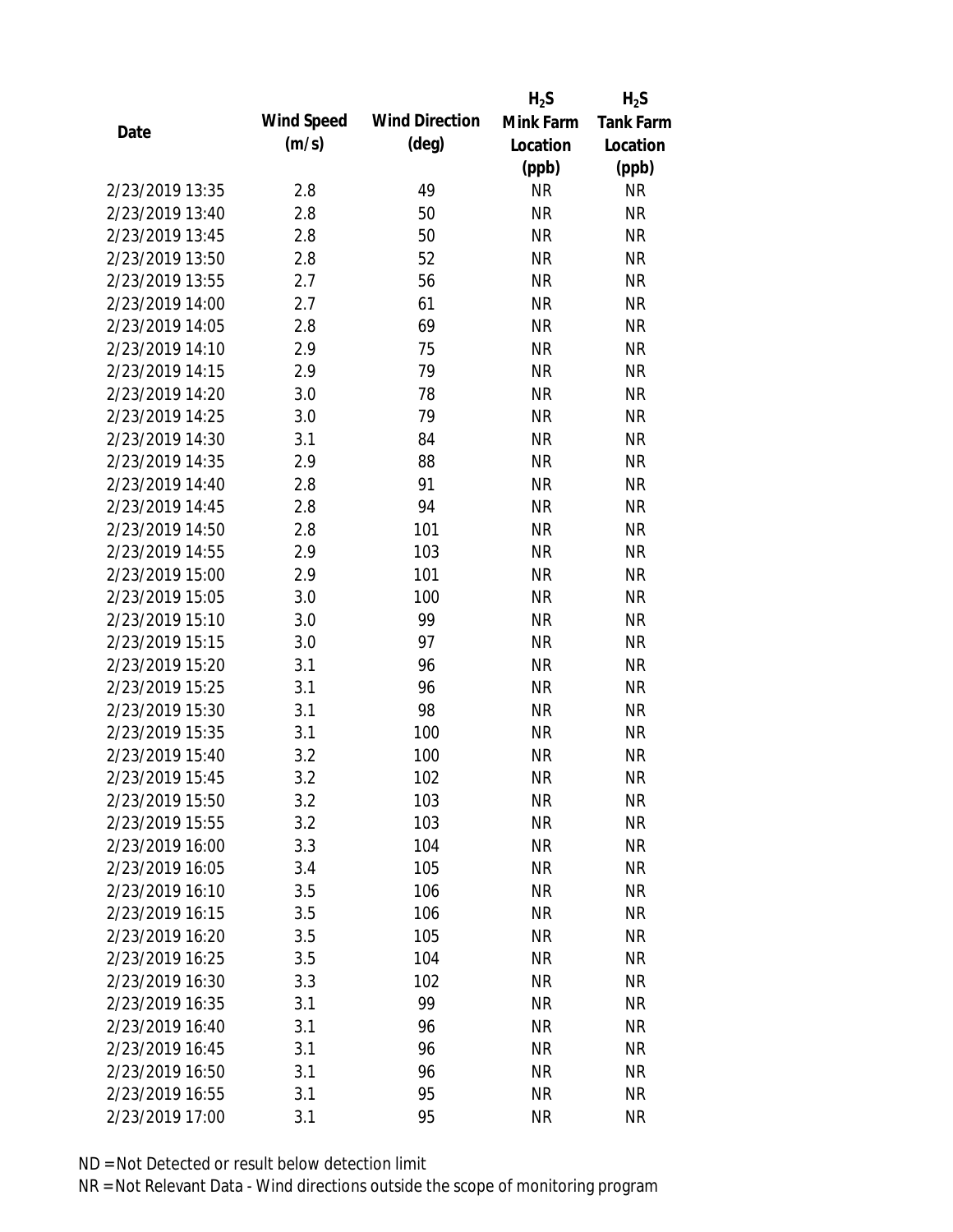|                 |            |                       | $H_2S$    | $H_2S$           |
|-----------------|------------|-----------------------|-----------|------------------|
|                 | Wind Speed | <b>Wind Direction</b> | Mink Farm | <b>Tank Farm</b> |
| Date            | (m/s)      | $(\text{deg})$        | Location  | Location         |
|                 |            |                       | (ppb)     | (ppb)            |
| 2/23/2019 17:05 | 3.2        | 93                    | <b>NR</b> | <b>NR</b>        |
| 2/23/2019 17:10 | 3.1        | 93                    | <b>NR</b> | <b>NR</b>        |
| 2/23/2019 17:15 | 3.1        | 93                    | <b>NR</b> | <b>NR</b>        |
| 2/23/2019 17:20 | 3.1        | 93                    | <b>NR</b> | <b>NR</b>        |
| 2/23/2019 17:25 | 3.1        | 92                    | <b>NR</b> | <b>NR</b>        |
| 2/23/2019 17:30 | 3.0        | 91                    | <b>NR</b> | <b>NR</b>        |
| 2/23/2019 17:35 | 2.8        | 91                    | <b>NR</b> | <b>NR</b>        |
| 2/23/2019 17:40 | 2.8        | 92                    | <b>NR</b> | <b>NR</b>        |
| 2/23/2019 17:45 | 3.0        | 95                    | <b>NR</b> | <b>NR</b>        |
| 2/23/2019 17:50 | 3.4        | 98                    | <b>NR</b> | <b>NR</b>        |
| 2/23/2019 17:55 | 3.7        | 103                   | <b>NR</b> | <b>NR</b>        |
| 2/23/2019 18:00 | 4.0        | 111                   | <b>NR</b> | <b>NR</b>        |
| 2/23/2019 18:05 | 4.4        | 117                   | <b>NR</b> | <b>NR</b>        |
| 2/23/2019 18:10 | 4.9        | 120                   | <b>NR</b> | <b>NR</b>        |
| 2/23/2019 18:15 | 5.0        | 121                   | <b>NR</b> | <b>NR</b>        |
| 2/23/2019 18:20 | 5.0        | 121                   | <b>NR</b> | <b>NR</b>        |
| 2/23/2019 18:25 | 5.0        | 120                   | <b>NR</b> | <b>NR</b>        |
| 2/23/2019 18:30 | 5.0        | 117                   | <b>NR</b> | <b>NR</b>        |
| 2/23/2019 18:35 | 5.0        | 115                   | <b>NR</b> | <b>NR</b>        |
| 2/23/2019 18:40 | 4.7        | 111                   | <b>NR</b> | <b>NR</b>        |
| 2/23/2019 18:45 | 4.5        | 109                   | <b>NR</b> | <b>NR</b>        |
| 2/23/2019 18:50 | 4.5        | 107                   | <b>NR</b> | <b>NR</b>        |
| 2/23/2019 18:55 | 4.5        | 105                   | <b>NR</b> | <b>NR</b>        |
| 2/23/2019 19:00 | 4.3        | 103                   | <b>NR</b> | <b>NR</b>        |
| 2/23/2019 19:05 | 4.4        | 103                   | <b>NR</b> | <b>NR</b>        |
| 2/23/2019 19:10 | 4.6        | 105                   | <b>NR</b> | <b>NR</b>        |
| 2/23/2019 19:15 | 4.7        | 106                   | <b>NR</b> | <b>NR</b>        |
| 2/23/2019 19:20 | 4.5        | 105                   | <b>NR</b> | <b>NR</b>        |
| 2/23/2019 19:25 | 4.5        | 106                   | <b>NR</b> | <b>NR</b>        |
| 2/23/2019 19:30 | 4.5        | 106                   | <b>NR</b> | <b>NR</b>        |
| 2/23/2019 19:35 | 4.4        | 104                   | <b>NR</b> | <b>NR</b>        |
| 2/23/2019 19:40 | 4.2        | 102                   | <b>NR</b> | NR               |
| 2/23/2019 19:45 | 4.1        | 101                   | <b>NR</b> | NR               |
| 2/23/2019 19:50 | 4.3        | 102                   | <b>NR</b> | <b>NR</b>        |
| 2/23/2019 19:55 | 4.4        | 103                   | <b>NR</b> | <b>NR</b>        |
| 2/23/2019 20:00 | 4.6        | 103                   | <b>NR</b> | <b>NR</b>        |
| 2/23/2019 20:05 | 4.8        | 105                   | <b>NR</b> | <b>NR</b>        |
| 2/23/2019 20:10 | 5.2        | 106                   | <b>NR</b> | <b>NR</b>        |
| 2/23/2019 20:15 | 5.6        | 109                   | <b>NR</b> | NR               |
| 2/23/2019 20:20 | 5.7        | 110                   | <b>NR</b> | NR               |
| 2/23/2019 20:25 | 5.9        | 111                   | <b>NR</b> | <b>NR</b>        |
| 2/23/2019 20:30 | 6.2        | 112                   | <b>NR</b> | <b>NR</b>        |
|                 |            |                       |           |                  |